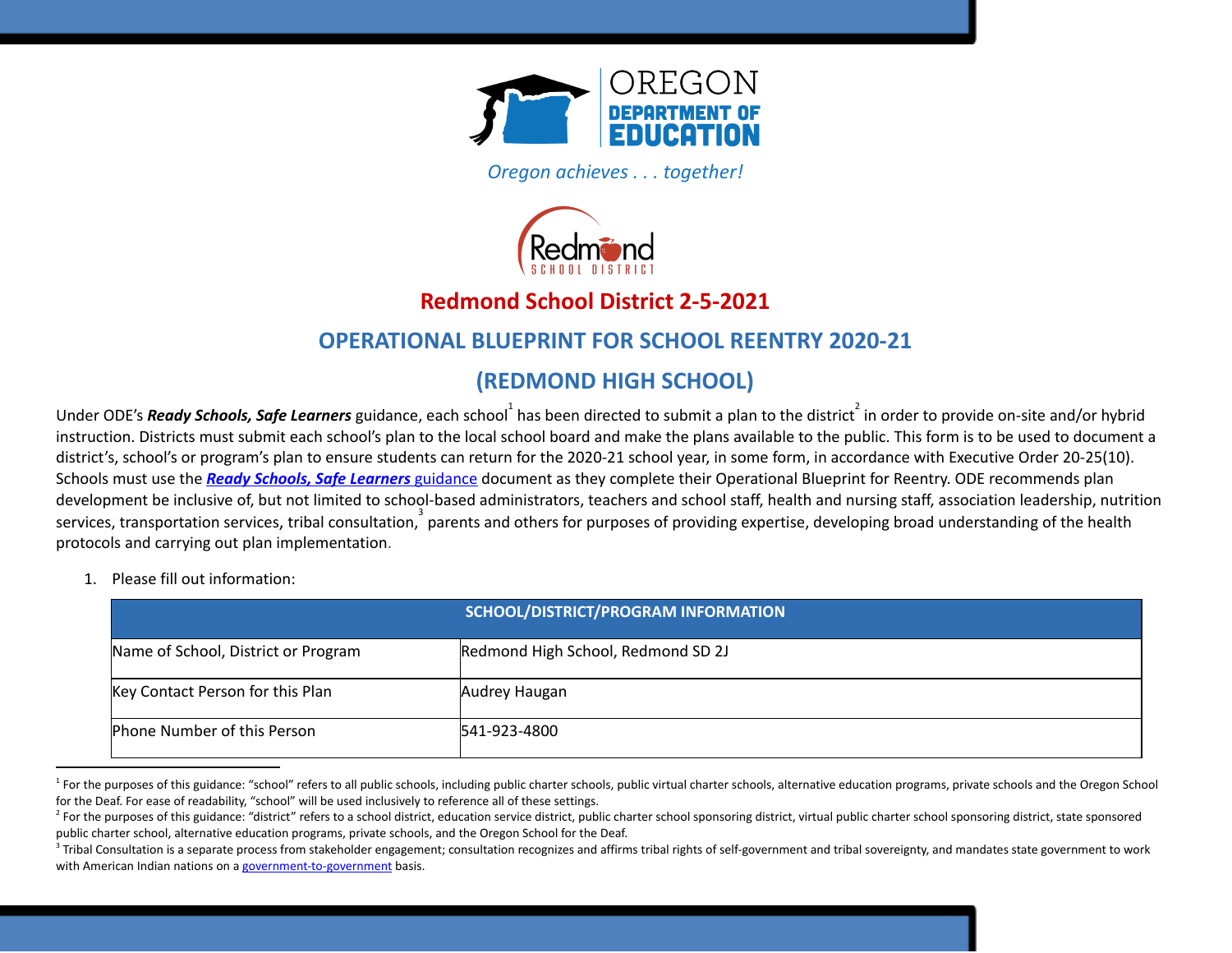| Email Address of this Person                                               | audrey.haugan@redmondschools.org                                               |
|----------------------------------------------------------------------------|--------------------------------------------------------------------------------|
|                                                                            |                                                                                |
| Sectors and position titles of those who informed Audrey Haugan, Principal |                                                                                |
| the plan                                                                   | Jason Chatterton, Assistant Principal                                          |
|                                                                            | Doug Taylor, Assistant Principal                                               |
|                                                                            | Seth Womack, Dean                                                              |
|                                                                            | Brittany Molen, School Nurse                                                   |
|                                                                            | <b>District Level Dept. Leads:</b>                                             |
|                                                                            | Charan Cline, Superintendent                                                   |
|                                                                            | Linda Seeberg, Executive Director of Academic Programs                         |
|                                                                            | Tony Pupo, Executive Director of Operations                                    |
|                                                                            | Karen Jordan, Executive Director of Student Services                           |
|                                                                            | Tracie Renwick, Director of Human Resources                                    |
|                                                                            | Chris Morton, Director of School Improvement                                   |
|                                                                            | Mike Nye, Asst. Director of Instructional Technology                           |
|                                                                            | Lance McMurphy, Nutrition Services Director                                    |
|                                                                            | Kathy Steinert, Director of Fiscal Services                                    |
|                                                                            | Tami Nakamura, Director of Student Support                                     |
|                                                                            | Kim Kirk, BSN RN, School Nurse                                                 |
| Local public health office(s) or officers(s)                               | Heather Kaisner, MS                                                            |
|                                                                            | Public Health Manager                                                          |
|                                                                            | Deschutes County Health Services                                               |
|                                                                            | (541) 617-4705                                                                 |
|                                                                            | Heather.Kaisner@deschutes.org                                                  |
|                                                                            | Communicable Disease Line: 541-322-7418                                        |
|                                                                            | https://www.oregon.gov/oha/PH/PROVIDERPARTNERRESOURCES/LOCALHEALTHDEPARTMENTRE |
|                                                                            | SOURCES/Documents/Deschutes.pdf                                                |
| Name of person Designated to Establish,                                    | Audrey Haugan, Principal                                                       |
| Implement and Enforce Physical Distancing                                  | Jason Chatterton, Assistant Principal                                          |
| Requirements                                                               | Doug Taylor, Assistant Principal                                               |
|                                                                            | Seth Womack, Dean                                                              |
| Intended Effective Dates for this Plan                                     | September 2020                                                                 |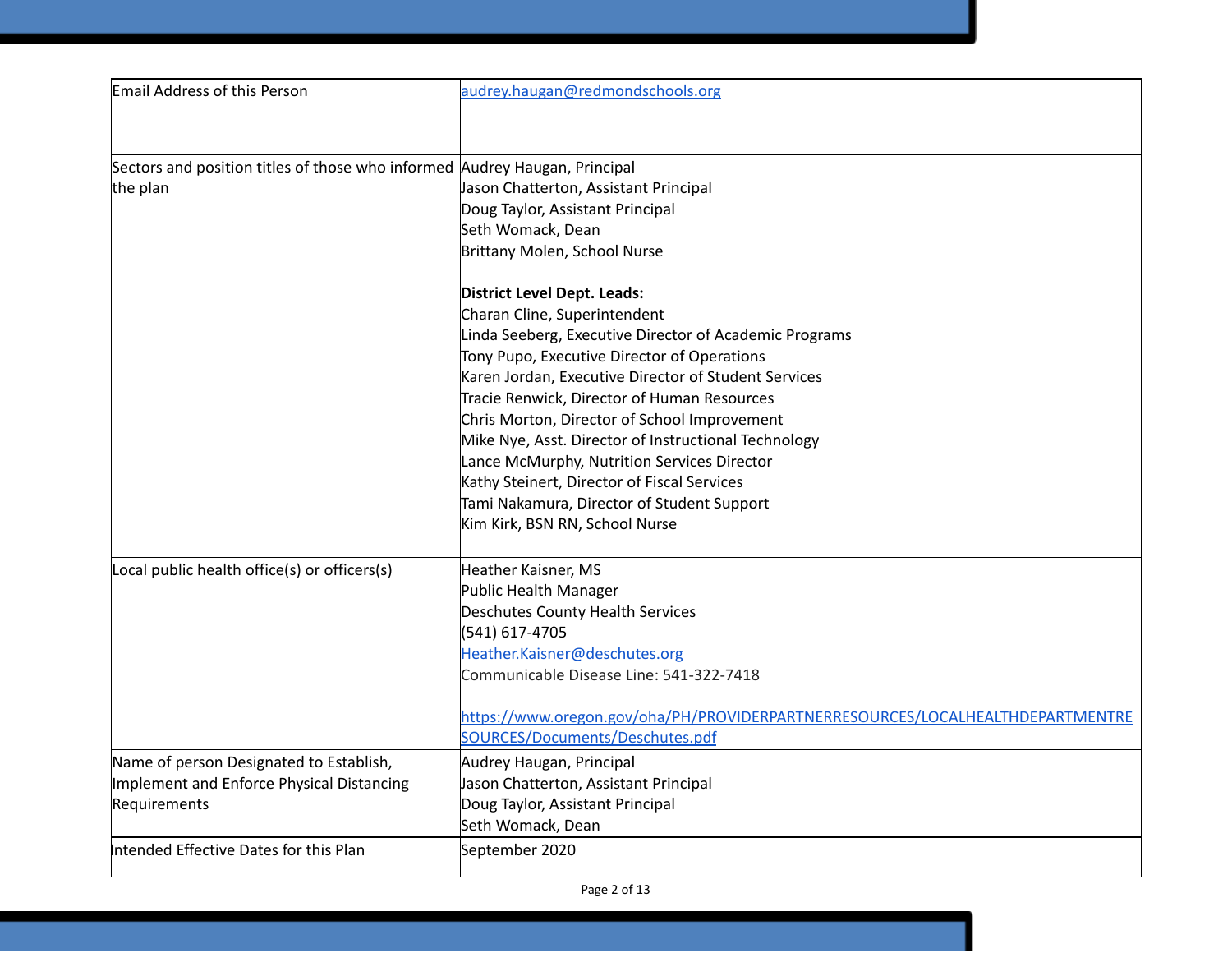### ESD Region **High Desert ESD**

2. Please list efforts you have made to engage your community (public health information sharing, taking feedback on planning, etc.) in preparing for school in 2020-21. Include information on engagement with communities often underserved and marginalized and those communities disproportionately impacted by COVID-19.

We are using a combination of surveys and live virtual meetings to gather input from parents and staff that is used to help shape our planning for reentry. Our Community Liaisons reach out personally to each of our Spanish-speaking families to provide support for their participation in the surveys. We also have a Ready Schools Steering Team Mtg. which includes both staff and community representation. We meet virtually with this team every other week to provide planning updates, gather feedback and answer questions.

In our Hybrid schedule we have discussed the opportunity for students in our focal groups to attend on-site all week. Additionally, we are using the Wednesday of a 5 day week in Hybrid learning to prioritize personalized support to students in our focal groups (Students with IEPs and English Language Learners).

3. Indicate which instructional model will be used.

*Select One:*

☐ **On-Site Learning** ☒ **Hybrid Learning** ☒ **Comprehensive Distance Learning**

- 4. If you selected Comprehensive Distance Learning, you only have to fill out the green portion of the Operational Blueprint for Reentry (i.e., page 2 in the initial template).
- 5. If you selected On-Site Learning or Hybrid Learning, you have to fill out the blue portion of the Operational Blueprint for Reentry (i.e., pages 3-15 in the initial template) and [submit](https://app.smartsheet.com/b/form/a4dedb5185d94966b1dffc75e4874c8a) online. ([https://app.smartsheet.com/b/form/a4dedb5185d94966b1dffc75e4874c8a\)](https://app.smartsheet.com/b/form/a4dedb5185d94966b1dffc75e4874c8a) by August 15, 2020 or prior to the beginning of the 2020-21 school year.

\* **Note:** Private schools are required to comply with only sections 1-3 of the *Ready Schools, Safe Learners* guidance.

### **REQUIREMENTS FOR COMPREHENSIVE DISTANCE LEARNING OPERATIONAL BLUEPRINT**

*This section must be completed by any school that is seeking to provide instruction through Comprehensive Distance Learning. Schools providing On-Site or Hybrid Instructional Models do not need to complete this section.*

### Describe why you are selecting Comprehensive Distance Learning as the school's Instructional Model for the effective dates of this plan.

NOTE: Due to the recent changes from the Oregon Department of Education and the Oregon Health Authority, and Redmond School District's ability to meet health and safety requirements with fidelity, Redmond School District secondary schools (grades 6-12) will be *implementing a hybrid model of instruction starting the week of February 22nd, 2021.*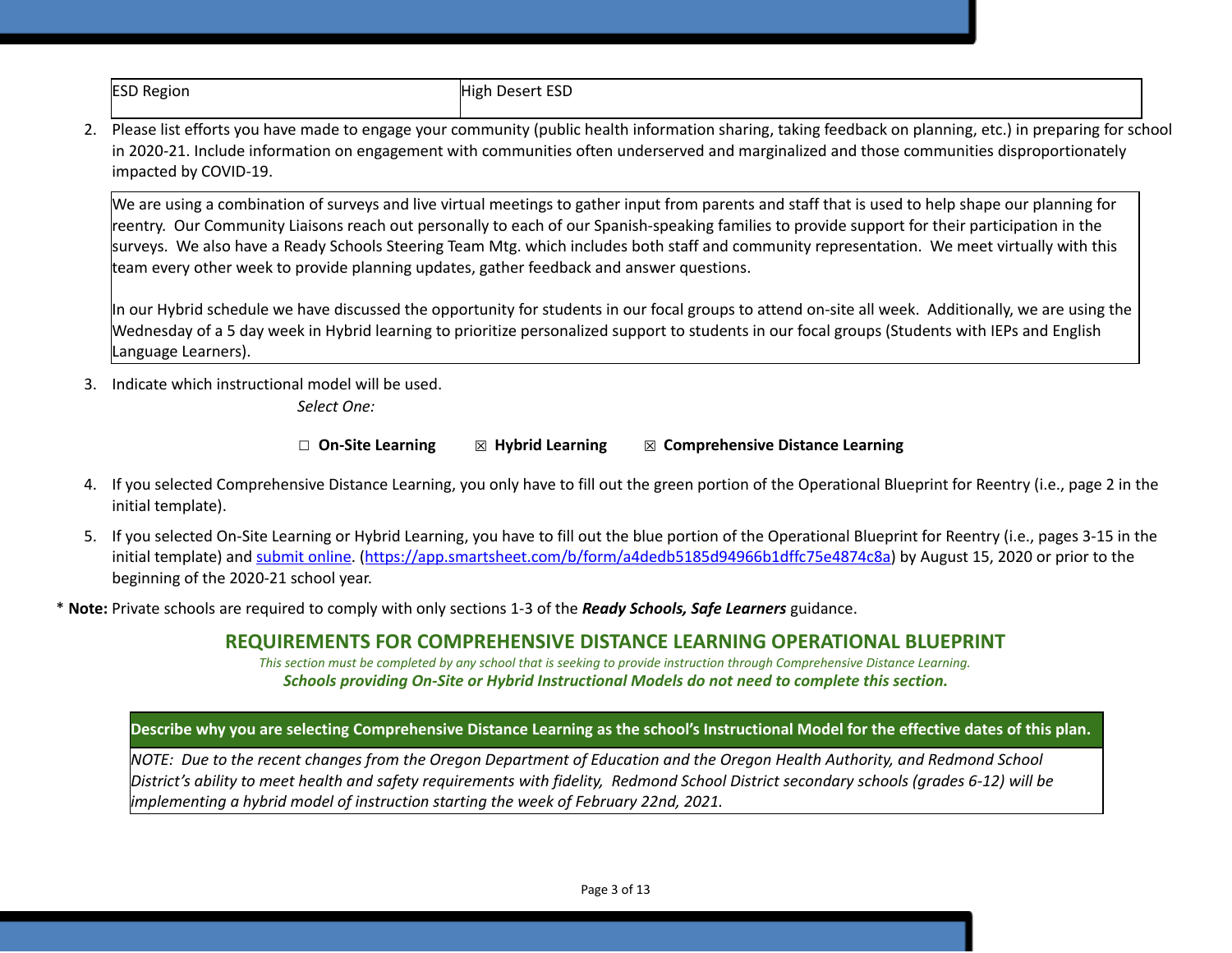### [Complete after June 30, 2020 when Comprehensive Distance Learning Guidance is released by ODE.] Describe how your school's model **aligns to the Comprehensive Distance Learning Guidance.**

Redmond's Comprehensive Distance Learning (CDL) model will be distinctively different from what was offered in the Spring. Redmond School District Comprehensive Distance Learning model:

- Using *Canvas* Learning Management System, students will log into one single portal for their daily coursework and communication with teachers, providing predictable schedules and routines.
- Redmond School District teachers will teach courses with graded assignments and course grades. Progress will be monitored and feedback provided.
- Attendance for students will be taken daily.
- Redmond School District teachers will use a standards-based comprehensive curriculum by Florida Virtual School, which is specifically designed for online learning. RSD teachers will use this curriculum for both on-site and online learning to ensure consistency when students transition back to the classroom. Teachers also have the ability to customize the curriculum based on their students' needs.
- Daily instruction from the teacher (live or recorded) will keep students strongly connected to teachers and classmates.
- Students will also have opportunities to get individual support from their teachers as needed.
- Clarity will be provided around attendance and participation.
- Greater family engagement and partnership.

If you are interested in learning more about Canvas, you can watch these helpful videos:

- Canvas parent overview video: <https://youtu.be/t-5sWZODhY8>
- Canvas overview video: <https://youtu.be/7tdrDiVSyLA>

The district will also provide services for students on IEPs and those with 504 plans. These individualized supports will be integrated into the Comprehensive Distance Learning model. The Oregon Department of Education will release guidance for Special Education on August 11th, with specific information regarding students on IEPs. Special Education teachers and staff members will reach out to families as we get closer to the beginning of school to provide individualized support.

Families and students who choose to participate in our **Full-Time Online** as a more permanent or long-term option will use the same Canvas platform and Florida Virtual School curriculum as well. These students will continue learning online regardless of state metrics and the status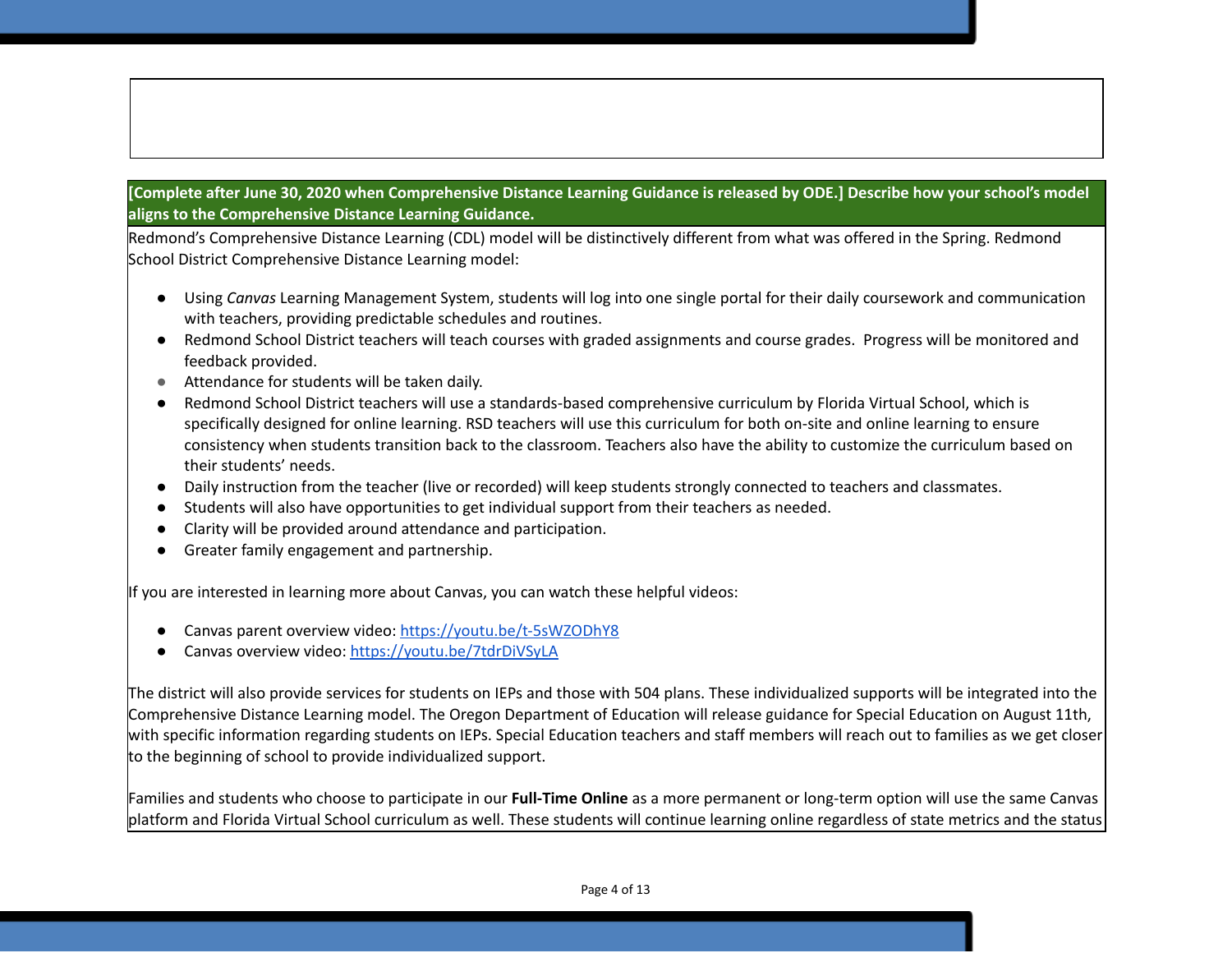of in-person instruction. This program is also taught by Redmond School District teachers and uses the same resources, but will be online for the entire school year.

### Describe the school's plan, including the anticipated timeline, for returning to Hybrid Learning or On-Site Learning consistent with the *Ready Schools, Safe Learners* **guidance.**

Beginning January 1, 2021, the Health Metrics for Returning to In-Person Instruction shifted from a mandatory requirement to advisory recommendations. This allows local schools to collaborate with staff, local public health authorities, and the community to consider a number of factors to make local determinations on when it is appropriate to shift to in-person instruction through an On-Site or Hybrid Instructional Model. These factors include, but are not limited to:

- County COVID-19 conditions as well as more localized health conditions,
- Readiness to meet the public health and safety requirements in sections 1-3 of this guidance, Staff capacity across instructional models,
- Impacts on student academic growth and success,
- Impacts on student physical and mental health, and
- Disproportionate impacts of COVID-19 and education under various models.

While the metrics are now recommendations only, there are important considerations Redmond School District took into account to ensure a consistent and stable learning environment.

Redmond School District considered two Important Factors in determining when to return to in- person instruction:

- 1. Community case counts (or case rates) are low enough that the community is not regularly introducing new COVID-19 cases into the school - which destabilizes the learning environment as contact tracing leads to quarantining.
- *2.* The ability to implement public health and safety protocols/requirements in the school with fidelity. This includes diligent entry screening, universal use of face coverings, physical distancing, cohorting, frequent handwashing, and all of RSSL sections 1-3.

The routines and structures lined out below will guide the work to keep students and staff safe in the hybrid learning model.

The remainder of this operational blueprint is not applicable to schools operating a Comprehensive Distance Learning Model.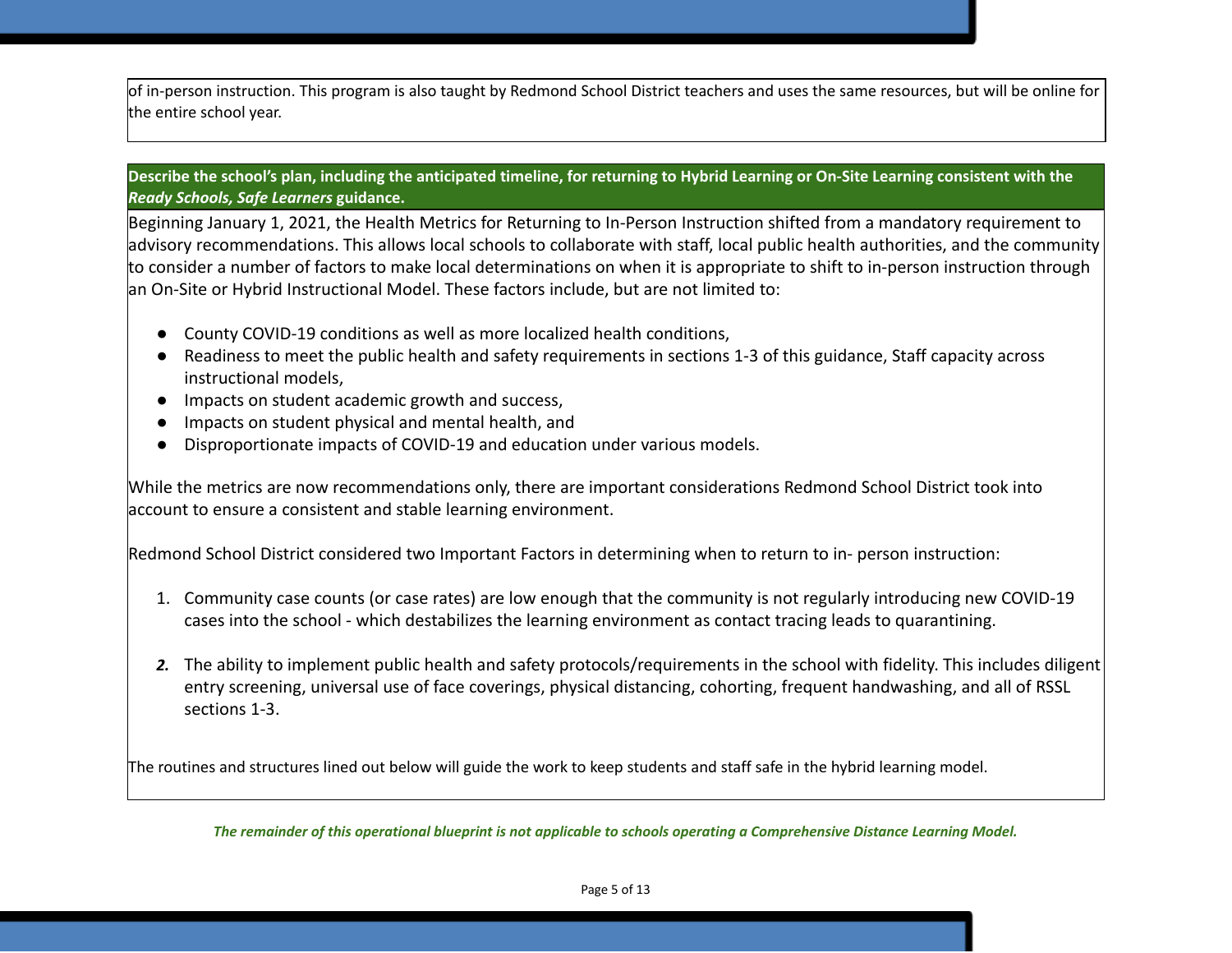### **ESSENTIAL REQUIREMENTS FOR HYBRID / ON-SITE OPERATIONAL BLUEPRINT**

*This section must be completed by any school that is providing instruction through On-Site or Hybrid Instructional Models. Schools providing Comprehensive Distance Learning Instructional Models do not need to complete this section.* 

# 8

## **1. Public Health Protocols**

### **1a. COMMUNICABLE DISEASE MANAGEMENT PLAN FOR COVID-19**

| <b>OHA/ODE Requirements</b>                                                                                                                                                                                                                                                                                                                                                                                                                                                                                                                                                                                                                                                                                                                                                                                                                                                                                                                                                                                                                                                                                                                                                                                                              | <b>Hybrid/Onsite Plan</b>                         |
|------------------------------------------------------------------------------------------------------------------------------------------------------------------------------------------------------------------------------------------------------------------------------------------------------------------------------------------------------------------------------------------------------------------------------------------------------------------------------------------------------------------------------------------------------------------------------------------------------------------------------------------------------------------------------------------------------------------------------------------------------------------------------------------------------------------------------------------------------------------------------------------------------------------------------------------------------------------------------------------------------------------------------------------------------------------------------------------------------------------------------------------------------------------------------------------------------------------------------------------|---------------------------------------------------|
| $\boxtimes$ Conduct a risk assessment as required by OSHA administrative rule OAR<br>$437 - 001 - 0744(3)(g)$ .                                                                                                                                                                                                                                                                                                                                                                                                                                                                                                                                                                                                                                                                                                                                                                                                                                                                                                                                                                                                                                                                                                                          |                                                   |
| OSHA has developed a risk assessment template.<br>$\bullet$                                                                                                                                                                                                                                                                                                                                                                                                                                                                                                                                                                                                                                                                                                                                                                                                                                                                                                                                                                                                                                                                                                                                                                              | Redmond School District Communicable Disease Plan |
| $\boxtimes$ Implement measures to limit the spreads of COVID-19 within the school                                                                                                                                                                                                                                                                                                                                                                                                                                                                                                                                                                                                                                                                                                                                                                                                                                                                                                                                                                                                                                                                                                                                                        | Oregon School Nurse's COVID-19 Toolkit            |
| setting.                                                                                                                                                                                                                                                                                                                                                                                                                                                                                                                                                                                                                                                                                                                                                                                                                                                                                                                                                                                                                                                                                                                                                                                                                                 |                                                   |
| $\boxtimes$ Update written Communicable Disease Management Plan to specifically<br>address the prevention of the spread of COVID-19. Examples are located<br>in the Oregon School Nurses Association (OSNA) COVID-19 Toolkit.<br>Review OSHA requirements for infection control plan to ensure<br>that all required elements are covered by your communicable<br>disease management plan, including making the plan available<br>to employees at their workplace. Requirements are listed in<br>OSHA administrative rule OAR 437-001-0744(3)(h).<br>OSHA has developed a sample infection control plan.<br>$\boxtimes$ Designate a single point-person at each school to establish, implement,<br>support and enforce all RSSL health and safety protocols, including face<br>coverings and physical distancing requirements, consistent with the<br>Ready Schools, Safe Learners guidance and other guidance from OHA.<br>This role should be known to all staff in the building with consistent ways<br>for licensed and classified staff to access and voice concerns or needs.<br>$\boxtimes$ Create a simple process that allows for named and anonymous<br>sharing of concerns that can be reviewed on a daily and weekly basis by |                                                   |
|                                                                                                                                                                                                                                                                                                                                                                                                                                                                                                                                                                                                                                                                                                                                                                                                                                                                                                                                                                                                                                                                                                                                                                                                                                          | Page 6 of 13                                      |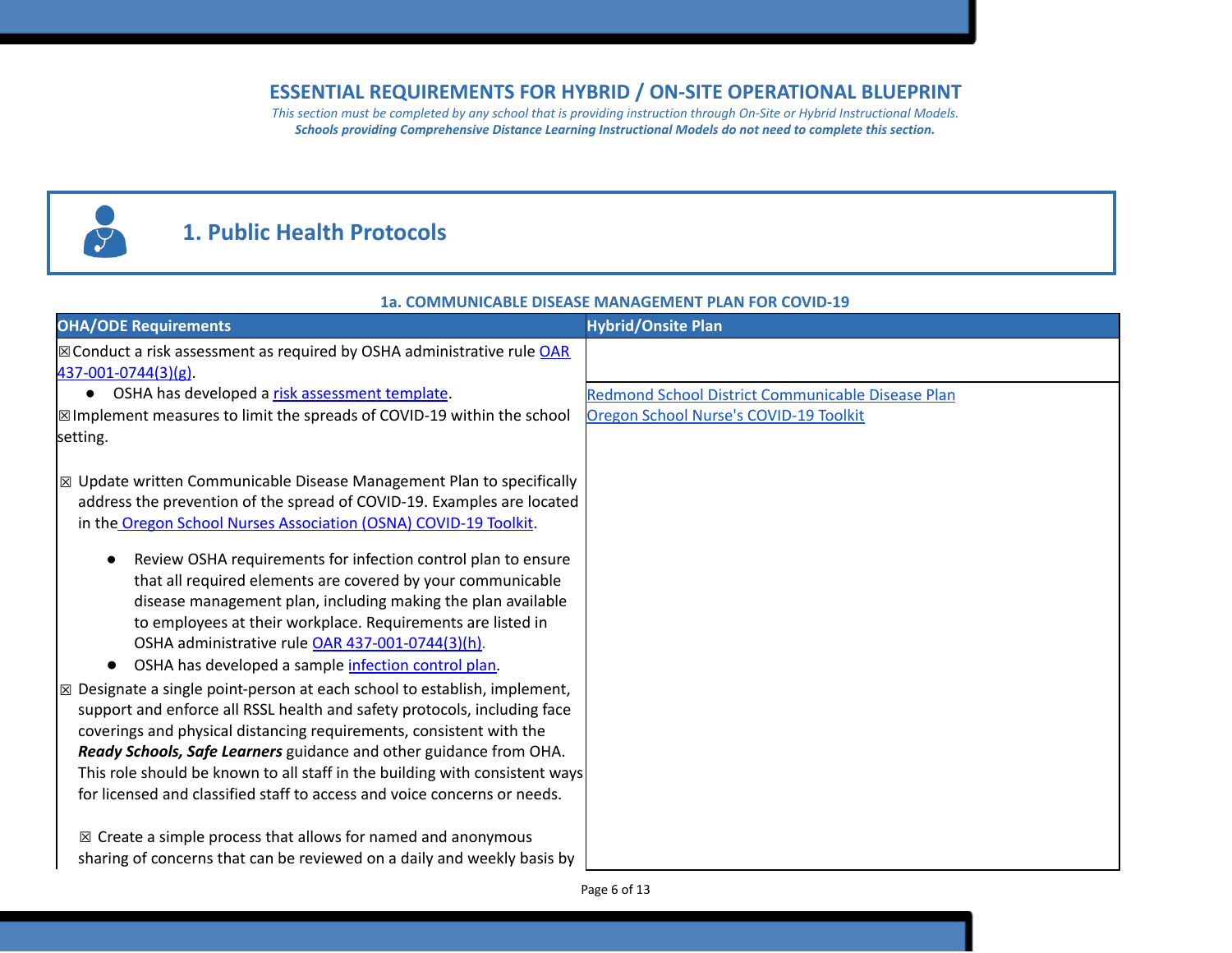the designated RSSL building point-person. Example: Anonymous survey form or suggestion box where at least weekly submissions and resolutions are shared in some format.

- $\boxtimes$  Include names of the LPHA staff, school nurses, and other medical experts who provided support and resources to the district/school policies and plans. Review relevant local, state, and national evidence to inform plan.
- ☒ Process and procedures to train all staff in sections 1 3 of the *Ready Schools, Safe Learners* guidance. Consider conducting the training virtually, or, if in-person, ensure physical distancing is maintained.
- $\boxtimes$  Protocol to notify the local public health authority (LPHA [Directory](https://www.oregon.gov/oha/ph/providerpartnerresources/localhealthdepartmentresources/pages/lhd.aspx) by [County](https://www.oregon.gov/oha/ph/providerpartnerresources/localhealthdepartmentresources/pages/lhd.aspx)) of any confirmed COVID-19 cases among students or staff.
- $\boxtimes$  Plans for systematic disinfection of classrooms, offices, bathrooms and activity areas.
- $\boxtimes$  Process to report to the LPHA any cluster of any illness among staff or students.
- ☒ Protocol to cooperate with the LPHA recommendations and provide all logs and information in a timely manner.
- ☒ Protocol for screening students and staff for symptoms (see section 1f of the *Ready Schools, Safe Learners* guidance).
- $\boxtimes$  Protocol to isolate any ill or exposed persons from physical contact with others.
- ☒ Protocol for communicating potential COVID-19 cases to the school community and other stakeholders (see section 1e of the *Ready Schools, Safe Learners* guidance).
- $\boxtimes$  Create a system for maintaining daily logs for each student/cohort for the purposes of contact tracing. This system needs to be made in consultation with a school/district nurse or an LPHA official.
	- If a student(s) is part of a stable cohort (a group of students that are consistently in contact with each other or in multiple cohort groups) that conform to the requirements of cohorting (see section 1d of the *Ready Schools, Safe Learners* guidance), the daily log may be maintained for the cohort.
	- $\bullet$  If a student(s) is not part of a stable cohort, then an individual student log must be maintained.

 $\sqrt{\mathbb{Z}}$  Required components of individual daily student/cohort logs include:

Page 7 of 13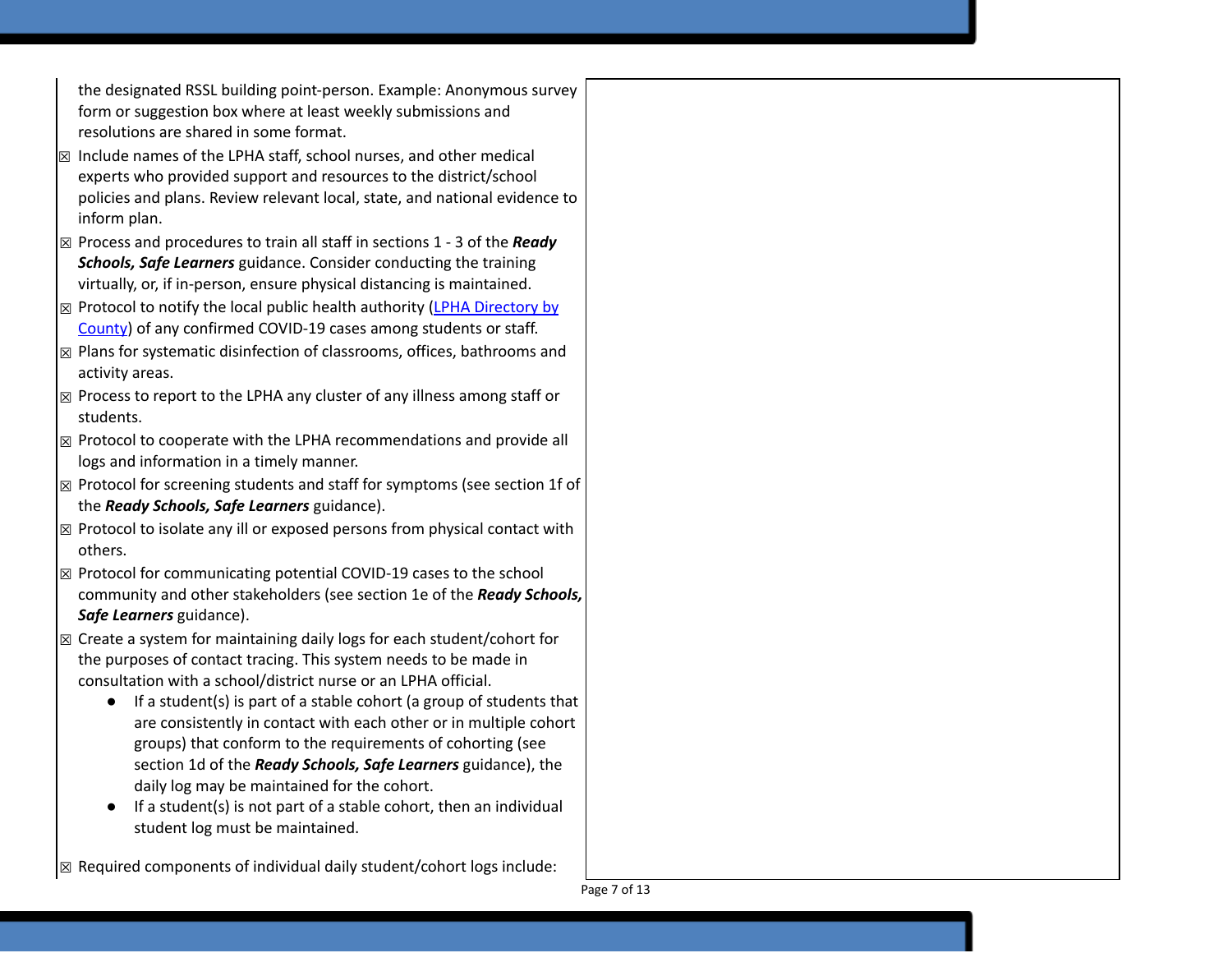- Child's name
- Drop off/pick up time
- Parent/guardian name and emergency contact information
- All staff (including itinerant staff, substitutes, and guest teachers) names and phone numbers who interact with a stable cohort or individual student
- $\boxtimes$  Protocol to record/keep daily logs to be used for contact tracing for a minimum of four weeks to assist the LPHA as needed.
	- See suppleme[n](https://www.oregon.gov/ode/students-and-family/healthsafety/Documents/LPHA%20Capacity%20Needs%20and%20Contact%20Tracing.pdf)tal guidance on LPHA/school partnering on [contact](https://www.oregon.gov/ode/students-and-family/healthsafety/Documents/LPHA%20Capacity%20Needs%20and%20Contact%20Tracing.pdf) tracing.
	- Refer to OHA Policy on Sharing COVID-19 [Information](https://www.oregon.gov/ode/students-and-family/healthsafety/Documents/Sharing%20COVID%20Information%20with%20Schools.pdf)

 $\boxtimes$  Protocol to record/keep daily logs to be used for contact tracing for a minimum of four weeks to assist the LPHA as needed.

 $\boxtimes$  Process to ensure that all itinerant and all district staff (maintenance, administrative, delivery, nutrition, and any other staff) who move between buildings keep a log or calendar with a running four-week history of their time in each school building and who they were in contact with at each site.

 $\boxtimes$  Process to ensure that the school reports to and consults with the LPHA regarding cleaning and possible classroom or program closure if anyone who has entered school is diagnosed with COVID-19.

 $\boxtimes$  Designate a staff member and process to ensure that the school provides updated information regarding current instructional models and student counts and reports these data i[n](https://www.oregon.gov/ode/students-and-family/healthsafety/Pages/2020-21-School-Status.aspx) ODE's [COVID-19](https://www.oregon.gov/ode/students-and-family/healthsafety/Pages/2020-21-School-Status.aspx) Weekly [School](https://www.oregon.gov/ode/students-and-family/healthsafety/Pages/2020-21-School-Status.aspx) Status system.

☒ Protocol to respond to potential outbreaks (see section 3 of the *Ready Schools, Safe Learners* guidance).

**1b. HIGH-RISK POPULATIONS**

|  | <b>OHA/ODE Requirements</b> |
|--|-----------------------------|
|  |                             |

**Hybrid/Onsite Plan**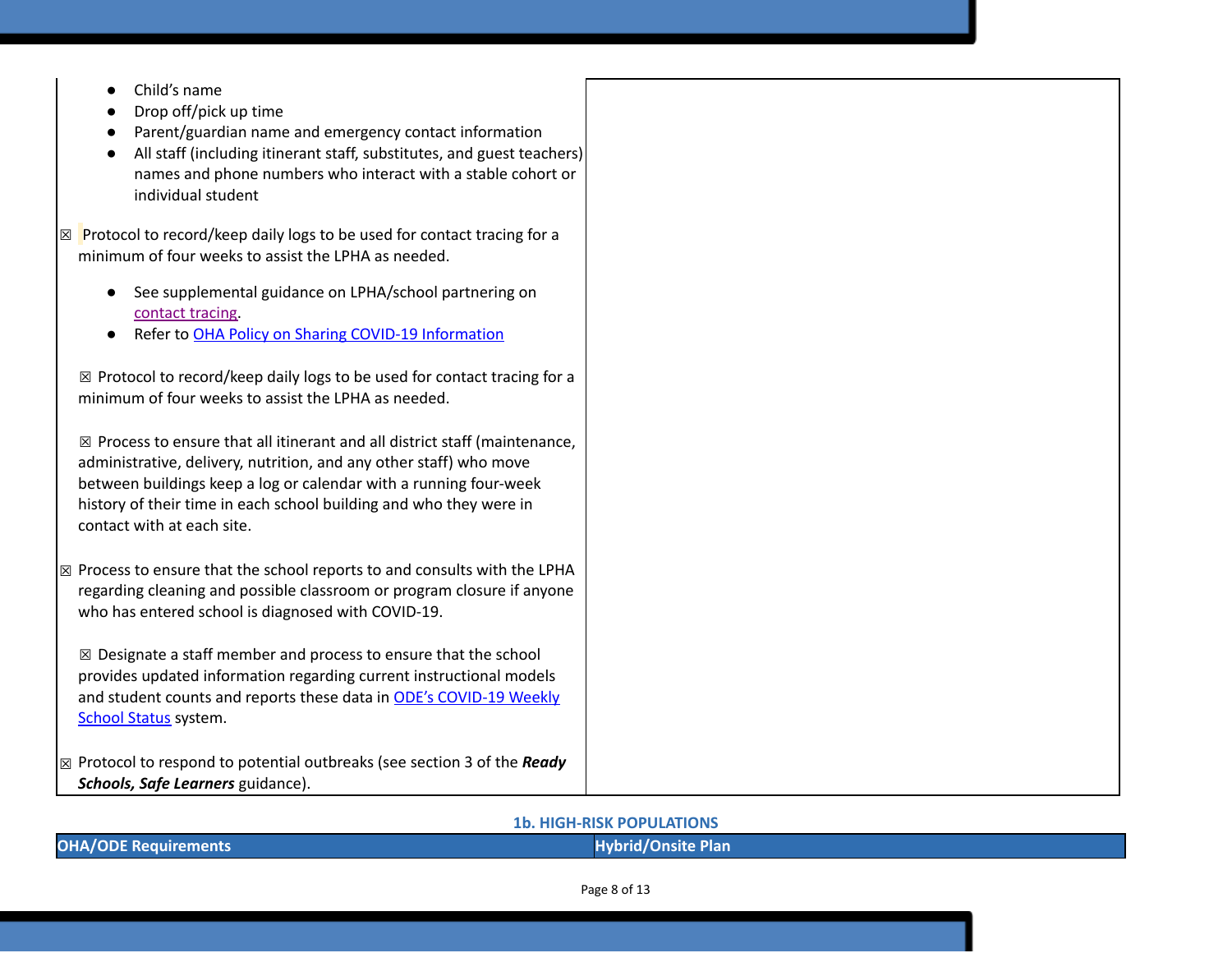| $\boxtimes$ Serve students in high-risk population(s) whether learning is happening                                                                                                                                                                                                                                                                                                                                                                                                                                                                                                                                                                                                                                                                                                                                                                                                                                                                                                                                                                                                                                                                                                                                                                                                                                                                                                                                                                                                                                                                                                                                                                                                                                                                                                                                                                                                                                             | <b>District Protocols:</b>                                                                                                                                                                                                                                                                                                                                                                                                                                                                                                                                                                                                                                                                                                                                                                                                                                                                                                                                                                               |
|---------------------------------------------------------------------------------------------------------------------------------------------------------------------------------------------------------------------------------------------------------------------------------------------------------------------------------------------------------------------------------------------------------------------------------------------------------------------------------------------------------------------------------------------------------------------------------------------------------------------------------------------------------------------------------------------------------------------------------------------------------------------------------------------------------------------------------------------------------------------------------------------------------------------------------------------------------------------------------------------------------------------------------------------------------------------------------------------------------------------------------------------------------------------------------------------------------------------------------------------------------------------------------------------------------------------------------------------------------------------------------------------------------------------------------------------------------------------------------------------------------------------------------------------------------------------------------------------------------------------------------------------------------------------------------------------------------------------------------------------------------------------------------------------------------------------------------------------------------------------------------------------------------------------------------|----------------------------------------------------------------------------------------------------------------------------------------------------------------------------------------------------------------------------------------------------------------------------------------------------------------------------------------------------------------------------------------------------------------------------------------------------------------------------------------------------------------------------------------------------------------------------------------------------------------------------------------------------------------------------------------------------------------------------------------------------------------------------------------------------------------------------------------------------------------------------------------------------------------------------------------------------------------------------------------------------------|
|                                                                                                                                                                                                                                                                                                                                                                                                                                                                                                                                                                                                                                                                                                                                                                                                                                                                                                                                                                                                                                                                                                                                                                                                                                                                                                                                                                                                                                                                                                                                                                                                                                                                                                                                                                                                                                                                                                                                 |                                                                                                                                                                                                                                                                                                                                                                                                                                                                                                                                                                                                                                                                                                                                                                                                                                                                                                                                                                                                          |
|                                                                                                                                                                                                                                                                                                                                                                                                                                                                                                                                                                                                                                                                                                                                                                                                                                                                                                                                                                                                                                                                                                                                                                                                                                                                                                                                                                                                                                                                                                                                                                                                                                                                                                                                                                                                                                                                                                                                 | or living with a vulnerable family member.                                                                                                                                                                                                                                                                                                                                                                                                                                                                                                                                                                                                                                                                                                                                                                                                                                                                                                                                                               |
| through On-Site, Hybrid (partially On-Site and partially Comprehensive<br>Distance Learning models), or Comprehensive Distance Learning models.<br>Medically Fragile, Complex and Nursing-Dependent Student Requirements<br>$\boxtimes$ All districts must account for students who have health conditions that<br>require additional nursing services. Oregon law (ORS 336.201) defines<br>three levels of severity related to required nursing services:<br>1. Medically Complex: Are students who may have an unstable<br>health condition and who may require daily professional nursing<br>services.<br>2. Medically Fragile: Are students who may have a life-threatening<br>health condition and who may require immediate professional<br>nursing services.<br>Nursing-Dependent: Are students who have an unstable or<br>3.<br>life-threatening health condition and who require daily, direct,<br>and continuous professional nursing services.<br>$\boxtimes$ Staff and school administrators, in partnership with school nurses, or<br>other school health providers, should work with interdisciplinary teams to<br>address individual student needs. The school registered nurse (RN) is<br>responsible for nursing care provided to individual students as outlined in<br>ODE guidance and state law:<br>Communicate with parents and health care providers to<br>$\bullet$<br>determine return to school status and current needs of the<br>student.<br>Coordinate and update other health services the student may be<br>$\bullet$<br>receiving in addition to nursing services. This may include speech<br>language pathology, occupational therapy, physical therapy, as<br>well as behavioral and mental health services.<br>Modify Health Management Plans, Care Plans, IEPs, or 504 or<br>$\bullet$<br>other student-level medical plans, as indicated, to address current<br>health care considerations. | All staff and students are given the opportunity to self-identify as vulnerable<br>Student Services Dept. will reach out to families of medically fragile<br>$\bullet$<br>students with a separate survey of need<br>Nurses will review and update medical protocols specific to<br>Covid-19.<br>Staff (Plan includes bus drivers, classified, and limited teachers self<br>identifying with Human Resources):<br>Redeployed staff members assigned to on-line instructional<br>support, work tasks without in-person contact, (i.e., maintenance<br>projects, office work), or leave options.<br>Students (All students identified as vulnerable, either by a physician, or<br>parent/guardian notification, will be enrolled in online instruction with<br>weekly check-ins):<br>Students who experience disability will continue to receive specially<br>$\bullet$<br>designed instruction.<br>Students with language services will continue to receive English<br>$\bullet$<br>Language Development. |
| The RN practicing in the school setting should be supported to                                                                                                                                                                                                                                                                                                                                                                                                                                                                                                                                                                                                                                                                                                                                                                                                                                                                                                                                                                                                                                                                                                                                                                                                                                                                                                                                                                                                                                                                                                                                                                                                                                                                                                                                                                                                                                                                  |                                                                                                                                                                                                                                                                                                                                                                                                                                                                                                                                                                                                                                                                                                                                                                                                                                                                                                                                                                                                          |
| remain up to date on current guidelines and access professional                                                                                                                                                                                                                                                                                                                                                                                                                                                                                                                                                                                                                                                                                                                                                                                                                                                                                                                                                                                                                                                                                                                                                                                                                                                                                                                                                                                                                                                                                                                                                                                                                                                                                                                                                                                                                                                                 |                                                                                                                                                                                                                                                                                                                                                                                                                                                                                                                                                                                                                                                                                                                                                                                                                                                                                                                                                                                                          |
| support such as evidence-based resources from the Oregon                                                                                                                                                                                                                                                                                                                                                                                                                                                                                                                                                                                                                                                                                                                                                                                                                                                                                                                                                                                                                                                                                                                                                                                                                                                                                                                                                                                                                                                                                                                                                                                                                                                                                                                                                                                                                                                                        |                                                                                                                                                                                                                                                                                                                                                                                                                                                                                                                                                                                                                                                                                                                                                                                                                                                                                                                                                                                                          |
| <b>School Nurses Association.</b>                                                                                                                                                                                                                                                                                                                                                                                                                                                                                                                                                                                                                                                                                                                                                                                                                                                                                                                                                                                                                                                                                                                                                                                                                                                                                                                                                                                                                                                                                                                                                                                                                                                                                                                                                                                                                                                                                               |                                                                                                                                                                                                                                                                                                                                                                                                                                                                                                                                                                                                                                                                                                                                                                                                                                                                                                                                                                                                          |
| Service provision should consider health and safety as well as                                                                                                                                                                                                                                                                                                                                                                                                                                                                                                                                                                                                                                                                                                                                                                                                                                                                                                                                                                                                                                                                                                                                                                                                                                                                                                                                                                                                                                                                                                                                                                                                                                                                                                                                                                                                                                                                  |                                                                                                                                                                                                                                                                                                                                                                                                                                                                                                                                                                                                                                                                                                                                                                                                                                                                                                                                                                                                          |

legal standards.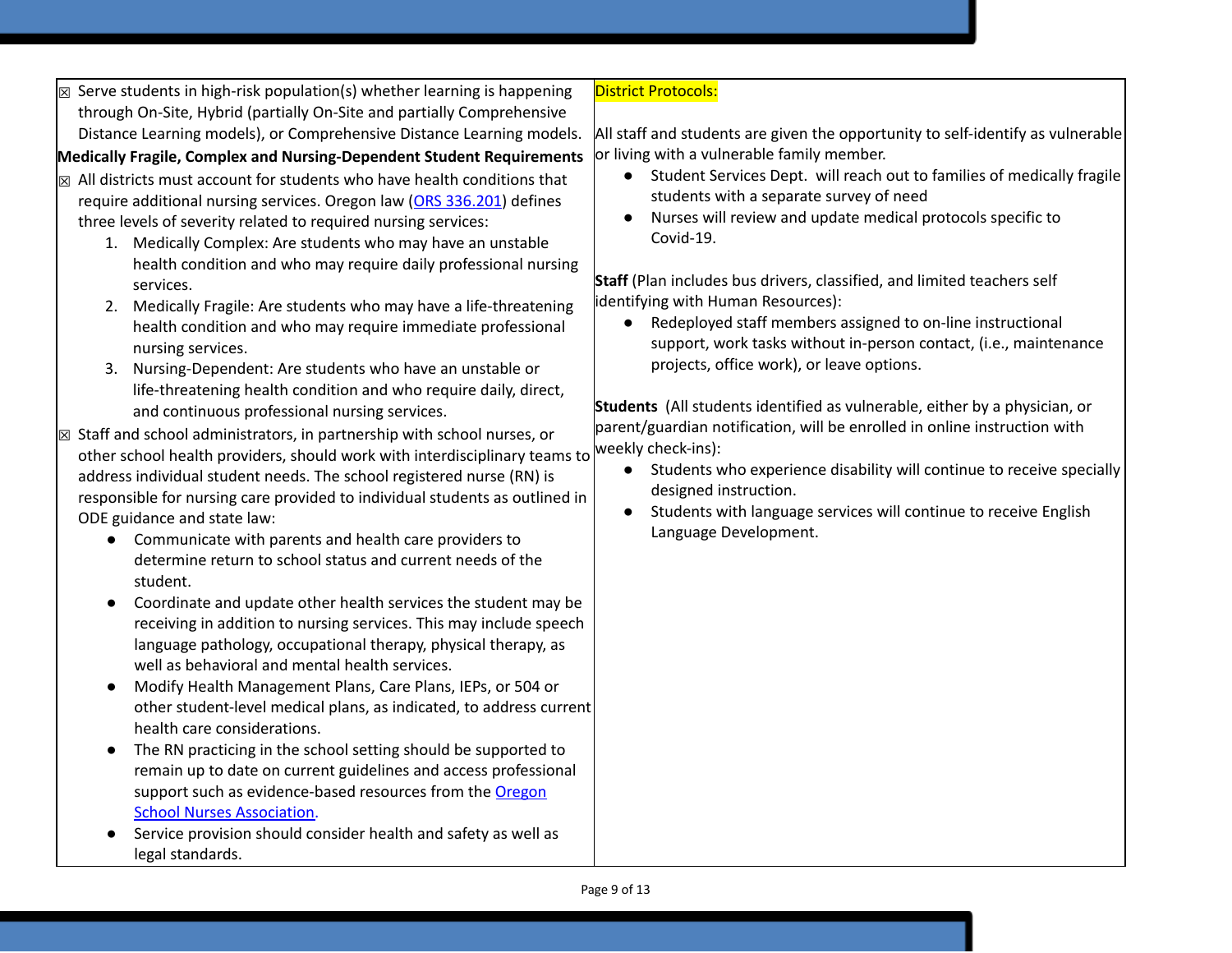- Work with an interdisciplinary team to meet requirements of ADA and FAPE.
- High-risk individuals may meet criteria for exclusion during a local health crisis.
- Refer to updated state and national guidance and resources such as:
	- o US Department of Education Supplemental Fact Sheet: Addressing the Risk of COVID-19 in Preschool, Elementary and Secondary Schools While Serving Children with Disabilities from March 21, 2020.
	- o ODE guidance updates for Special Education. Example from March 11, 2020.
	- o OAR 581-015-2000 Special Education, requires districts to provide 'school health services and school nurse services' as part of the 'related services' in order 'to assist a child with a disability to benefit from special education'.
	- o OAR 333-019-0010 Public Health: Investigation and Control of Diseases: General Powers and Responsibilities, outlines authority and responsibilities for school exclusion.

### **1c. PHYSICAL DISTANCING**

| <b>OHA/ODE Requirements</b>                                                               | <b>Hybrid/Onsite Plan</b>                                             |
|-------------------------------------------------------------------------------------------|-----------------------------------------------------------------------|
| Establish a minimum of 35 square feet per person when determining room District Protocol: | Consistent Classroom Set Up in all RSD Instructional Spaces:          |
| 区                                                                                         | Arrange and assign seating to maximize physical distancing            |
| capacity. Calculate only with usable classroom space, understanding that                  | $\circ$                                                               |
| desks and room set-up will require use of all space in the calculation. If                | and minimize physical interaction.                                    |
| implementing Learning Outside guidance, establish an outside learning                     | Remove extra furniture to make more room.                             |
| space for learning that maintains minimum 35 square feet per person.                      | $\circ$                                                               |
| Within this design, educators should have their own minimum of                            | Remove fabric-covered furniture and classroom rugs.                   |
| 35 square feet and the design of the learning environment must                            | $\circ$                                                               |
| allow for some ability for the educator to move through the room                          | Special education services will be planned and provided by Case       |
| efficiently and carefully without breaking 6 feet of physical                             | Manager in collaboration. Most SDI will be provided in co-taught      |
| distance to the maximum extent feasible.                                                  | lessons with special education and general education staff. Review    |
| Support physical distancing in all daily activities and instruction, striving to          | itinerant staff services to maintain physical distancing. If physical |
| 区                                                                                         | distancing cannot be maintained with direct services, the IEP team    |
| maintain at least six feet between individuals.                                           | will convene to determine appropriate next steps.                     |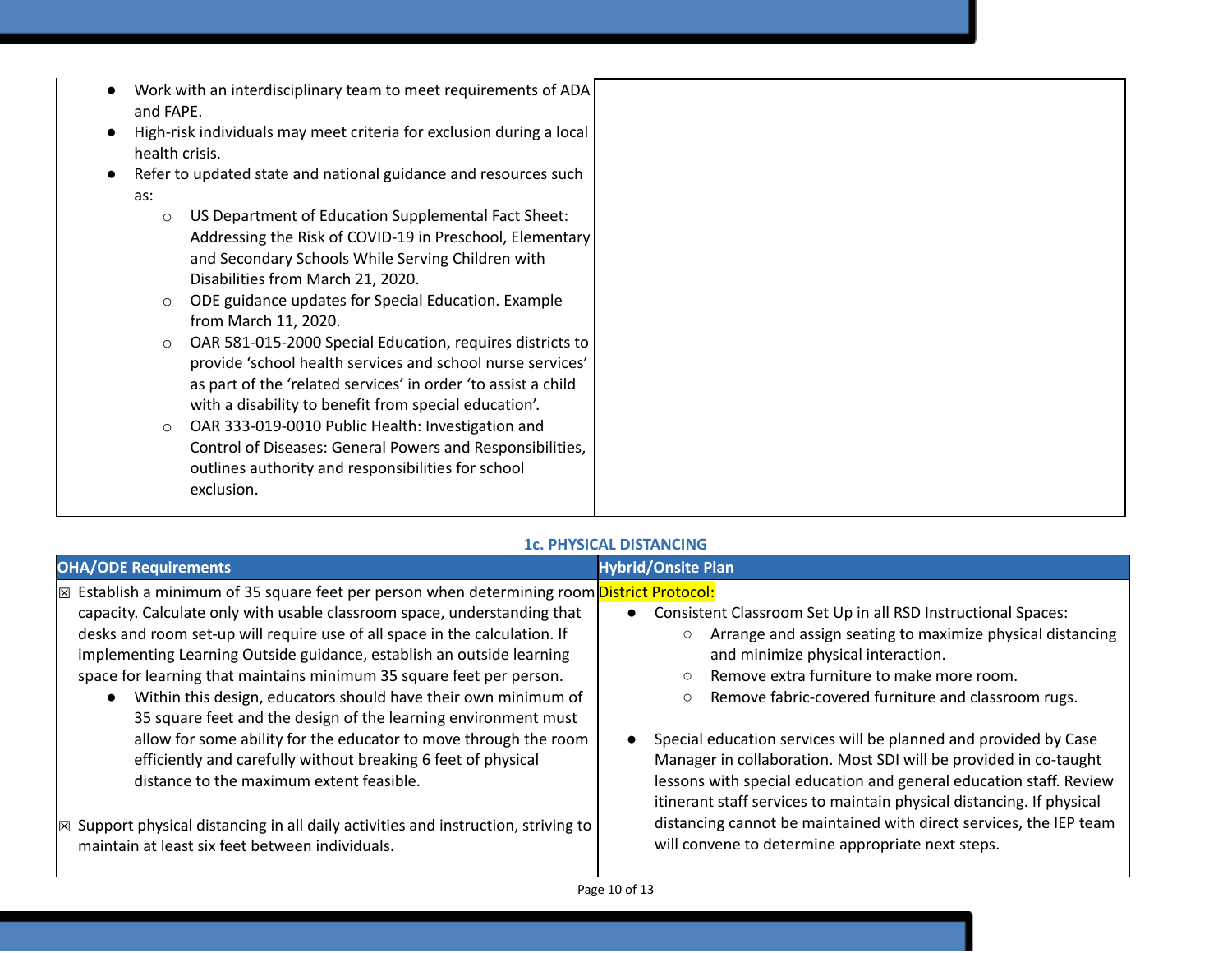- $\boxtimes$  Minimize time standing in lines and take steps to ensure that six feet of distance between students is maintained, including marking spacing on floor, one-way traffic flow in constrained spaces, etc.
- ☒ **Schedule modifications to limit the number of students in the building (e.g., rotating groups by days or location, staggered schedules to avoid hallway crowding and gathering).**
- $\boxtimes$  Plan for students who will need additional support in learning how to maintain physical distancing requirements. Provide instruction; don't employ punitive discipline.

 $\boxtimes$  Staff should maintain physical distancing during all staff meetings and conferences, or consider remote web-based meetings.

● For any small group instruction or service (e.g., Special Ed., Title IA, ELD, Counselor, Mental Health Provider, Speech/Language Pathologist, etc.): one space in designated area/room for small cohort group (w/ distancing and facial covering requirements). Ensure that student access to small group instruction or service does not exceed cohort requirements.

### School Team Input:

- Mitigating strategies for classrooms that do not meet the 35 sq ft/person standard
- Traffic flow designated clearly in hallways
- Bell schedule (work to minimize transitions where possible)
- Student instruction on distancing protocols
- Staff instruction on distancing protocols and health/safety guidelines
- Removing unnecessary furniture/equipment to maximize space
- Limiting number of students in the building
- Minimal use of hall passes
- Monitoring hallways and restrooms to ensure social distancing
- Monitoring bathroom usage to ensure only two students are in a space at a time.
- Appropriate signage throughout the building including floors, walls, bathrooms, classrooms, etc.

| <b>1d. COHORTING</b>                                                                                                                                                                                                                                                                                                                           |                                                                                                                                                                                                                                                                                                                                                                                          |
|------------------------------------------------------------------------------------------------------------------------------------------------------------------------------------------------------------------------------------------------------------------------------------------------------------------------------------------------|------------------------------------------------------------------------------------------------------------------------------------------------------------------------------------------------------------------------------------------------------------------------------------------------------------------------------------------------------------------------------------------|
| <b>OHA/ODE Requirements</b>                                                                                                                                                                                                                                                                                                                    | <b>Hybrid/Onsite Plan</b>                                                                                                                                                                                                                                                                                                                                                                |
| $\boxtimes$ Where feasible, establish stable cohorts: groups should be no larger than<br>can be accommodated by the space available to provide 35 square feet<br>per person, including staff.<br>The smaller the cohort, the less risk of spreading disease. As<br>cohort groups increase in size, the risk of spreading disease<br>increases. | <b>District Protocol:</b><br>Students cannot be part of any single cohort, or part of multiple<br>cohorts that exceed a total of 100 people within the educational<br>week.<br>The requirement to limit student cohorts to 100 or less does not<br>include such things as transportation on school buses, childcare, or<br>extracurricular activities but does include lunch and recess. |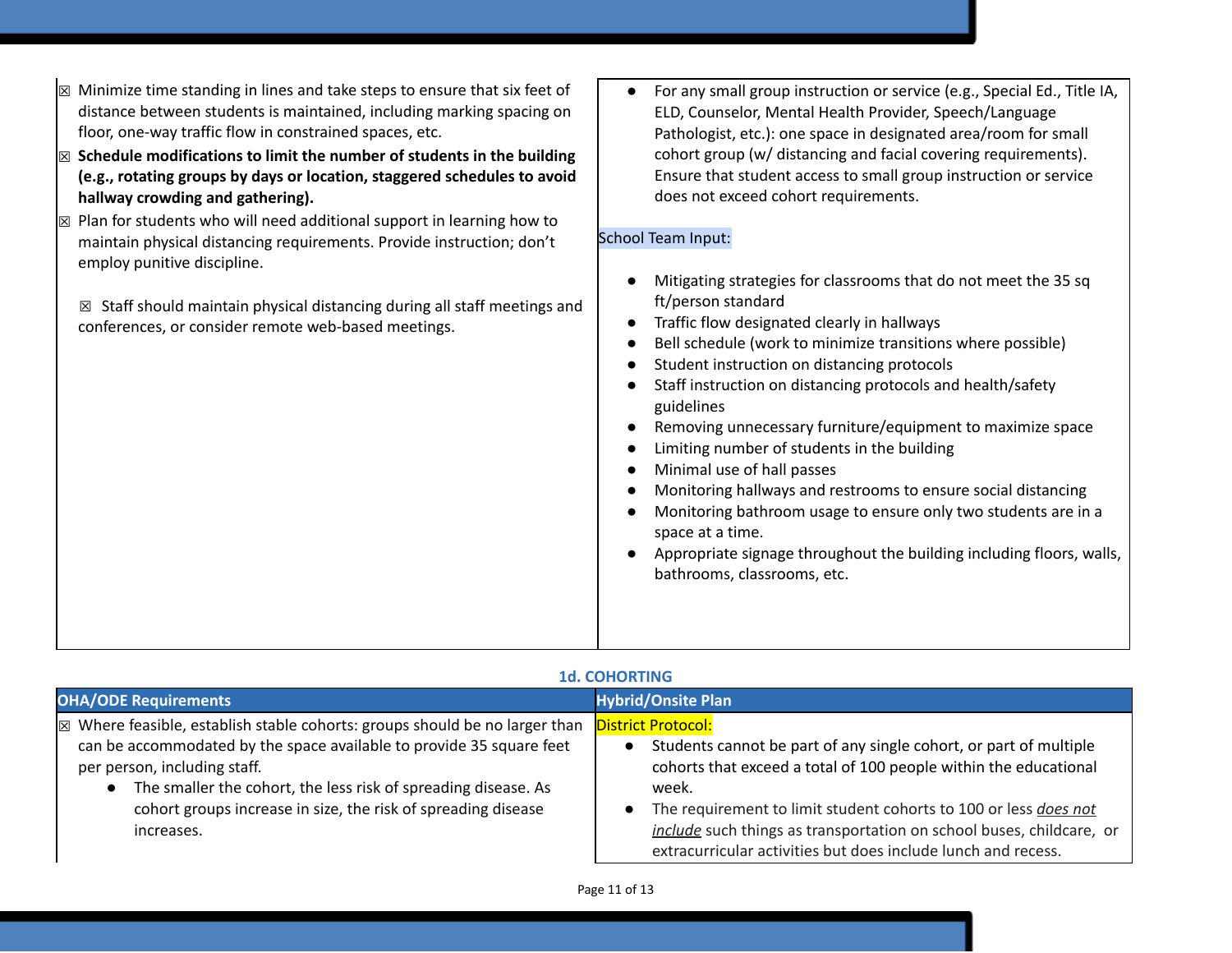$\boxtimes$  Students cannot be part of any single cohort, or part of multiple cohorts that exceed a total of 100 people within the educational week $^{[1]}$ , unless the school is offering Learning Outside, then they must follow guidelines for cohorting in Learning Outside guidance. Schools must plan to limit cohort sizes to allow for efficient contact-tracing and minimal risk for exposure. Cohorts may change week-to-week, but must be stable within the educational week.

 $\boxtimes$  Students cannot be part of any single cohort, or part of multiple cohorts that exceed a total of 100 people within the educational week. Schools should plan to limit cohort sizes to allow for efficient contact-tracing and minimal risk for exposure. Cohorts may change week-to-week, but must be stable within the educational week.

- ☒ Each school must have a system for daily logs to ensure contract tracing among the cohort (see section 1a of the *Ready Schools, Safe Learners* guidance).
- $\boxtimes$  Minimize interaction between students in different stable cohorts (e.g., access to restrooms, activities, common areas). Provide access to All Gender/Gender Neutral restrooms.
- $\boxtimes$  Cleaning and wiping surfaces (e.g., desks, door handles, etc.) must be maintained between multiple student uses, even in the same cohort.
- $\boxtimes$  Design cohorts such that all students (including those protected under ADA and IDEA) maintain access to general education, grade level learning standards, and peers.

 $\boxtimes$  Minimize the number of staff that interact with each cohort to the extent possible, staff who interact with multiple stable cohorts must wash/sanitize their hands between interactions with different stable cohorts.

 $\boxtimes$  Elementary staff who interact with multiple cohorts (music, PE, library, paraprofessionals who provide supervision at recesses, etc.) should have schedules altered to reduce the number of cohorts/students they interact within a week. Consider having these staff engage via technology, altering duties so that they are not in close contact with students in multiple cohorts, or adjust schedules to reduce contacts.

- Where feasible, schools will establish stable cohorts. Cohort groups will be no larger than can be accommodated by the space available to provide 35 square feet per person, including staff.
- When feasible, stable cohorts should remain in one classroom environment for the duration of the learning day, including lunch. Teachers of specific academic content areas will rotate instead of students to the maximum extent possible.
- Each school will assign restrooms, classrooms, or other activity areas for the exclusive use of one or a small number of stable cohorts rather than the entire on-campus population.
- Staff who interact with multiple stable cohorts will wash or sanitize their hands between interactions with different stable cohorts or individual students and wear face coverings.
- We will use the Synergy SIS as our Contact tracing protocol log. This will track student movement.
- Staff Contact Tracing: Contact tracing [protocol](https://docs.google.com/document/d/1hj6nIWiN7zIQ6gVQLIsV3iR_tX3w8YgSvfHYoRkBuCc/edit?usp=sharing) logs

### School Team Input:

- Student cohorts will be monitored
- Minimal use of hall passes
- Sign-in, sign-out procedures in classrooms
- Sign-in, sign-out procedures from school
- Strategies to minimize interactions
	- restrooms, common areas, arrival, dismissal, etc.
- Sanitizing in transitions (teachers and custodial staff)
- Social distancing reminders so that additional cohorts are not created.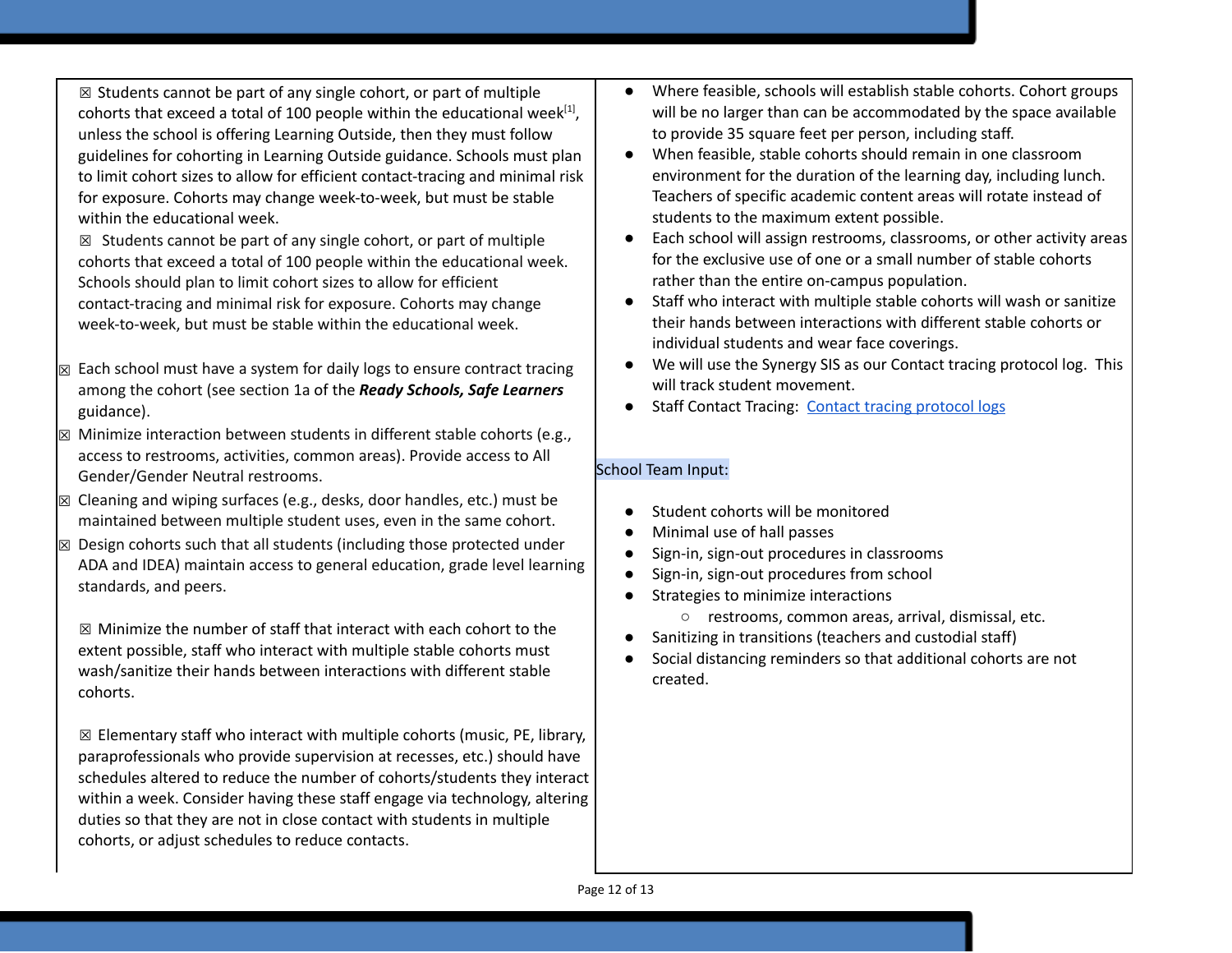$\sqrt{\mathbb{Z}}$  Staff who interact with multiple stable cohorts must wash/sanitize their hands between interactions with different stable cohorts.

|                                                                                                                                                                                                                                                                                                                                                                                                                                                                                                                                                                                                                                                                                                                                                                                                                                                                                                                                                                                                                                                                                                                                                                                                                                                                                                                                                                                                  | <b>1e. PUBLIC HEALTH COMMUNICATION</b>                                                                                                                                                                                                                                                                                                                                                                                                                                                                                                                                                                                                                                                                                                                                                                                                                                                                                                                                                                                                                                                                                  |
|--------------------------------------------------------------------------------------------------------------------------------------------------------------------------------------------------------------------------------------------------------------------------------------------------------------------------------------------------------------------------------------------------------------------------------------------------------------------------------------------------------------------------------------------------------------------------------------------------------------------------------------------------------------------------------------------------------------------------------------------------------------------------------------------------------------------------------------------------------------------------------------------------------------------------------------------------------------------------------------------------------------------------------------------------------------------------------------------------------------------------------------------------------------------------------------------------------------------------------------------------------------------------------------------------------------------------------------------------------------------------------------------------|-------------------------------------------------------------------------------------------------------------------------------------------------------------------------------------------------------------------------------------------------------------------------------------------------------------------------------------------------------------------------------------------------------------------------------------------------------------------------------------------------------------------------------------------------------------------------------------------------------------------------------------------------------------------------------------------------------------------------------------------------------------------------------------------------------------------------------------------------------------------------------------------------------------------------------------------------------------------------------------------------------------------------------------------------------------------------------------------------------------------------|
| <b>OHA/ODE Requirements</b>                                                                                                                                                                                                                                                                                                                                                                                                                                                                                                                                                                                                                                                                                                                                                                                                                                                                                                                                                                                                                                                                                                                                                                                                                                                                                                                                                                      | <b>Hybrid/Onsite Plan</b>                                                                                                                                                                                                                                                                                                                                                                                                                                                                                                                                                                                                                                                                                                                                                                                                                                                                                                                                                                                                                                                                                               |
| Communicate to staff at the start of On-Site instruction and at periodic<br>$\boxtimes$<br>intervals explaining infection control measures that are being<br>implemented to prevent spread of disease.<br>$\boxtimes$ Offer initial training to all staff prior to being in-person in any<br>instructional model. Training could be accomplished through all staff<br>webinar, narrated slide decks, online video, using professional learning<br>communities, or mailing handouts with discussion. Training cannot be<br>delivered solely through the sharing or forwarding information<br>electronically or in paper copy form as this is an insufficient method for<br>ensuring fidelity to public health protocols (see section 8b of the Ready<br>Schools, Safe Learners guidance for specific training requirements). Note:<br>Instructional time requirements allow for time to be devoted for<br>professional learning that includes RSSL training.<br>⊠ Post "COVID -19 Hazard Poster" and "Masks Required" signs as<br>required by OSHA administrative rule OAR 437-001-0744(3)(d) and (e).<br>$\boxtimes$ Develop protocols for communicating with students, families and staff<br>who have come into close contact with a person who has COVID-19.<br>The definition of exposure is being within 6 feet of a person who<br>has COVID-19 for at least 15 cumulative minutes in a day. | <b>District Protocol:</b><br>The district safety committee (w/school nurse) will develop<br>$\bullet$<br>communication to staff, students and families on the infection<br>control measures being implemented to prevent spread of disease<br>(see communicable disease plan)<br>The district safety committee (w/school nurse) will develop<br>protocols for communicating with anyone who has come into<br>close/sustained contact with a confirmed case or when a new case<br>has been confirmed and how the district is responding.<br>The definition of exposure is being within 6 feet of a<br>$\circ$<br>COVID-19 case for 15 minutes (or longer).<br>The district safety committee (w/school nurse) will update<br>communicable disease plan with communication protocols.<br>School Team Input:<br>Nurses share infection control measures w/staff, students<br>Nurses work with principals to determine when and to whom<br>communications are distributed\<br>Nurse acts as liaison between district team and building regarding<br>$\bullet$<br>anything related to COVID symptoms with students and staff. |
| Develop protocols for communicating immediately with staff, families, and<br>$\boxtimes$<br>the community when a new case(s) of COVID-19 is diagnosed in students<br>or staff members, including a description of how the school or district is<br>responding.                                                                                                                                                                                                                                                                                                                                                                                                                                                                                                                                                                                                                                                                                                                                                                                                                                                                                                                                                                                                                                                                                                                                   |                                                                                                                                                                                                                                                                                                                                                                                                                                                                                                                                                                                                                                                                                                                                                                                                                                                                                                                                                                                                                                                                                                                         |
| $\boxtimes$ Provide all information in languages and formats accessible to the school<br>community.                                                                                                                                                                                                                                                                                                                                                                                                                                                                                                                                                                                                                                                                                                                                                                                                                                                                                                                                                                                                                                                                                                                                                                                                                                                                                              |                                                                                                                                                                                                                                                                                                                                                                                                                                                                                                                                                                                                                                                                                                                                                                                                                                                                                                                                                                                                                                                                                                                         |

Page 13 of 13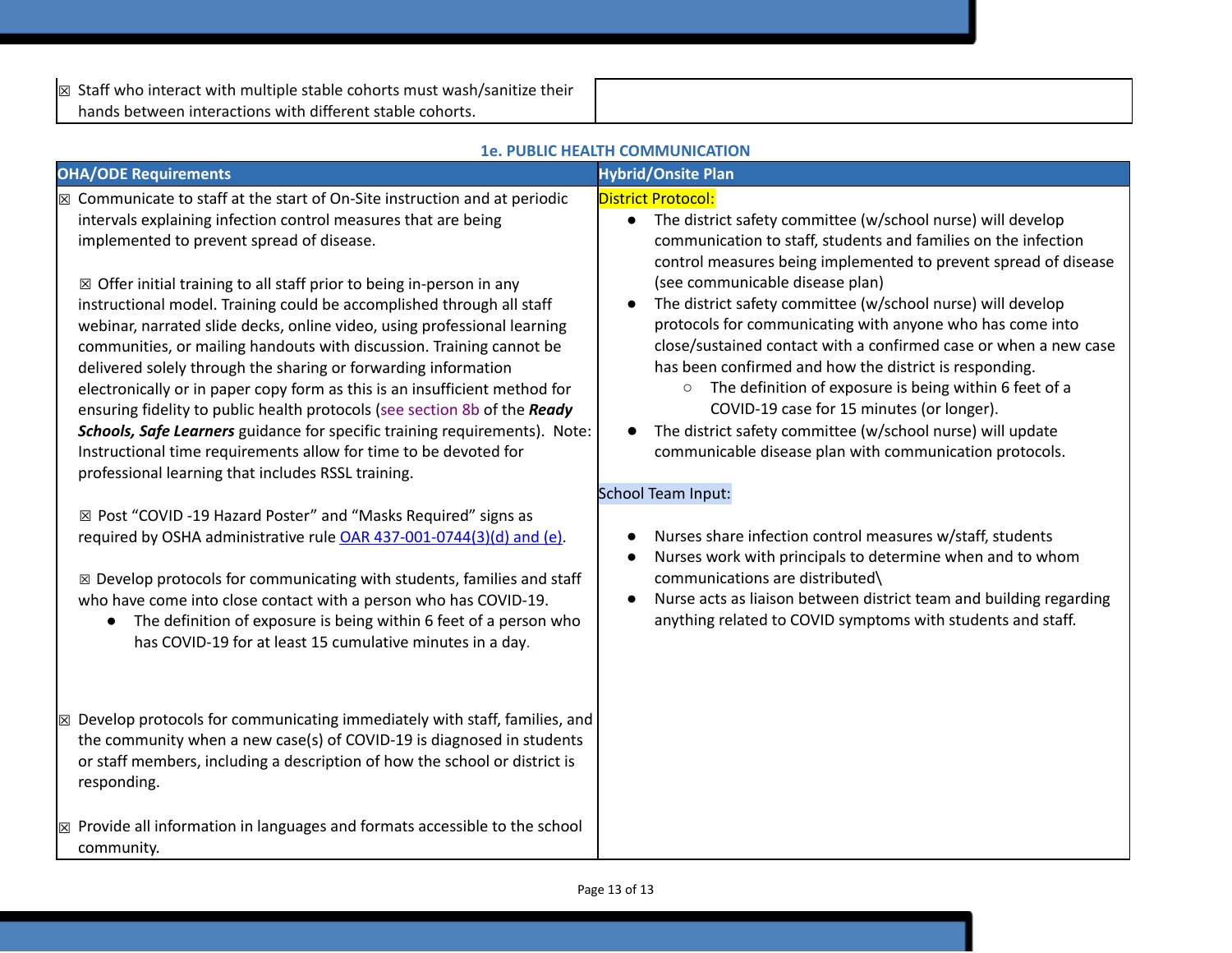### **1f. ENTRY AND SCREENING**

|                                                                                                                                                                                                                                                                                                                                                                                                                                                                                                                                                                                                                                                                                                                                                                                                                                                                                                                                                                                                                        | IT. EN I KY AND SCKEENING                                                                                                                                                                                                                                                                                                                                                                                                                                                                                                                                                                                                                                                                                                                       |
|------------------------------------------------------------------------------------------------------------------------------------------------------------------------------------------------------------------------------------------------------------------------------------------------------------------------------------------------------------------------------------------------------------------------------------------------------------------------------------------------------------------------------------------------------------------------------------------------------------------------------------------------------------------------------------------------------------------------------------------------------------------------------------------------------------------------------------------------------------------------------------------------------------------------------------------------------------------------------------------------------------------------|-------------------------------------------------------------------------------------------------------------------------------------------------------------------------------------------------------------------------------------------------------------------------------------------------------------------------------------------------------------------------------------------------------------------------------------------------------------------------------------------------------------------------------------------------------------------------------------------------------------------------------------------------------------------------------------------------------------------------------------------------|
| <b>OHA/ODE Requirements</b>                                                                                                                                                                                                                                                                                                                                                                                                                                                                                                                                                                                                                                                                                                                                                                                                                                                                                                                                                                                            | <b>Hybrid/Onsite Plan</b>                                                                                                                                                                                                                                                                                                                                                                                                                                                                                                                                                                                                                                                                                                                       |
| ⊠ Direct students and staff to stay home if they, or anyone in their homes or <mark>District Protocol:</mark><br>community living spaces, have COVID-19 symptoms. COVID-19 symptoms<br>are as follows:<br>Primary symptoms of concern: cough, fever (of greater than<br>$\bullet$<br>100.4°F) or chills, shortness of breath, or difficulty breathing.<br>Note that muscle pain, headache, sore throat, new loss of taste or<br>$\bullet$<br>smell, diarrhea, nausea, vomiting, new nasal congestion, and<br>runny nose are also symptoms often associated with COVID-19,<br>but are not enough in isolation to deny entry. More information<br>about COVID-19 symptoms is available from CDC.<br>In addition to COVID-19 symptoms, students should be excluded<br>$\bullet$<br>from school for signs of other infectious diseases, per existing<br>school policy and protocols. See pages 9-11 of OHA/ODE<br>Communicable Disease Guidance.<br>Emergency signs that require immediate medical attention:<br>$\bullet$ | <b>Screening Students:</b><br>All classes with outside doors will utilize this entrance; the classroom<br>teacher will conduct a visual screen for the appearance of symptoms.<br>When the screening indicates that a student may be symptomatic,<br>$\bullet$<br>the student is directed to the office. *Follow established protocol<br>from CDP (see section 1a).<br>Handwashing stations or hand-sanitizers will be placed by each<br>entrance prior to student entrance to classes, or students will utilize<br>classroom stations to wash hands. Handwashing will take place prior<br>to and after any transition.<br>There are transportation specific screening protocols that must be<br>followed. See section 2i for more information. |
| Trouble breathing<br>$\circ$<br>Persistent pain or pressure in the chest<br>$\circ$<br>New confusion or inability to awaken<br>$\circ$<br>Bluish lips or face (lighter skin); greyish lips or face (darker<br>$\circ$<br>skin)<br>Other severe symptoms<br>$\circ$                                                                                                                                                                                                                                                                                                                                                                                                                                                                                                                                                                                                                                                                                                                                                     | <b>Screening Staff:</b><br>Staff are required to report when they may have been exposed to<br>COVID-19.<br>Staff are required to report when they have symptoms related to<br>COVID-19.<br>Staff members are not responsible for screening other staff members                                                                                                                                                                                                                                                                                                                                                                                                                                                                                  |
| $\boxtimes$ Diligently screen all students and staff for symptoms on entry to<br>bus/school/outside learning space every day. This can be done visually as<br>well as asking students and staff about any new symptoms or close<br>contact with someone with COVID-19. For students, confirmation from a<br>parent/caregiver or guardian can also be appropriate. Staff members can<br>self-screen and attest to their own health, but regular reminders of the<br>importance of daily screening must be provided to staff.<br>Anyone displaying or reporting the primary symptoms of concern<br>must be isolated (see section 1i of the Ready Schools, Safe<br>Learners guidance) and sent home as soon as possible. See table<br>"Planning for COVID-19 Scenarios in Schools."                                                                                                                                                                                                                                       | for symptoms.<br>Staff members can self-screen and attest to their own health.<br>Ongoing:<br>Reminders to parents to report actual symptoms when calling students in<br>sick as part of communicable disease surveillance. Any student or staff<br>known to have been exposed (e.g., by a household member) to COVID-19<br>shall not be allowed on campus until the passage of 14 calendar days after<br>exposure and until symptoms (e.g., fever, cough, shortness of breath, sore<br>throat, headache) are improving.                                                                                                                                                                                                                        |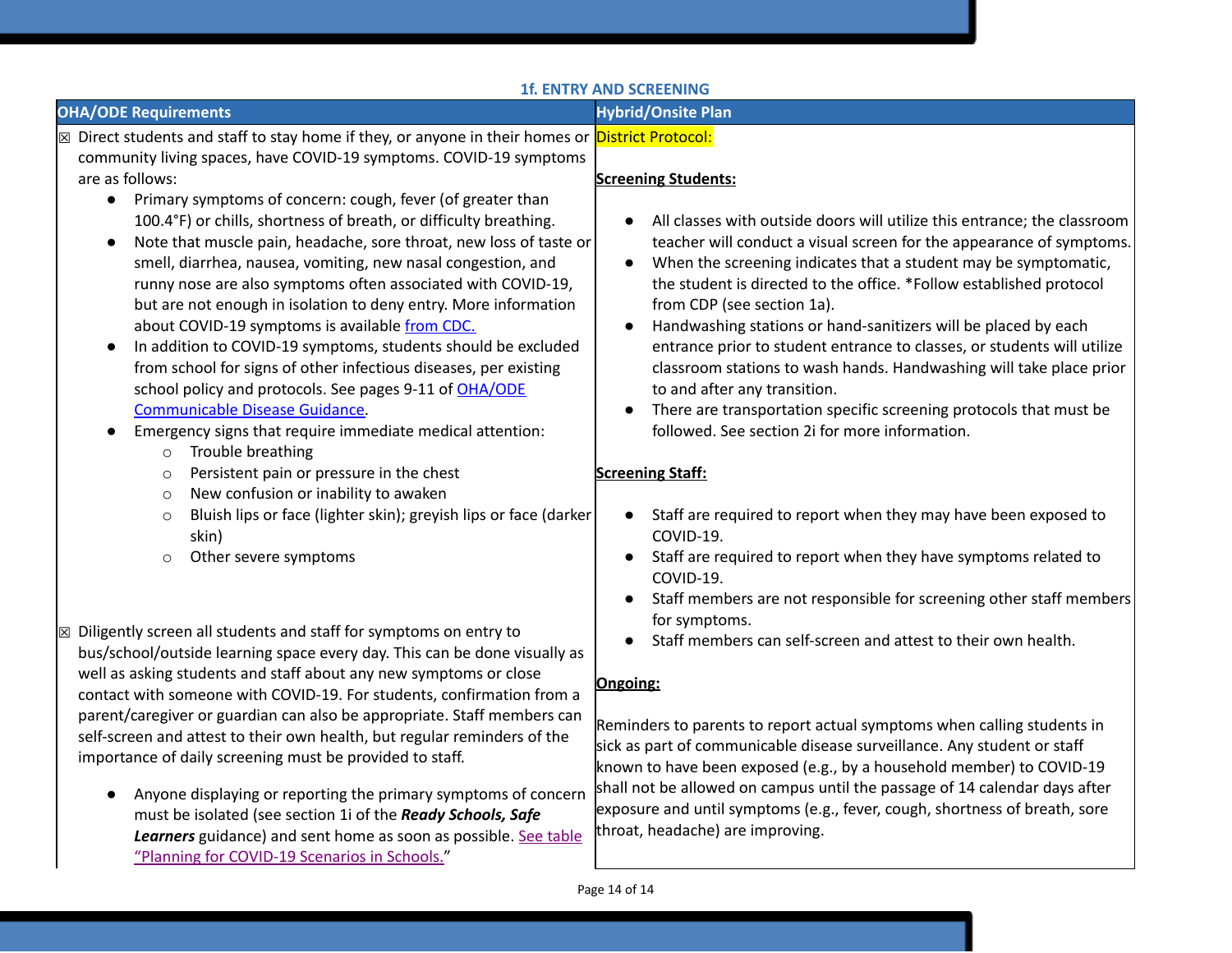| Additional guidance for nurses and health staff.<br>Follow LPHA advice on restricting from school any student or staff known<br>to have been exposed (e.g., by a household member) to COVID-19. See<br>"Planning for COVID-19 Scenarios in Schools" and the COVID-19 Exclusion<br><b>Summary Guide.</b>                                                                                                                                                                                                                                               | Do not exclude staff or students who have a cough that is not a new onset or<br>worsening cough (e.g., asthma, allergies, etc.) from school.<br>Parents/guardians can provide information regarding existing conditions that<br>cause coughing to be utilized for the purpose of screening, as previously<br>existing coughs that are not worsening are not considered symptomatic of<br>COVID-19.                                                                                                                                                                                                                                                                                                                                                                                                                                                                                                                                                                                                                                                                                                                                                                                                                                                            |
|-------------------------------------------------------------------------------------------------------------------------------------------------------------------------------------------------------------------------------------------------------------------------------------------------------------------------------------------------------------------------------------------------------------------------------------------------------------------------------------------------------------------------------------------------------|---------------------------------------------------------------------------------------------------------------------------------------------------------------------------------------------------------------------------------------------------------------------------------------------------------------------------------------------------------------------------------------------------------------------------------------------------------------------------------------------------------------------------------------------------------------------------------------------------------------------------------------------------------------------------------------------------------------------------------------------------------------------------------------------------------------------------------------------------------------------------------------------------------------------------------------------------------------------------------------------------------------------------------------------------------------------------------------------------------------------------------------------------------------------------------------------------------------------------------------------------------------|
| ⊠ Staff or students with a chronic or baseline cough that has worsened or $\vert$ School Team Input:<br>is not well-controlled with medication should be excluded from school. Do<br>not exclude staff or students who have other symptoms that are chronic<br>or baseline symptoms (e.g., asthma, allergies, etc.) from school. See the<br><b>COVID-19 Exclusion Summary Guide.</b><br>$\boxtimes$ Hand hygiene on entry to school every day: wash with soap and water for<br>20 seconds or use an alcohol-based hand sanitizer with 60-95% alcohol. | Plan for school implementation of district developed screening<br>protocols<br>Plan for school implementation of isolation and send home protocols<br>Exclude students based on district protocols<br><b>Arrival and Entry</b><br>• Each student will be assigned an entrance point (i.e., a specific door)<br>to the school building.<br>Students who drive to school will be assigned a parking space and an<br>entry door.<br>They will go directly to their first content cohort (i.e., the students in<br>their first period class) through their assigned entry door.<br>Staff will be present at each entry point to visually screen students<br>for symptoms.<br>Breakfast in the classroom starts at 7:15 AM and goes until 7:30 AM.<br>Students must wash hands before breakfast. First period starts at<br>7:30 AM.<br><b>Screening Students Upon Entry</b><br>Staff will be assigned to each entry door to visually screen.<br>First period teachers will visually screen students and will call the<br>nurse with any questions or students who are exhibiting symptoms.<br>When the screening indicates that a student may be symptomatic,<br>the student is directed to the office. *Follow established protocol<br>from CDP (see section 1a). |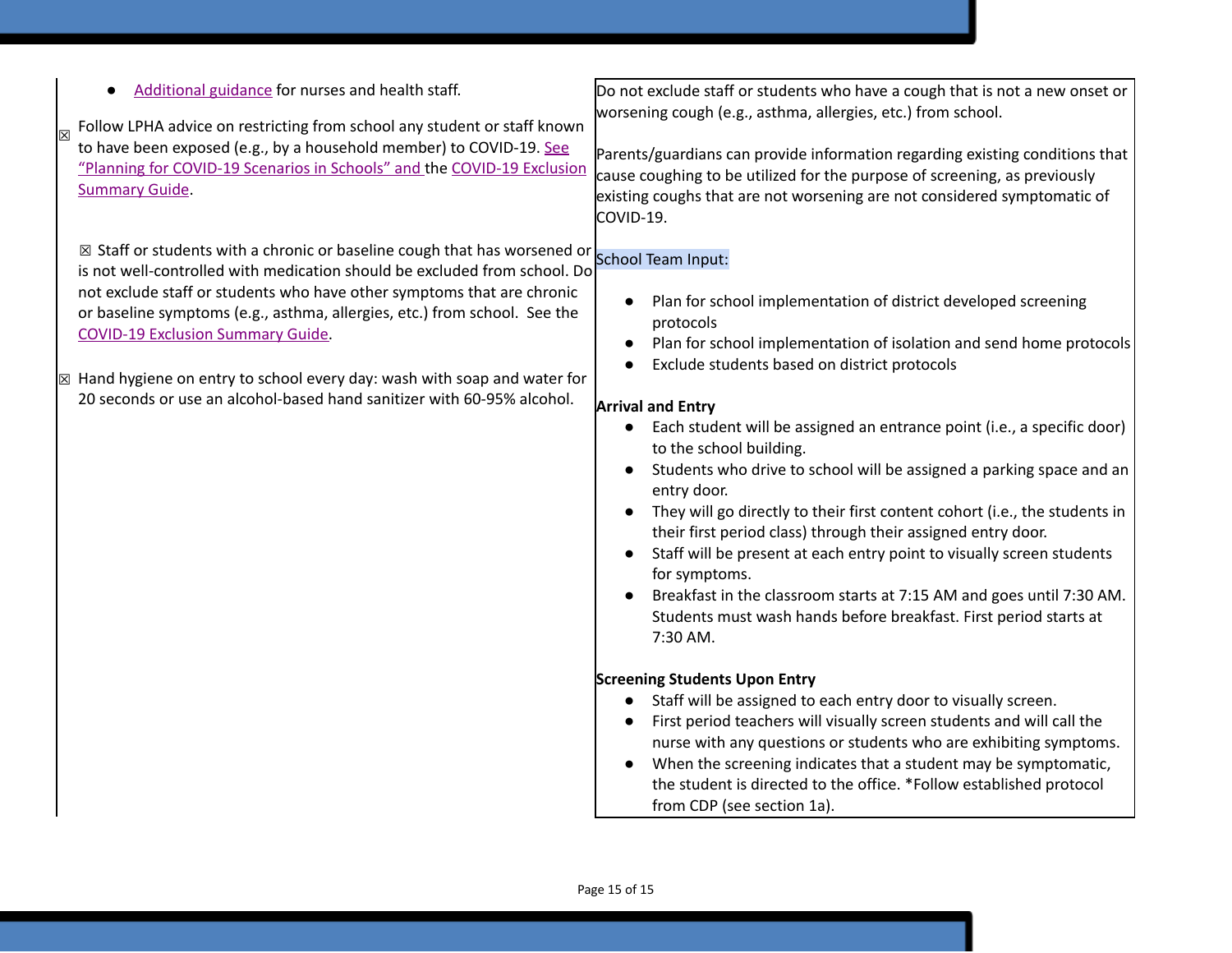| Handwashing stations or hand-sanitizers will be placed by each<br>entrance prior to student entrance to classes, or students will utilize<br>classroom stations to wash hands.<br>Students who are symptomatic will be sent to the isolation room to<br>wait for pick up.<br>There are transportation specific screening protocols that must be<br>followed. See section 2i for more information |
|--------------------------------------------------------------------------------------------------------------------------------------------------------------------------------------------------------------------------------------------------------------------------------------------------------------------------------------------------------------------------------------------------|
| <b>Logging for Contact Tracing</b>                                                                                                                                                                                                                                                                                                                                                               |
| • Staff assigned to each entry door will need to maintain contact<br>tracing logs with information about each student who entered and<br>other students with whom they came in contact during entry.                                                                                                                                                                                             |
| <b>Screening Staff:</b>                                                                                                                                                                                                                                                                                                                                                                          |
| • Staff are required to report when they may have been exposed to<br>COVID-19.                                                                                                                                                                                                                                                                                                                   |
| Staff are required to report when they have symptoms related to<br>COVID-19.                                                                                                                                                                                                                                                                                                                     |
| Staff members are not responsible for screening other staff members<br>for symptoms.                                                                                                                                                                                                                                                                                                             |
|                                                                                                                                                                                                                                                                                                                                                                                                  |
| <b>Hand Hygiene:</b>                                                                                                                                                                                                                                                                                                                                                                             |
| Students and staff will sanitize hands upon entering school.                                                                                                                                                                                                                                                                                                                                     |
| Students and staff will sanitize hands upon entering and leaving any                                                                                                                                                                                                                                                                                                                             |
| classroom or bathroom.                                                                                                                                                                                                                                                                                                                                                                           |

| <b>OHA/ODE Requirements</b>                                                                     | <b>Hybrid/Onsite Plan</b>                                                                                                                                                                                        |
|-------------------------------------------------------------------------------------------------|------------------------------------------------------------------------------------------------------------------------------------------------------------------------------------------------------------------|
| $\boxtimes$ Restrict non-essential visitors/volunteers.                                         | <b>District Protocols:</b>                                                                                                                                                                                       |
| Examples of essential visitors include: DHS Child Protective<br>Services, Law Enforcement, etc. | Visitors/Volunteers will be unable to work in schools, or complete<br>other volunteer activities that require in person interaction, at this<br>time. Adults in schools are limited to essential personnel only. |

### **1g. VISITORS/VOLUNTEERS**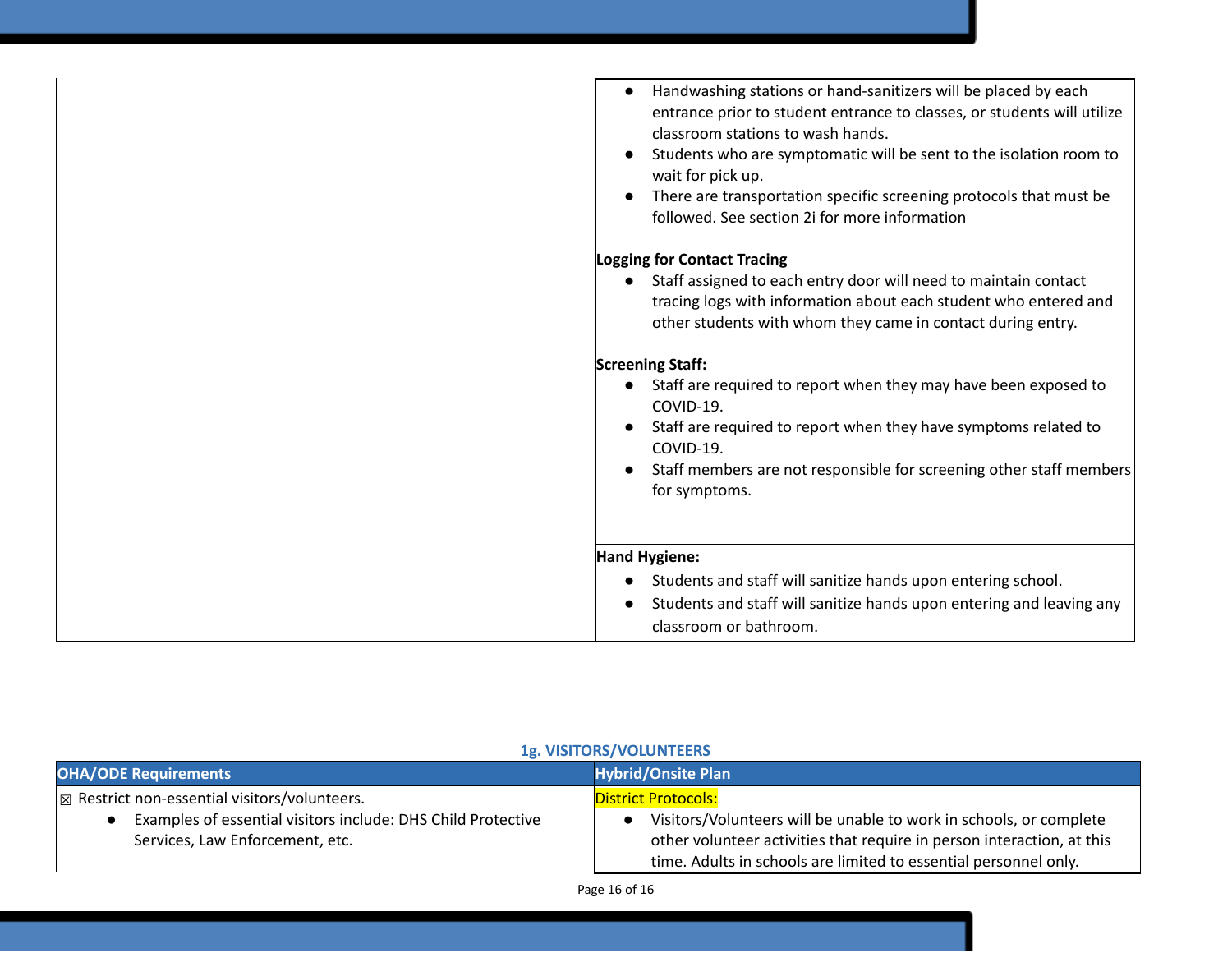| Examples of non-essential visitors/volunteers include: Parent<br>Teacher Association (PTA), classroom volunteers, etc.<br>$\sqrt{\mathbb{Z}}$ Visitors/volunteers must wash or sanitize their hands upon entry and exit.<br>Visitors/volunteers must maintain six-foot distancing, wear face coverings,<br>$\boxtimes$<br>and adhere to all other provisions of this guidance. | Essential visitors/personnel include:<br>$\bullet$<br>Staff members (for example - itinerant staff, substitute<br>$\circ$<br>teachers, and other district staff who move between<br>buildings, etc.),<br>Contracted service providers (for example - counseling<br>services, maintenance, etc.)<br>Partner providers (for example - student teachers, DHS Child<br>Protective Services staff, etc.)                                                                                                                                                                                                                                    |
|--------------------------------------------------------------------------------------------------------------------------------------------------------------------------------------------------------------------------------------------------------------------------------------------------------------------------------------------------------------------------------|----------------------------------------------------------------------------------------------------------------------------------------------------------------------------------------------------------------------------------------------------------------------------------------------------------------------------------------------------------------------------------------------------------------------------------------------------------------------------------------------------------------------------------------------------------------------------------------------------------------------------------------|
| $\boxtimes$ Diligently screen all visitors/volunteers for symptoms and ask questions<br>about symptoms and any close contact with someone diagnosed with<br>COVID-19 upon every entry. Restrict from school property any visitor<br>known to have been exposed to COVID-19. See the COVID-19 Exclusion<br><b>Summary Guide</b>                                                 | <b>School Team Input:</b><br>Visitors/Volunteers will be unable to work in schools, or complete<br>$\bullet$<br>other volunteer activities that require in person interaction, at this<br>time.<br>Adults in schools are limited to essential personnel only.<br>Essential visitors must wash or sanitize their hands upon entry and<br>$\bullet$<br>exit. Visitors will be visually screened for symptoms during sign-in and<br>will not be allowed to enter if symptomatic.<br>No non-essential deliveries<br>Visitors must wear face coverings in accordance with local public<br>$\bullet$<br>health authority and CDC guidelines. |

| <b>OHA/ODE Requirements</b>                                                                                                                                                                                                                                                                                                                                                                                                                                                                  | <b>Hybrid/Onsite Plan</b>                                                                                                                                                                                                                                                                                                                                                                                 |
|----------------------------------------------------------------------------------------------------------------------------------------------------------------------------------------------------------------------------------------------------------------------------------------------------------------------------------------------------------------------------------------------------------------------------------------------------------------------------------------------|-----------------------------------------------------------------------------------------------------------------------------------------------------------------------------------------------------------------------------------------------------------------------------------------------------------------------------------------------------------------------------------------------------------|
| $\mathbb{R}$ Employers are required to provide masks, face coverings, or face shields<br>for all staff, contractors, other service providers, visitors and volunteers.<br>$\boxtimes$ Face coverings or face shields for all staff, contractors, other service<br>providers, visitors or volunteers following CDC guidelines for Face<br>Coverings. Individuals may remove their face coverings while working<br>alone in private offices. Face shields are an acceptable alternative when a | <b>District Protocol:</b><br>Face coverings or face shields for all staff and students K-12 following<br>CDC guidelines for Face Coverings.<br>All visitors are required to wear face coverings or face shields.<br>RSD will remind staff and students that coverings that are worn should<br>be washed daily or a new covering worn daily.<br>Students who choose not to wear face coverings must not be |
| person has a medical condition that prevents them from wearing a mask<br>or face covering, when people need to see mouth and tongue motions in<br>order to communicate, or when an individual is speaking to an audience                                                                                                                                                                                                                                                                     | disciplined or denied access to instruction.<br>ODE guidance related to students receiving services under 504/IEP will<br>be followed to process exceptions.                                                                                                                                                                                                                                              |

### **1h. FACE COVERINGS, FACE SHIELDS, AND CLEAR PLASTIC BARRIERS**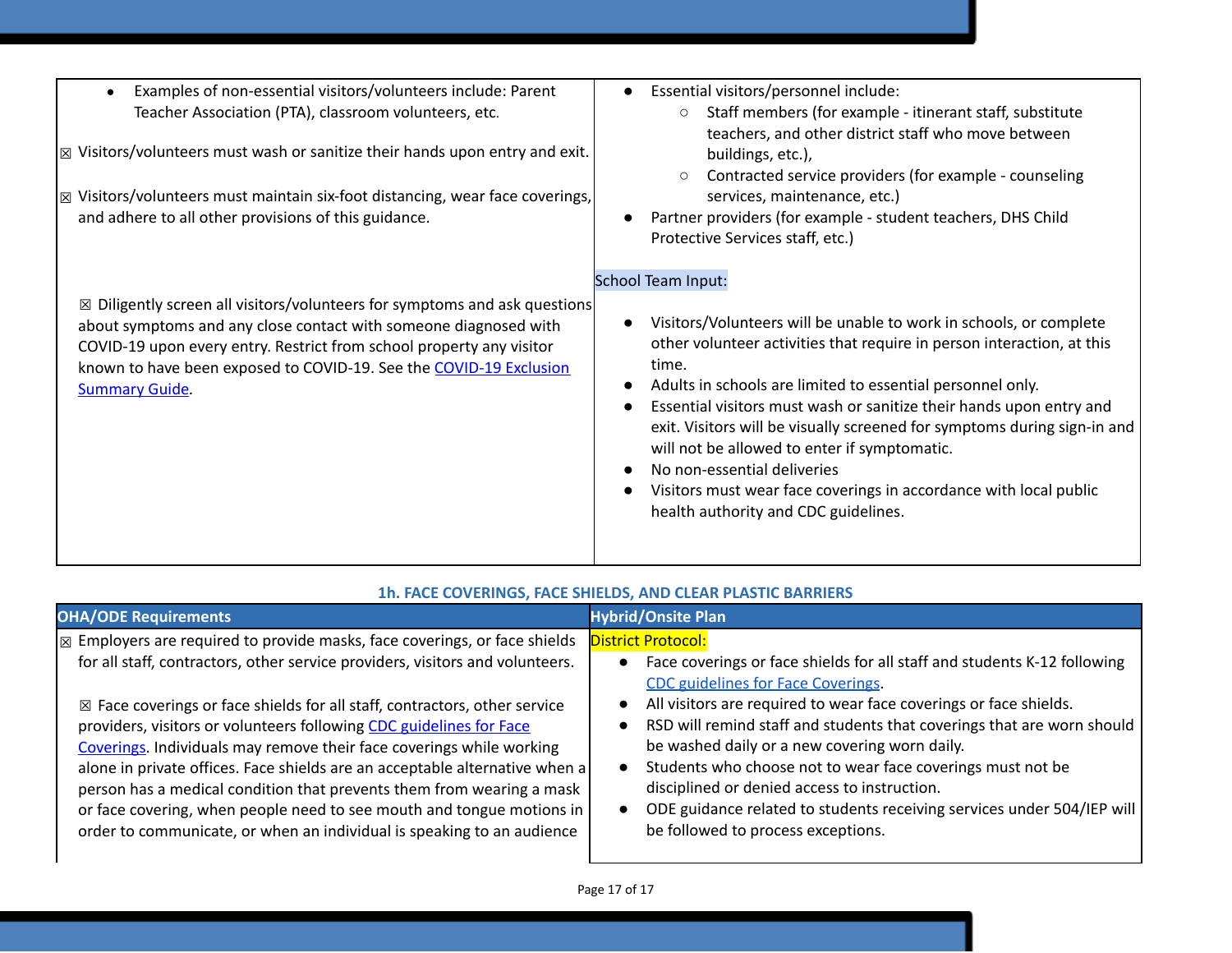for a short period of time and clear communication is otherwise not possible. School Team Input:

- $\boxtimes$  Face coverings or face shields for all students in grades Kindergarten and up followin[g](https://www.cdc.gov/coronavirus/2019-ncov/prevent-getting-sick/diy-cloth-face-coverings.html) CDC [guidelines](https://www.cdc.gov/coronavirus/2019-ncov/prevent-getting-sick/diy-cloth-face-coverings.html) for Face Coverings. Face shields are an acceptable alternative when a student has a medical condition that prevents them from wearing a mask or face covering, or when people need to see the student's mouth and tongue motions in order to communicate.
- ☒ Face coverings should be worn both indoors and outdoors, including during outdoor recess.
- ☒ Group mask breaks" or "full classroom mask breaks" are not allowed. If a student removes a face covering, or demonstrates a need to remove the face covering for a short-period of time:
	- Provide space away from peers while the face covering is removed. In the classroom setting, an example could be a designated chair where a student can sit and take a 15 minute "sensory break;"
		- Students must not be left alone or unsupervised; Designated area or chair must be appropriately distanced from other students and of a material that is easily wiped down for disinfection after each use;
	- Provide additional instructional supports to effectively wear a face covering;
	- Provide students adequate support to re-engage in safely wearing a face covering;
	- Students cannot be discriminated against or disciplined for an inability to safely wear a face covering during the school day.

#### **Protections under the ADA or IDEA:**

 $\boxtimes$  If any student requires an accommodation to meet the requirement for face coverings, districts and schools must limit the student's proximity to students and staff to the extent possible to minimize the possibility of exposure. Appropriate accommodations could include:

- **Facial Shields or face coverings are required** for all staff, students, visitors and volunteers.
- Face coverings will be provided for anyone who does not have one.
- Established protocols (using ODE guidance) will be in place for any student who chooses not to wear a mask, and for any student who requires an accommodation under IDEA or ADA.
- Appropriate signage will be placed throughout the school and in every classroom on proper face coverings.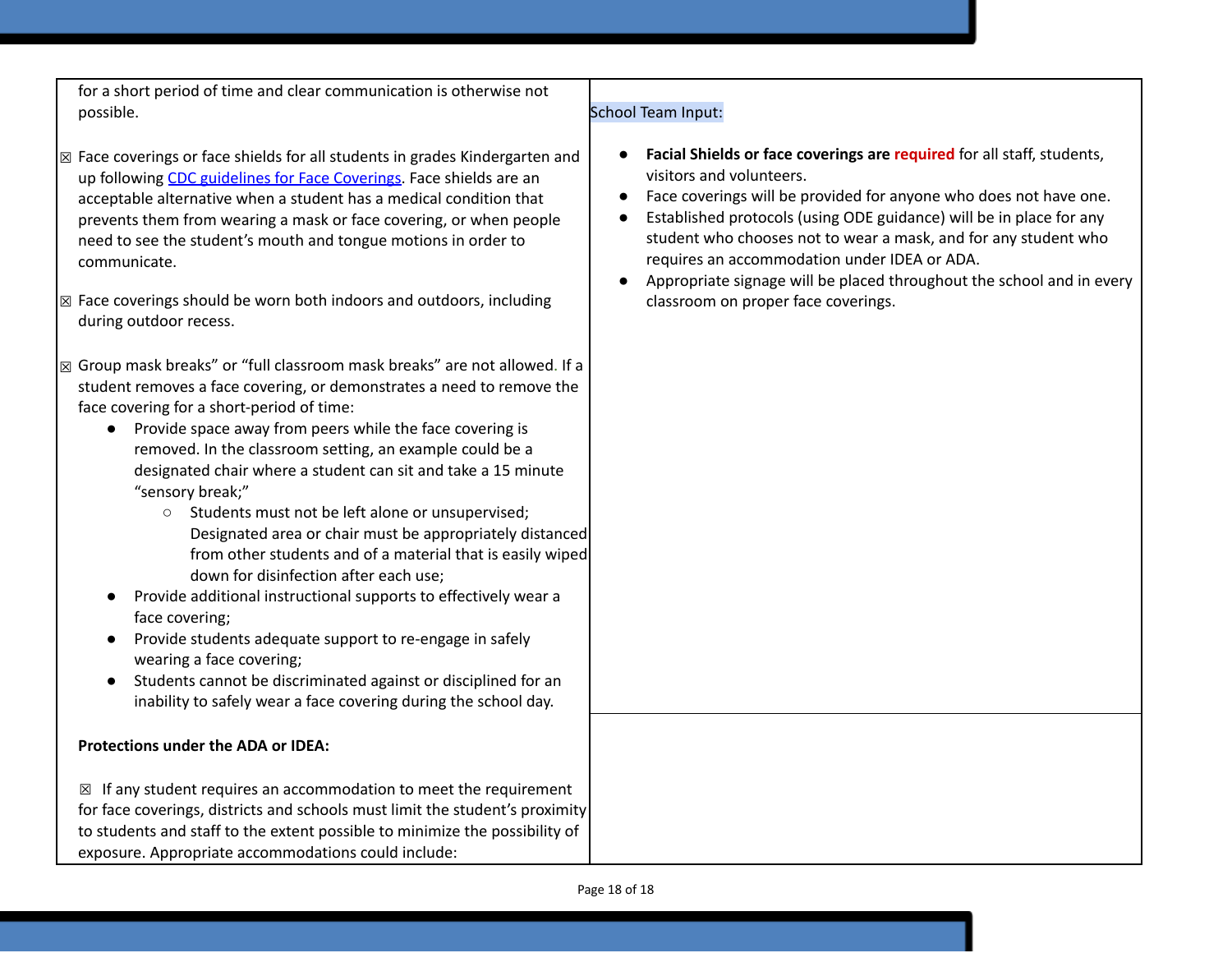- Offering different types of face coverings and face shields that may meet the needs of the student.
- Spaces away from peers while the face covering is removed; students must not be left alone or unsupervised.
- Short periods of the educational day that do not include wearing the face covering, while following the other health strategies to reduce the spread of disease.
- Additional instructional supports to effectively wear a face c o v e rin g.

 $\boxtimes$  For students with existing medical conditions and a physician's orders to not wear face coverings, or other health related concerns, schools/districts must not deny any in-person instruction.

 $\boxtimes$  Schools and districts must comply with the established IEP/504 plan prior to the closure of in-person instruction in March of 2020, or the current plan in effect for the student if appropriately developed after March of 2020.

- If a student eligible for, or receiving services under a 504/IEP, cannot wear a face covering due to the nature of the disability, the school or district must:
	- $\circ$  Review the 504/IEP to ensure access to instruction in a manner comparable to what was originally established in the student's plan including on-site instruction with accommodations or adjustments.
	- o Not make placement determinations solely on the inability to wear a face covering.
	- O Include updates to accommodations and modifications to support students in plans.
- For students protected under ADA/IDEA, who abstain from wearing a face covering, or students whose families determine the student will not wear a face covering, the school or district must:
	- Review the 504/IEP to ensure access to instruction in a manner comparable to what was originally established in the student's plan.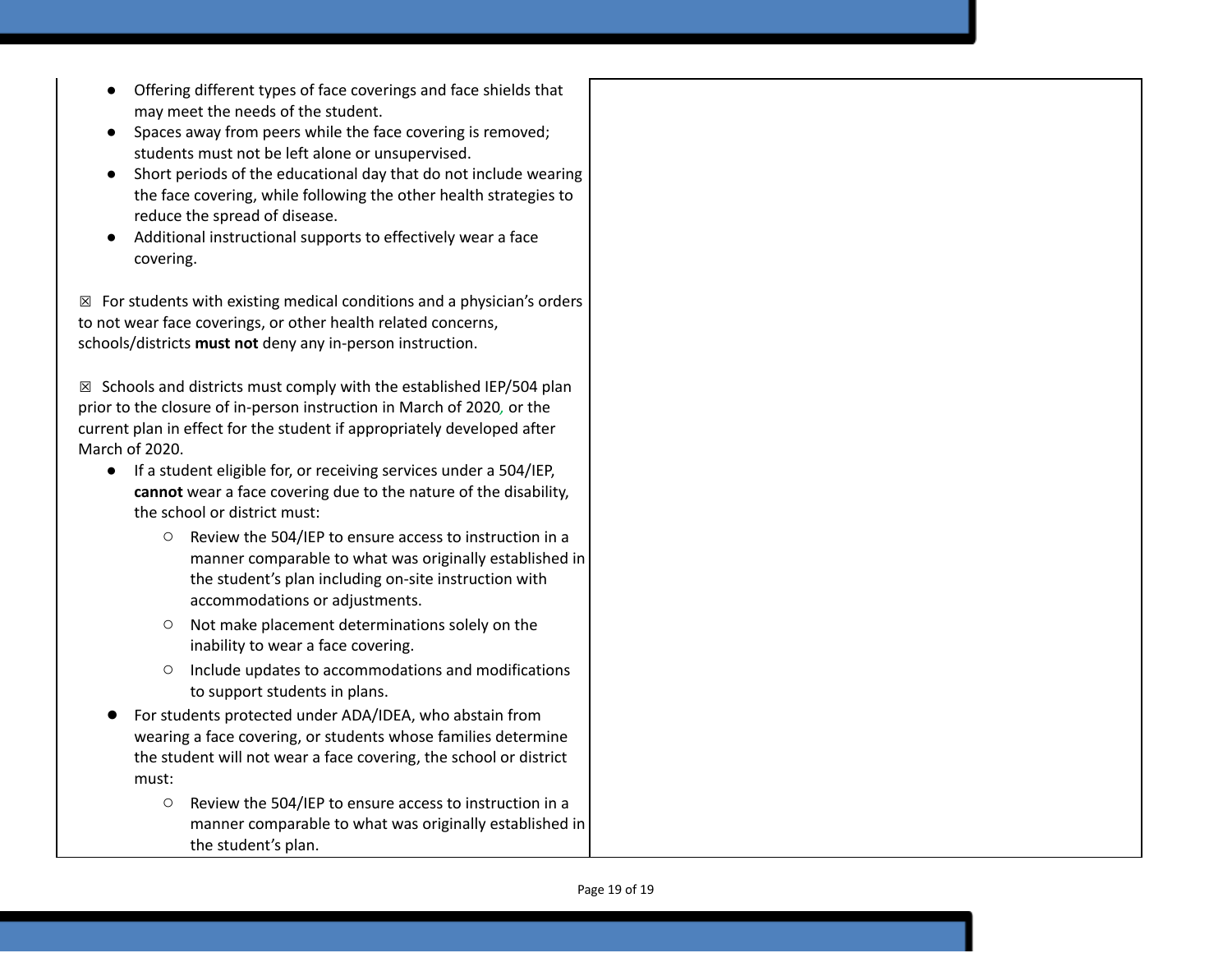- The team must determine that the disability is not prohibiting the student from meeting the requirement.
	- If the team determines that the disability is prohibiting the student from meeting the requirement, follow the requirements for students eligible for, or receiving services under, a 504/IEP who cannot wear a face covering due to the nature of the disability,
	- If a student's 504/IEP plan included supports/goals/instruction for behavior or social emotional learning, the school team must evaluate the student's plan prior to providing instruction through Comprehensive Distance Learning.
- Hold a 504/IEP meeting to determine equitable access to educational opportunities which may include limited in-person instruction, on-site instruction with accommodations, or Comprehensive Distance Learning.

 $\boxtimes$  For students not currently served under an IEP or 504, districts must consider whether or not student inability to consistently wear a face covering or face shield as required is due to a disability. Ongoing inability to meet this requirement may be evidence of the need for an evaluation to determine eligibility for support under IDEA or Section 504.

 $\boxtimes$  If a staff member requires an accommodation for the face covering or face shield requirements, districts and schools shall work to limit the staff member's proximity to students and staff to the extent possible to minimize the possibility of exposure.

#### **1i. ISOLATION MEASURES**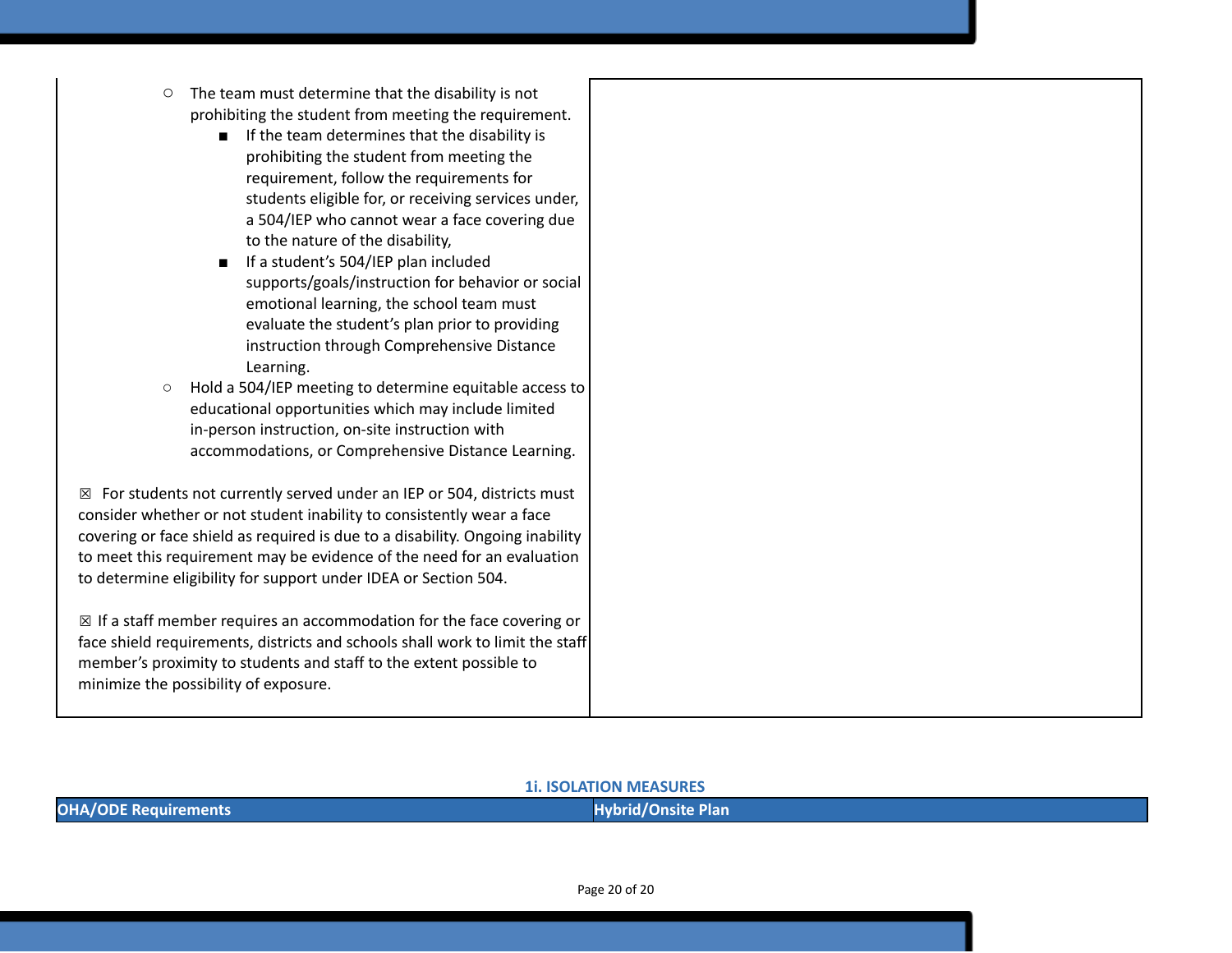- ☒ Protocols for exclusion and isolation for sick students and staff whether identified at the time of bus pick-up, arrival to school, or at any time during the school day.
- ☒ Protocols for assessment of students, as well as exclusion and isolation protocols for sick students and staff identified at the time of arrival or during the school day.
	- Work with school nurses, health care providers, or other staff with expertise to determine necessary modifications to areas where staff/students will be isolated. If two students present COVID-19 symptoms at the same time, they must be isolated at once. If separate rooms are not available, ensure that six feet distance is maintained. Do not assume they have the same illness.
	- Consider required physical arrangements to reduce risk of disease transmission.
	- Plan for the needs of generally well students who need medication or routine treatment, as well as students who may show signs of illness.
	- [Additional](https://www.oregon.gov/ode/students-and-family/healthsafety/Documents/Additional%20Considerations%20for%20Staff%20Working%20with%20Students%20with%20Complex%20Needs.pdf) guidance for nurses and health staff for providing care to students with complex needs.
- $\boxtimes$  Students and staff who report or develop symptoms must be isolated in a designated isolation area in the school, with adequate space and staff supervision and symptom monitoring by a school nurse, other school-based health care provider or school staff until they are able to go home. Anyone providing supervision and symptom monitoring must wear appropriate face covering or face shields.
	- School nurse and health staff in close contact with symptomatic individuals (less than 6 feet) should wear a medical-grade face mask. Other Personal Protective Equipment (PPE) may be needed depending on symptoms and care provided. Consult a nurse or health care professional regarding appropriate use of PPE. Any PPE used during care of a symptomatic individual should be properly removed and disposed of prior to exiting the care space, and hands washed after removing PPE.

#### District Protocol:

- Redmond School District [Communicable](https://docs.google.com/document/d/1JwcMR6UjYzSMQmomD-JU4wZWsl5y7mCXP9dr-uvRUBI/edit?usp=sharing) Disease Plan
- Each school principal (or designee) will connect weekly with school nurse on updates for plan and isolation measures taken to that point.
- All students who become ill at school with excludable symptoms will remain at school supervised by staff until parents can pick them up in the designated isolation area. Student will be provided a facial covering (if they can safely wear one). Staff should wear a facial covering and maintain physical distancing, but never leave a child unattended.
- While exercising caution to maintain (ensure) safety is appropriate when working with children exhibiting symptoms, it is also critical that staff maintain sufficient composure and disposition so as not to unduly worry a student or family.
- Staff will maintain student confidentiality as appropriate.
- Daily logs must be maintained containing the following:
	- Name of students sent home for illness, cause of illness, time of onset, as per designated communicable disease surveillance logs
	- Name of students visiting the office for illness symptoms, even if not sent home, as per routine health logs
- Staff and students with known or suspected COVID-19 cannot remain at school and should return only after their symptoms resolve and they are physically ready to return to school. In no case can they return before:
	- the passage of 14 calendar days after exposure
	- symptoms have been resolved for 24 hours without the use of anti-fever medications.

### School Team Input:

- Become familiar with and link Implementation of protocols outlined in district Communicable Disease Management Plan for appropriate isolation determination and processes.
	- Communicable Disease [Policy](https://policy.osba.org/redmond/J/JHCC%20G1.PDF)
	- [Communicable](https://policy.osba.org/redmond/J/JHCC%20R%20G1.PDF) Disease AR
- NURSE is the primary contact with all symptomatic students and staff.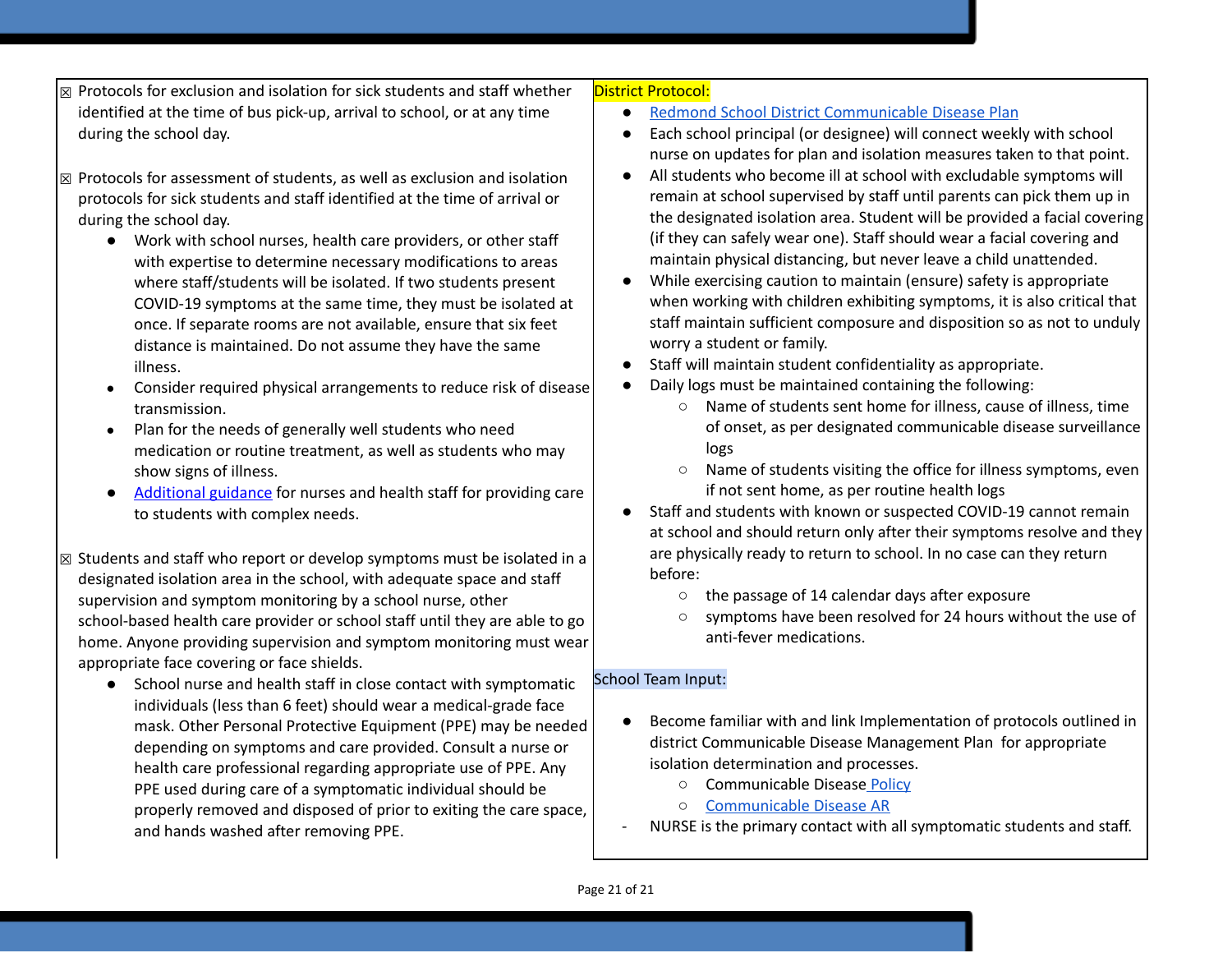- After removing PPE, hands should be immediately cleaned with soap and water for at least 20 seconds. If soap and water are not available, hands can be cleaned with an alcohol-based hand sanitizer that contains 60-95% alcohol.
- If able to do so safely, a symptomatic individual should wear a face covering.
- To reduce fear, anxiety, or shame related to isolation, provide clear explanation of procedures, including use of PPE and handwashing.
- $\boxtimes$  Establish procedures for safely transporting anyone who is sick to their home or to a health care facility.
- ☒ Staff and students who are ill must stay home from school and must be sent home if they become ill at school, particularly if they have COVID-19 symptoms. Refer to table i[n](https://www.oregon.gov/ode/students-and-family/healthsafety/Documents/Planning%20and%20Responding%20to%20COVID-19%20Scenarios%20in%20Schools%20August%202020.pdf) "Planning for [COVID-19](https://www.oregon.gov/ode/students-and-family/healthsafety/Documents/Planning%20and%20Responding%20to%20COVID-19%20Scenarios%20in%20Schools%20August%202020.pdf) Scenarios in Schools."

☒ Involve school nurses, School Based Health Centers, or staff with related experience (Occupational or Physical Therapists) in development of protocols and assessment of symptoms (where staffing exists).

 $\boxtimes$  Record and monitor the students and staff being isolated or sent home for the LPHA review.

 $\boxtimes$  The school must provide a remote learning option for students who are required to be temporarily off-site for isolation and quarantine.

- A designated primary isolation area will be used for students and staff who are symptomatic.
- Symptomatic students will remain at school until a designated adult can pick them up.
- Staff will be assigned to supervise students who are symptomatic, and will need to maintain at least six feet of distance and wear facial coverings.
- Secondary isolation areas may be identified if/as needed.
- Logs must be maintained for every student who enters the health room, regardless of whether they are treated or sent home. Logs will include:
	- Name of student
	- Reported symptoms/reason for health room visit
	- Action taken



# **2. Facilities and School Operations**

Some activities and areas will have a higher risk for spread (e.g., band, choir, science labs, locker rooms). When engaging in these activities within the school setting, schools will need to consider additional physical distancing or conduct the activities outside (where feasible). Additionally, schools should consider sharing explicit risk statements for higher risk activities (see section 5f of the *Ready Schools, Safe Learners* guidance).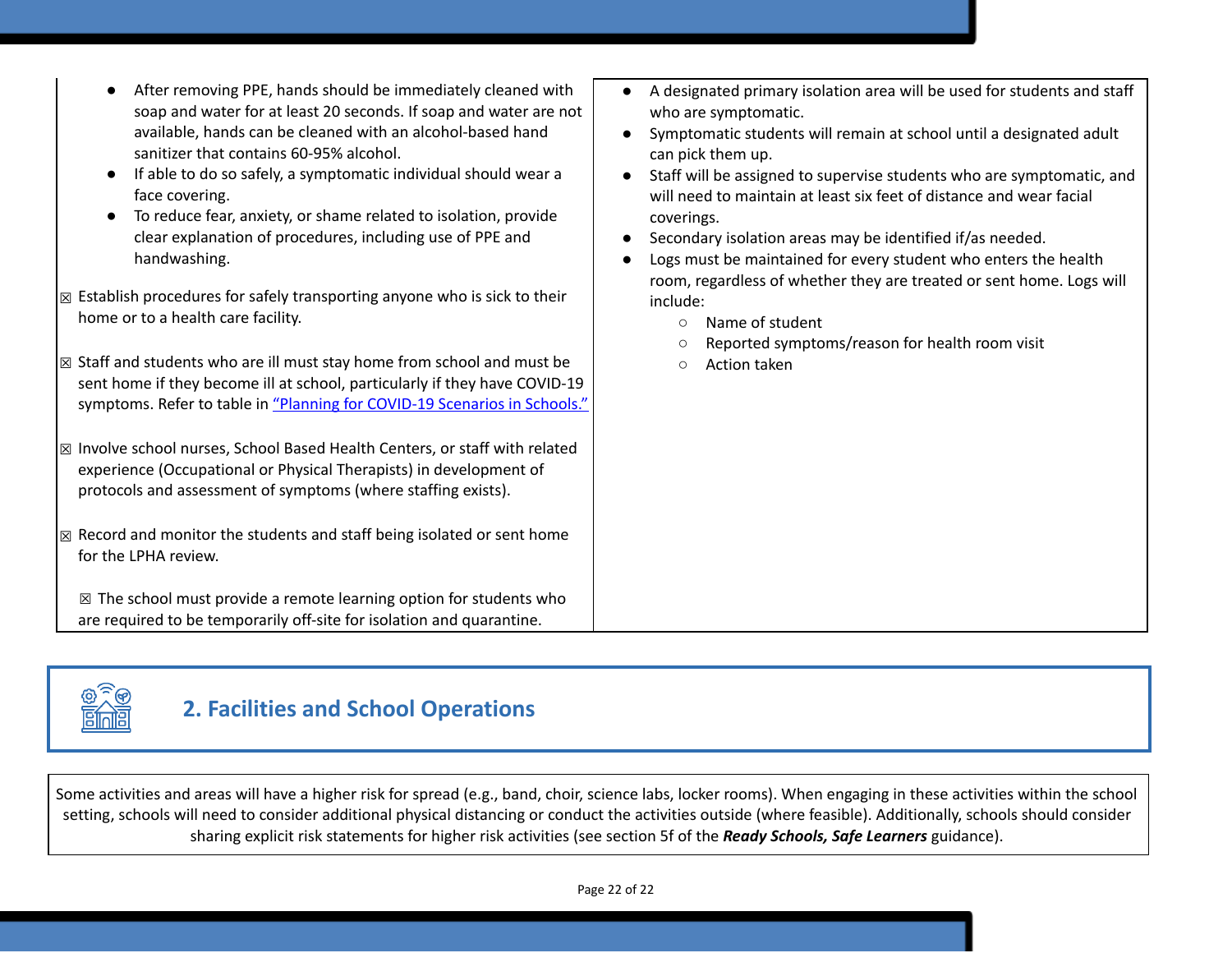|                                                                                                                                                                                                                                                                                                                                                                                                                                                                                                                                                                                                                                                                                                                                                                                                                                                                                                                                                                                                                                                                                                                                                                                                                                                                                                                                                                                                                                                                                                                                                                                                                                                                                                                                                                                                                                                                                                                                                       | 2a. ENROLLMENT                                                                                                                                                                                                                                                                                                           |
|-------------------------------------------------------------------------------------------------------------------------------------------------------------------------------------------------------------------------------------------------------------------------------------------------------------------------------------------------------------------------------------------------------------------------------------------------------------------------------------------------------------------------------------------------------------------------------------------------------------------------------------------------------------------------------------------------------------------------------------------------------------------------------------------------------------------------------------------------------------------------------------------------------------------------------------------------------------------------------------------------------------------------------------------------------------------------------------------------------------------------------------------------------------------------------------------------------------------------------------------------------------------------------------------------------------------------------------------------------------------------------------------------------------------------------------------------------------------------------------------------------------------------------------------------------------------------------------------------------------------------------------------------------------------------------------------------------------------------------------------------------------------------------------------------------------------------------------------------------------------------------------------------------------------------------------------------------|--------------------------------------------------------------------------------------------------------------------------------------------------------------------------------------------------------------------------------------------------------------------------------------------------------------------------|
| <b>OHA/ODE Requirements</b>                                                                                                                                                                                                                                                                                                                                                                                                                                                                                                                                                                                                                                                                                                                                                                                                                                                                                                                                                                                                                                                                                                                                                                                                                                                                                                                                                                                                                                                                                                                                                                                                                                                                                                                                                                                                                                                                                                                           | <b>Hybrid/Onsite Plan</b>                                                                                                                                                                                                                                                                                                |
| ⊠ Enroll all students following the standard Oregon Department of<br>Education guidelines.<br>$\boxtimes$ The temporary suspension of the 10-day drop rule does not change the<br>rules for the initial enrollment date for students:<br>• The ADM enrollment date for a student is the first day of the<br>student's actual attendance.<br>A student with fewer than 10 days of absence at the beginning of<br>the school year may be counted in membership prior to the first<br>day of attendance, but not prior to the first calendar day of the<br>school year.<br>If a student does not attend during the first 10 session days of<br>school, the student's ADM enrollment date must reflect the<br>student's actual first day of attendance.<br>Students who were anticipated to be enrolled, but who do not<br>attend at any time must not be enrolled and submitted in ADM.<br>$\boxtimes$ If a student has stopped attending for 10 or more days, districts must<br>continue to try to engage the student. At a minimum, districts must<br>attempt to contact these students and their families weekly to either<br>encourage attendance or receive confirmation that the student has<br>transferred or has withdrawn from school. This includes students who<br>were scheduled to start the school year, but who have not yet attended.<br>$\boxtimes$ When enrolling a student from another school, schools must request<br>documentation from the prior school within 10 days of enrollment per<br>OAR 581-021-0255 to make all parties aware of the transfer.<br>Documentation obtained directly from the family does not relieve the<br>school of this responsibility. After receiving documentation from another<br>school that a student has enrolled, drop that student from your roll.<br>⊠ Design attendance policies to account for students who do not attend<br>in-person due to student or family health and safety concerns. | <b>District Protocol:</b><br>Schools will enroll all students following ODE guidelines.<br>$\bullet$<br>Students will not be unenrolled for non-attendance associated with<br>$\bullet$<br>high-risk status or COVID symptoms.<br>RSD will follow ODE guidance for attendance policies. ODE Guidance<br>released Aug. 11 |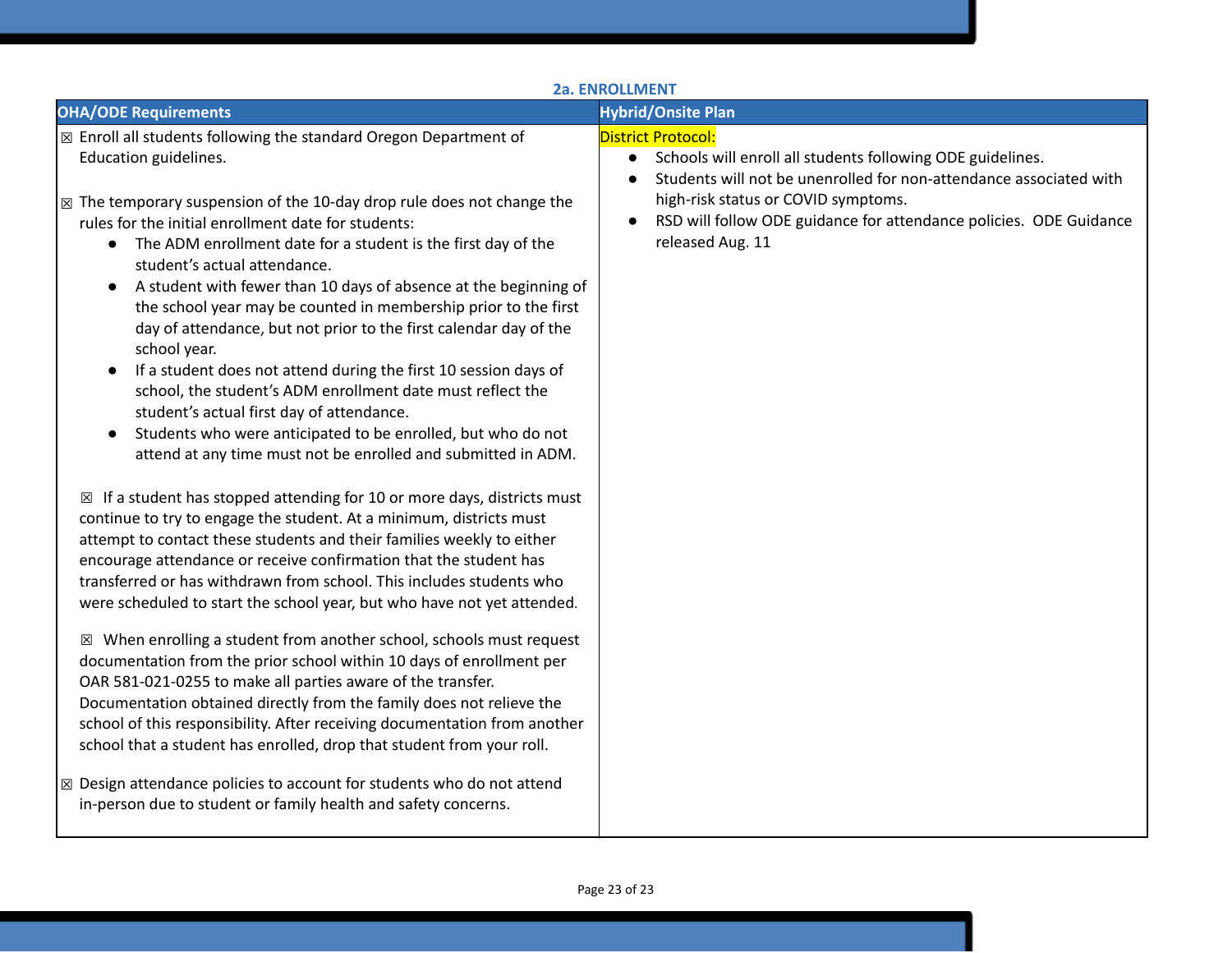| $\boxtimes$ When a student has a pre-excused absence or COVID-19 absence, the<br>school district must reach out to offer support at least weekly until the<br>student has resumed their education.                                                                             |
|--------------------------------------------------------------------------------------------------------------------------------------------------------------------------------------------------------------------------------------------------------------------------------|
| $\boxtimes$ When a student is absent beyond 10 days and meets the criteria for<br>continued enrollment due to the temporary suspension of the 10 day drop<br>rule, continue to count them as absent for those days and include those<br>days in your Cumulative ADM reporting. |

**2b. ATTENDANCE**

| <b>OHA/ODE Requirements</b>                                                                                                                                                                                                                                                                                                                                                                                                                                                                                                                                      | <b>Hybrid/Onsite Plan</b>                                                                                                                                                                                                                                                                                                                                                                                                                                                                                                          |
|------------------------------------------------------------------------------------------------------------------------------------------------------------------------------------------------------------------------------------------------------------------------------------------------------------------------------------------------------------------------------------------------------------------------------------------------------------------------------------------------------------------------------------------------------------------|------------------------------------------------------------------------------------------------------------------------------------------------------------------------------------------------------------------------------------------------------------------------------------------------------------------------------------------------------------------------------------------------------------------------------------------------------------------------------------------------------------------------------------|
| ⊠ Grades K-5 (self-contained): Attendance must be taken at least once per day <mark>District Protocol:</mark><br>for all students enrolled in school, regardless of the instructional model<br>(On-Site, Hybrid, Comprehensive Distance Learning, online schools).                                                                                                                                                                                                                                                                                               | RSD will follow ODE guidance for attendance policies. ODE Guidance<br>released Aug. 11                                                                                                                                                                                                                                                                                                                                                                                                                                             |
| Grades 6-12 (individual subject): Attendance must be taken at least once for<br>$\boxtimes$<br>each scheduled class that day for all students enrolled in school, regardless<br>of the instructional model (On-Site, Hybrid, Comprehensive Distance<br>Learning, online schools).                                                                                                                                                                                                                                                                                | Grades K-5: Attendance must be taken at least once per day for all<br>students enrolled in school, regardless of the instructional model<br>(On-Site, Hybrid, Comprehensive Distance Learning).<br>Grades 6-12: Attendance must be taken at least once for each<br>scheduled class that day for all students enrolled in school,<br>regardless of the instructional model (On-Site, Hybrid,                                                                                                                                        |
| Alternative Programs: Some students are reported in ADM as enrolled in a<br>$\boxtimes$<br>non-standard program (such as tutorial time), with hours of instruction<br>rather than days present and days absent. Attendance must be taken at<br>least once for each scheduled interaction with each student, so that local<br>systems can track the student's attendance and engagement. Reported<br>hours of instruction continue to be those hours in which the student was<br>present.<br>Online schools that previously followed a two check-in per week<br>⊠ | Comprehensive Distance Learning).<br>Provide families with clear and concise descriptions of student<br>attendance and participation expectations as well as family<br>involvement expectations that take into consideration the home<br>environment, caregiver's work schedule, and mental/physical health.<br>For On-Site Instructional Models, prior attendance and reporting<br>practices are unchanged and should meet the requirements<br>described in this section and can be informed by the<br>recommendations presented. |
| attendance process must follow the Comprehensive Distance Learning<br>requirements for checking and reporting attendance.                                                                                                                                                                                                                                                                                                                                                                                                                                        | For any Hybrid Instructional Model or Comprehensive Distance<br>Learning, ODE is establishing the following definitions and guidance:<br>Attendance includes both participation in class activities and                                                                                                                                                                                                                                                                                                                            |
| Provide families with clear and concise descriptions of student<br>⊠<br>attendance and participation expectations as well as family involvement<br>expectations that take into consideration the home environment,<br>caregiver's work schedule, and mental/physical health.                                                                                                                                                                                                                                                                                     | interaction with a licensed or registered teacher during a school day<br>or interactions with educational assistants and paraprofessionals<br>through teacher designed and facilitated processes. Interaction can<br>be evidenced by any of the following or reasonable equivalents:                                                                                                                                                                                                                                               |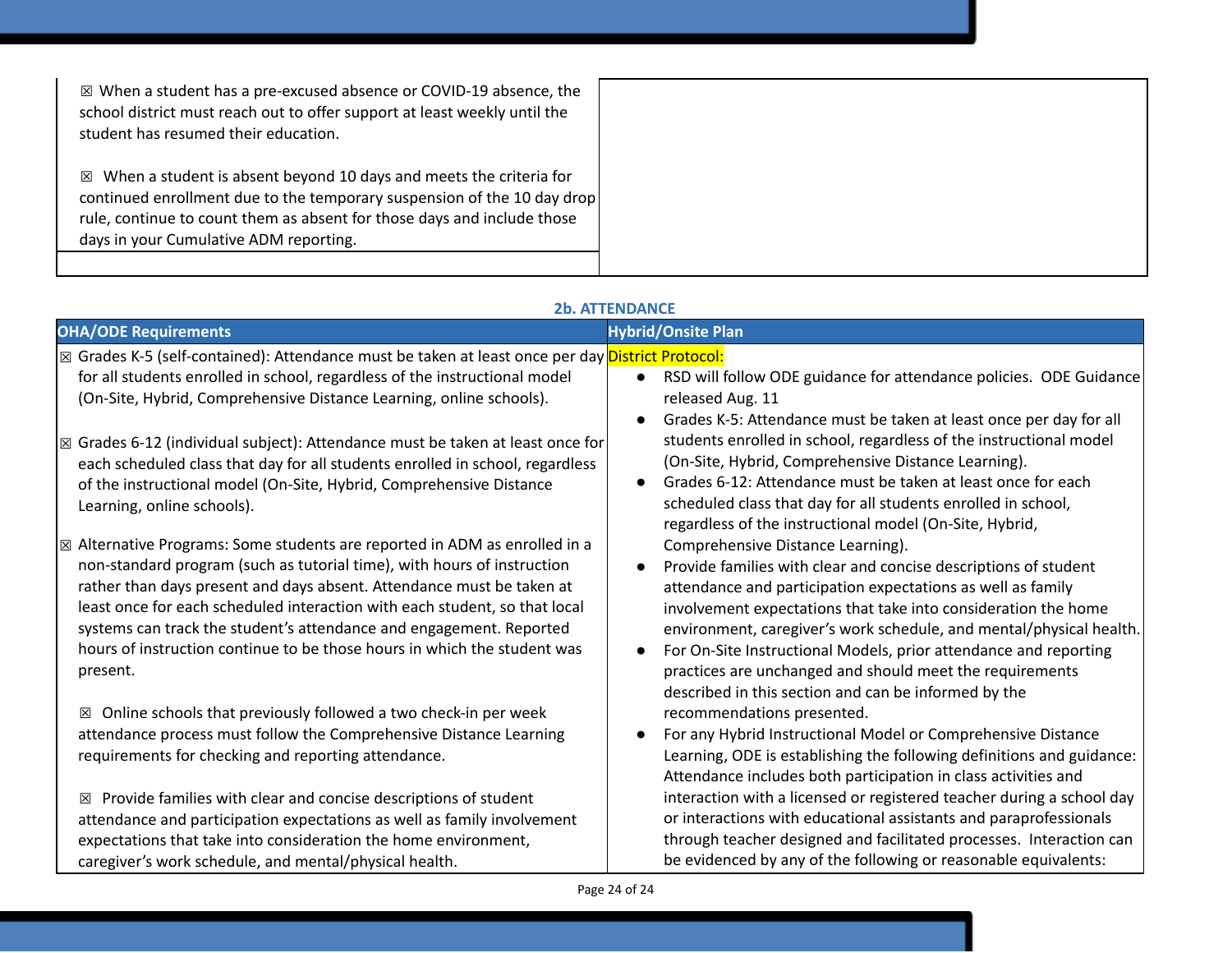|  | Participating in a video class;<br>Communication from the student to the teacher via chat,<br>text message or email;<br>A phone call with the student, or, for younger students, with<br>the parent;<br>Posting completed coursework to a learning<br>management system or web-based platform or via email; or<br>Turning in completed coursework on a given day.<br>When there is no evidence of student interaction during a 24-hour<br>period surrounding a scheduled school day as described, students<br>are reported as absent. A day present for attendance may not be<br>claimed for weekends or holidays, per ORS 336.010 and 187.010, or<br>any other day during which a licensed or registered teacher is not<br>available to students. |
|--|----------------------------------------------------------------------------------------------------------------------------------------------------------------------------------------------------------------------------------------------------------------------------------------------------------------------------------------------------------------------------------------------------------------------------------------------------------------------------------------------------------------------------------------------------------------------------------------------------------------------------------------------------------------------------------------------------------------------------------------------------|
|--|----------------------------------------------------------------------------------------------------------------------------------------------------------------------------------------------------------------------------------------------------------------------------------------------------------------------------------------------------------------------------------------------------------------------------------------------------------------------------------------------------------------------------------------------------------------------------------------------------------------------------------------------------------------------------------------------------------------------------------------------------|

### **2c. TECHNOLOGY**

| <b>OHA/ODE Requirements</b>                                                                                                                                                                                                                                                                                                                                                                                                                                                      | <b>Hybrid/Onsite Plan</b>                                                                                                                                                                                                                                                                                                                                                                                                                                                                                                                                                        |
|----------------------------------------------------------------------------------------------------------------------------------------------------------------------------------------------------------------------------------------------------------------------------------------------------------------------------------------------------------------------------------------------------------------------------------------------------------------------------------|----------------------------------------------------------------------------------------------------------------------------------------------------------------------------------------------------------------------------------------------------------------------------------------------------------------------------------------------------------------------------------------------------------------------------------------------------------------------------------------------------------------------------------------------------------------------------------|
| $\mathbb{Z}$ Update procedures for district-owned devices to match cleaning<br>requirements (see section 2d of the Ready Schools, Safe Learners<br>guidance).<br>$\mathbb{Z}$ Procedures for return, inventory, updating, and redistributing<br>district-owned devices must meet physical distancing requirements.<br>$\boxtimes$ If providing learning outside and allowing students to engage with<br>devices during the learning experiences, provide safe charging stations. | <b>District Protocol:</b><br><b>Cleaning Requirements:</b><br>Chromebook Cart:<br>To the extent possible, students must use same Chromebook<br>every day<br>Leave cart door open during the day<br>Minimize the number of times a student must go to the cart<br>Consider storing devices in desks during the day and moving<br>them back to carts for charging at the end of day<br>Sanitize exterior of cart daily<br>$\circ$<br>Sanitize device charging cords daily<br>$\circ$<br>Computer Lab Classroom:<br>To the extent possible, students should use the same<br>$\circ$ |
|                                                                                                                                                                                                                                                                                                                                                                                                                                                                                  | workspace daily (keyboard, mouse, tower and table)                                                                                                                                                                                                                                                                                                                                                                                                                                                                                                                               |
|                                                                                                                                                                                                                                                                                                                                                                                                                                                                                  | Sanitize the workspace between each cohort of students                                                                                                                                                                                                                                                                                                                                                                                                                                                                                                                           |
|                                                                                                                                                                                                                                                                                                                                                                                                                                                                                  | Open Lab Spaces (library, career center)                                                                                                                                                                                                                                                                                                                                                                                                                                                                                                                                         |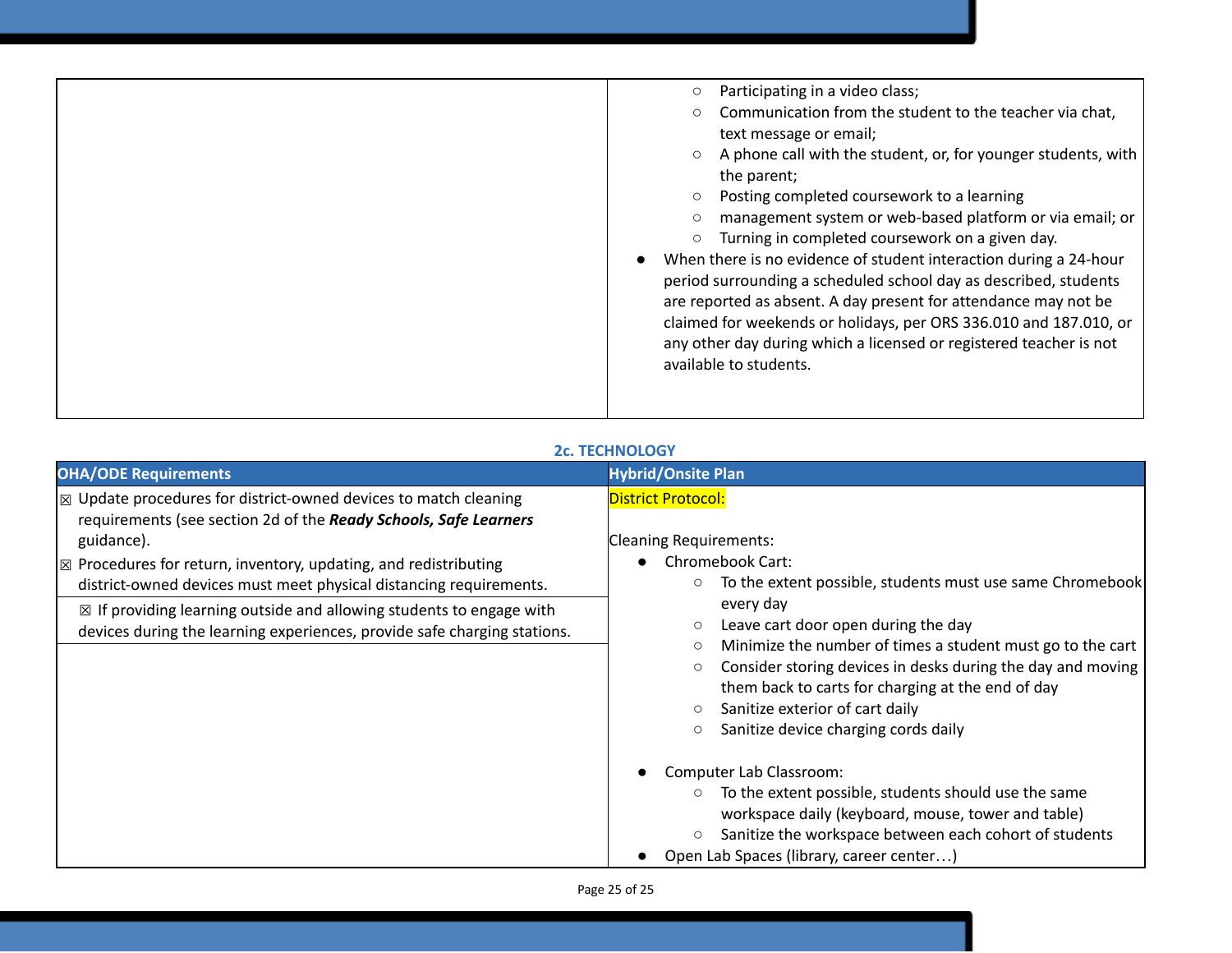| Individual users must sanitize the work space before and<br>$\circ$<br>after each use<br>Repair, inventory, distribution or updating                                                   |
|----------------------------------------------------------------------------------------------------------------------------------------------------------------------------------------|
| Masks should be worn at all times<br>Gloves will be used by RSD Tech staff<br>Clean and sanitize each device brought in for updates, repair, return,  <br>inventory, or redistribution |

| <b>OHA/ODE Requirements</b>                                                                                                                                                                                                                                                                                                                                                                                                                                                                                                                                                                                                                                                                                                                                                                                                                                                                                                                                                                                                     | <b>Hybrid/Onsite Plan</b>                                                                                                                                                                                                                                                                                                                                                                                                                                                                                                                                                                                                                                                                                                                                                                                                                                                                                                                                                                                                                                                                                                                              |
|---------------------------------------------------------------------------------------------------------------------------------------------------------------------------------------------------------------------------------------------------------------------------------------------------------------------------------------------------------------------------------------------------------------------------------------------------------------------------------------------------------------------------------------------------------------------------------------------------------------------------------------------------------------------------------------------------------------------------------------------------------------------------------------------------------------------------------------------------------------------------------------------------------------------------------------------------------------------------------------------------------------------------------|--------------------------------------------------------------------------------------------------------------------------------------------------------------------------------------------------------------------------------------------------------------------------------------------------------------------------------------------------------------------------------------------------------------------------------------------------------------------------------------------------------------------------------------------------------------------------------------------------------------------------------------------------------------------------------------------------------------------------------------------------------------------------------------------------------------------------------------------------------------------------------------------------------------------------------------------------------------------------------------------------------------------------------------------------------------------------------------------------------------------------------------------------------|
| ⊠ Handwashing: All people on campus should be advised and encouraged to<br>wash their hands frequently.<br><b>Equipment:</b> Develop and use sanitizing protocols for all equipment used by<br>冈<br>more than one individual or purchase equipment for individual use.<br>Events: Cancel, modify, or postpone field trips, assemblies, athletic events,<br>冈<br>practices, special performances, school-wide parent meetings and other<br>large gatherings to meet requirements for physical distancing.<br>Transitions/Hallways: Limit transitions to the extent possible. Create<br>冈<br>hallway procedures to promote physical distancing and minimize gatherings.<br>Personal Property: Establish policies for personal property being brought to<br>冈<br>school (e.g., refillable water bottles, school supplies, headphones/earbuds,<br>cell phones, books, instruments, etc.). If personal items are brought to<br>school, they must be labeled prior to entering school and use should be<br>limited to the item owner. | <b>District Protocol:</b><br><b>Requirements for After School Programs and Community Facility</b><br><b>Use</b><br><b>School Team Input:</b><br>Handwashing: See protocols from section 2f. Provide age appropriate<br>hand washing education, define appropriate times to wash hands, and<br>provide hand sanitizer when hand washing is not available. Students will<br>sanitize hands upon entrance into a classroom and upon leaving the<br>classroom.<br><b>Equipment:</b> All classroom supplies and PE equipment will be cleaned<br>and sanitized before use by another student or cohort group. Students<br>will be required to use their own supplies (no communal supplies)<br>Transitions/Hallways: Hallway traffic direction marked to show travel<br>flow. Appropriate signage will be placed around the building. Staff<br>members will be assigned to assist with traffic direction and flow during<br>passing period. NO use of common areas and flex spaces.<br>Safety Drills: During fire drills (and all other safety drills), all cohort<br>classes will be physically distanced during exit, recovery, and reentry<br>procedures. |

### **2d. SCHOOL SPECIFIC FUNCTIONS/FACILITY FEATURES**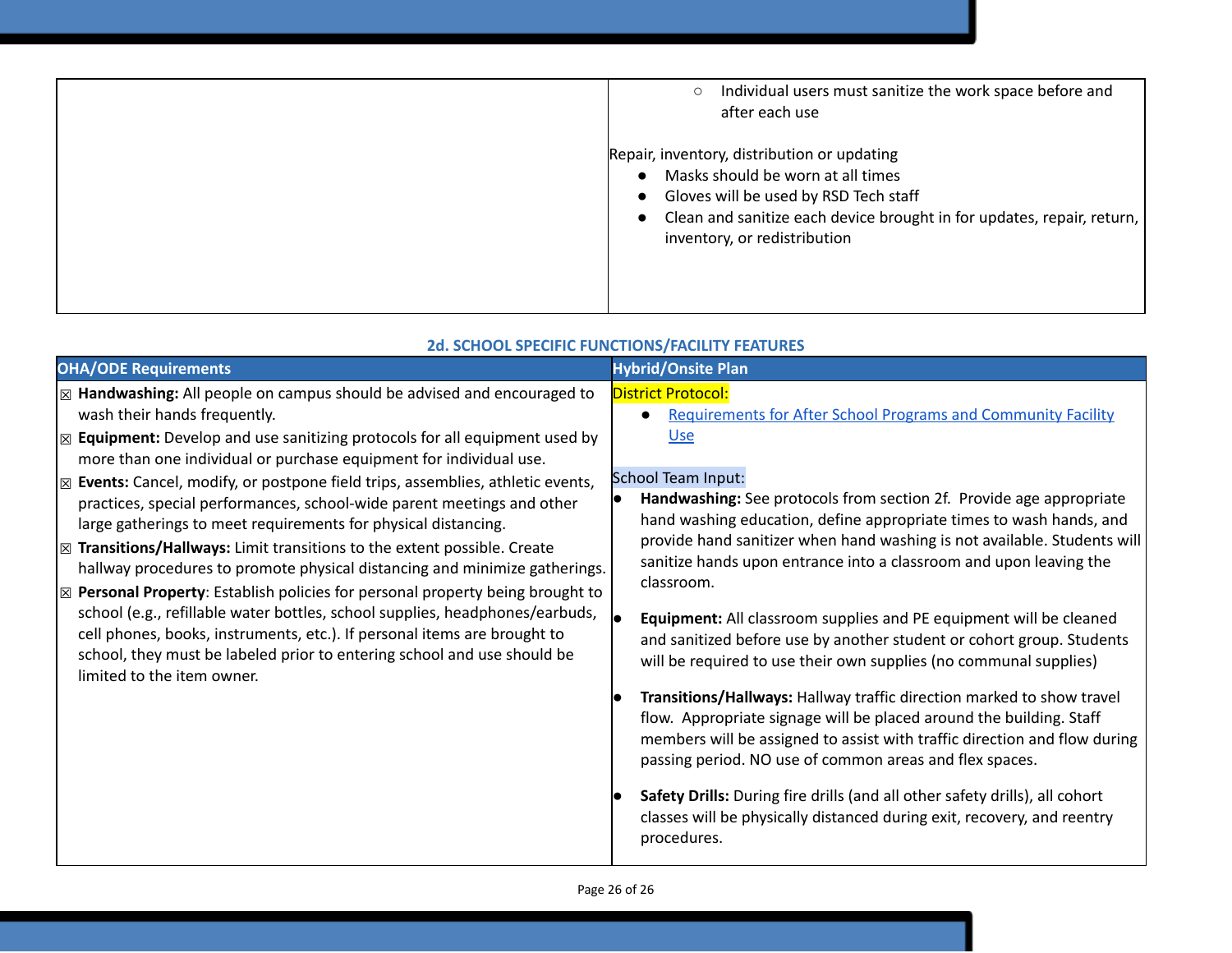**Hand Washing:** All students will have access to hand washing prior to breakfast and lunch. Frequent opportunities for hand washing will be provided throughout the school day. Hand washing will be supplemented with the use of hand sanitizer.

**Equipment:** Equipment includes materials such as school supplies (scissors, glue sticks), PE and recess equipment, Science Lab supplies.

- Sharing of supplies will be restricted whenever possible.
- Shared equipment will be cleaned between users.
- Staff will utilize digital resources as much as possible to reduce physical supplies (novels, textbooks etc.)

**Safety Drills:** Safety drills at the start of the school year will be scheduled for all students to participate (if cohorts are in place, both cohorts of students)

- September evacuation drill
- Lockdown drill
- Earthquake drill Remaining drills will alternate monthly between cohorts.

Remaining drills will alternate monthly between cohorts.

Staff and students will follow distance requirements during exit of the building.

Re-entry to the building will be through an assigned entry point to reduce incidental contact.

**Events:** Off-site field trips and events requiring visitors or volunteers have been canceled.

In-school events will be modified to follow cohorting and physical distancing guidance.

### **Transitions/Hallways:**

- Hallways will include traffic markings to reduce contact.
- Transitions by cohort groups will be staggered when feasible to reduce contact.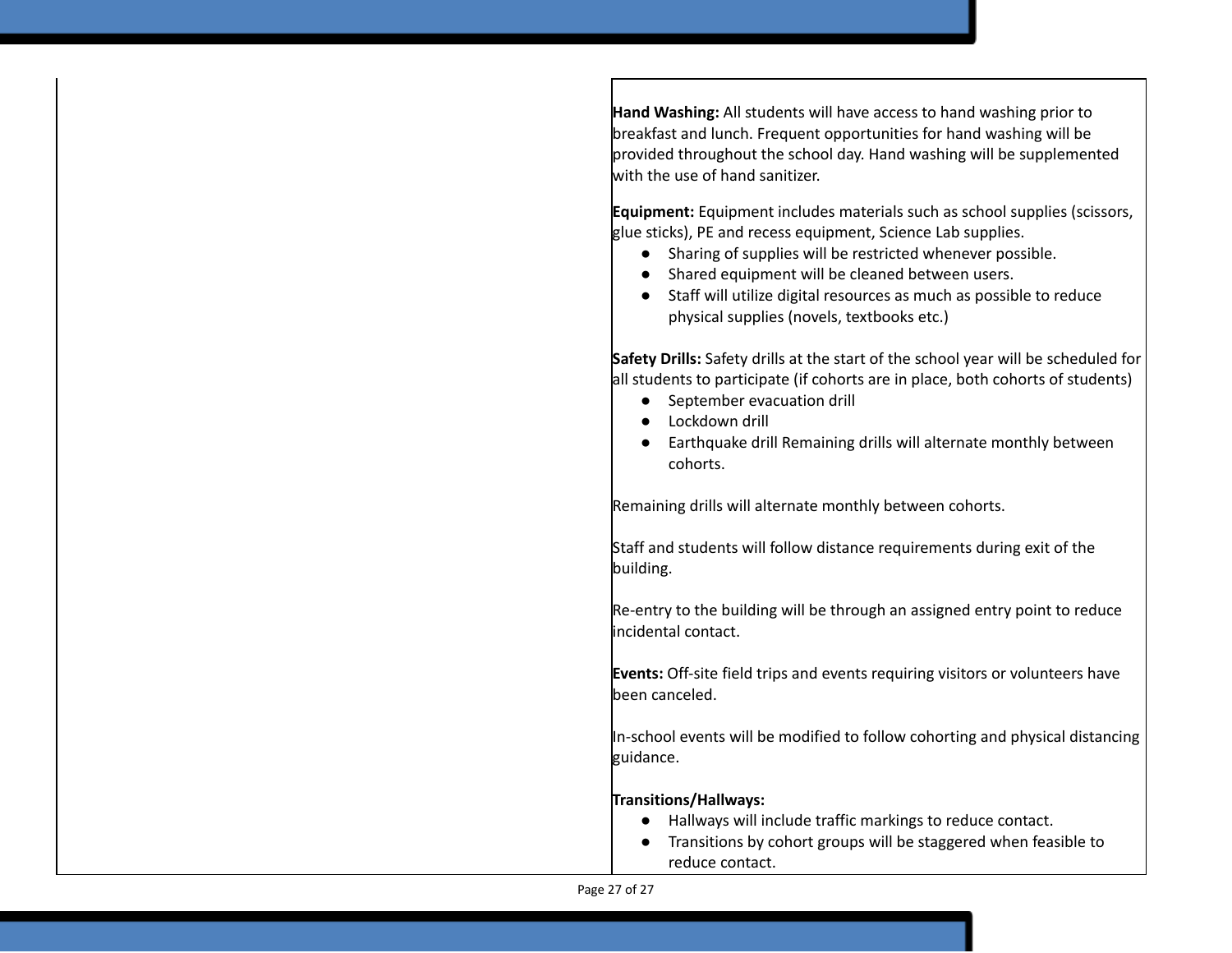- Student cohorts will remain in the classroom with adult transitions when possible.
- Cohort classrooms will be assigned by building area/level to allow access to a single bathroom, drinking fountain and hand washing station throughout the school day.
- Visual markers will be used around doorways and inside classrooms to support physical distancing during transitions.
- Color coded bathroom passes will be used to ensure cohorts can be maintained.

### **Personal Property:**

● Personal property must be labeled with a student name and will only be used by the student.

### **Restrooms:**

- Restrooms assigned based on cohort rooms.
- Sign-out/sign-in procedures for restroom usage in each classroom
	- Visual reminders will be used in all restrooms to encourage hygienic practices including: Handwashing techniques, Covering coughs/sneezes, Social distancing, Facial coverings, Covid-19 symptoms. etc.
	- Only two students allowed in the bathroom at a time.
- Students may use bathroom during passing period but they will be monitored and only two students may be in the bathroom at a time.
- Students will need a pass to enter the bathroom.
- Any students who are waiting will be socially distanced and reminded with floor stickers outside bathrooms.
- Students will sanitize their hands before entering the bathroom and after leaving the bathroom.
- Bathroom monitors will keep track of who enters and leaves the bathroom with a contract tracing log. This will include date, student name, teacher name, time in and time out of the bathroom.

### **2e. ARRIVAL AND DISMISSAL**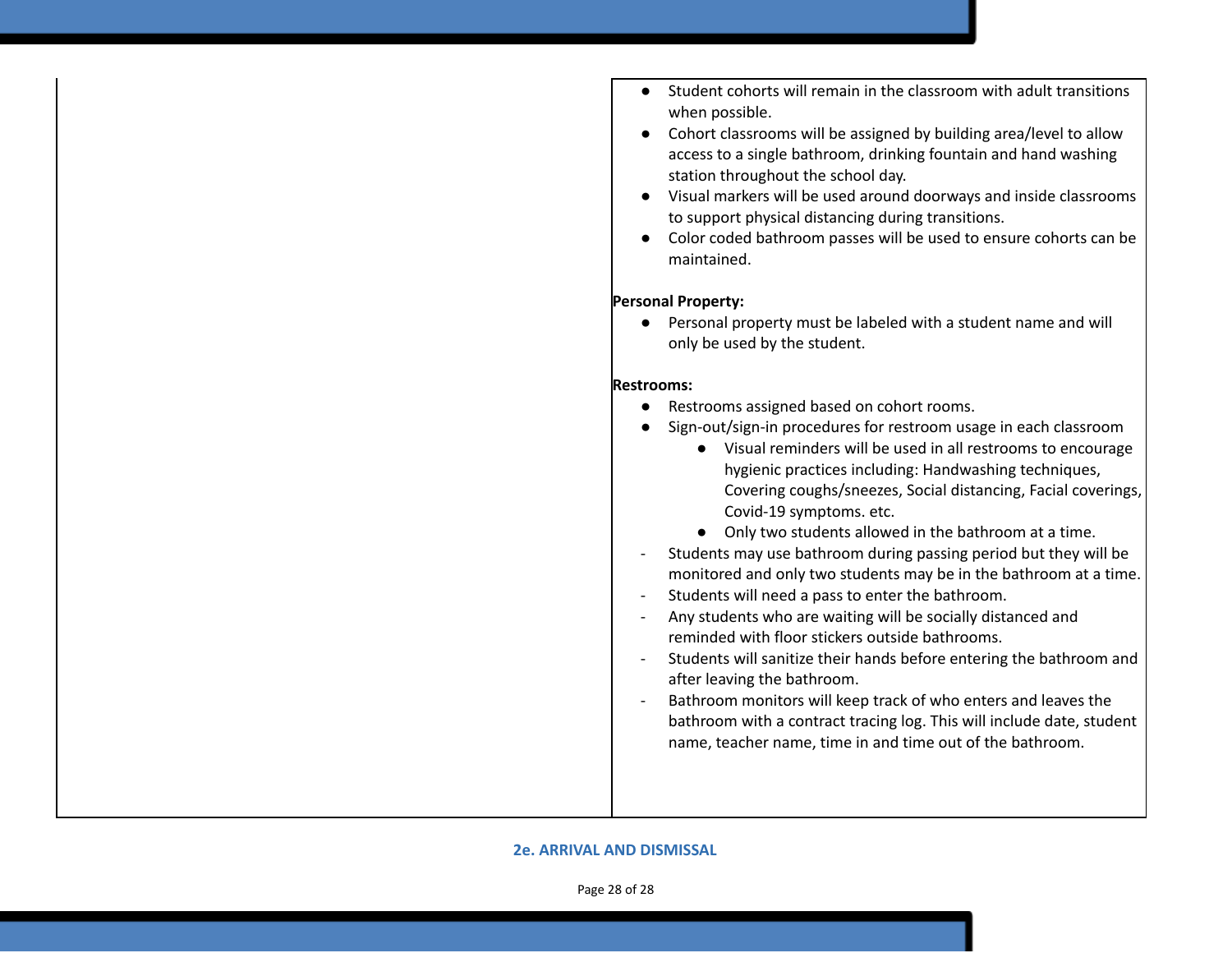| <b>OHA/ODE Requirements</b>                                                                                                                                                                                                                                                                                                                                                                                                                                                                                                                                                                                                                                                                                                                     | <b>Hybrid/Onsite Plan</b>                                                                                                                                                                                                                                                                                                                                                                                                                                                                                                                                                                                                                                                                                                                                                                                                                                                                                                                                                                                                                                                                                                                                                                                            |
|-------------------------------------------------------------------------------------------------------------------------------------------------------------------------------------------------------------------------------------------------------------------------------------------------------------------------------------------------------------------------------------------------------------------------------------------------------------------------------------------------------------------------------------------------------------------------------------------------------------------------------------------------------------------------------------------------------------------------------------------------|----------------------------------------------------------------------------------------------------------------------------------------------------------------------------------------------------------------------------------------------------------------------------------------------------------------------------------------------------------------------------------------------------------------------------------------------------------------------------------------------------------------------------------------------------------------------------------------------------------------------------------------------------------------------------------------------------------------------------------------------------------------------------------------------------------------------------------------------------------------------------------------------------------------------------------------------------------------------------------------------------------------------------------------------------------------------------------------------------------------------------------------------------------------------------------------------------------------------|
| $\mathbb E$ Physical distancing, stable cohorts, square footage, and cleaning<br>requirements must be maintained during arrival and dismissal procedures.<br>$\boxtimes$ Create schedule(s) and communicate staggered arrival and/or dismissal<br>times.<br>$\boxtimes$ Assign students or cohorts to an entrance; assign staff member(s) to<br>conduct visual screenings (see section 1f of the Ready Schools, Safe<br>Learners guidance).                                                                                                                                                                                                                                                                                                     | <b>District Protocol:</b><br>Informed by Transportation Plan (2i.)<br>$\bullet$<br>Individual buildings will develop plan for getting students to<br>$\circ$<br>and from the building.<br>Cohorts will be assigned to an entrance.<br>$\circ$<br>Hand sanitizer dispensers will be installed near all entry<br>$\circ$<br>doors.<br>School Team Input:                                                                                                                                                                                                                                                                                                                                                                                                                                                                                                                                                                                                                                                                                                                                                                                                                                                               |
| $\boxtimes$ Ensure accurate sign-in/sign-out protocols to help facilitate contact tracing<br>by the LPHA. Sign-in procedures are not a replacement for entrance and<br>screening requirements. Students entering school after arrival times must<br>be screened for the primary symptoms of concern.<br>Eliminate shared pen and paper sign-in/sign-out sheets.<br>Ensure hand sanitizer is available if signing children in or out on an<br>electronic device.<br>$\boxtimes$ Ensure alcohol-based hand sanitizer (with 60-95% alcohol) dispensers are<br>easily accessible near all entry doors and other high-traffic areas. Establish<br>and clearly communicate procedures for keeping caregiver drop-off/pick-up<br>as brief as possible. | <b>Arrival and Entry</b><br>Each student will be assigned an entrance point (i.e., a specific<br>$\bullet$<br>door) to the school building. Upon entry, students will go directly to<br>their first content cohort (i.e., the students in their first period<br>class).<br>Staff will be present at each entry point to visually screen students<br>for symptoms and track cohort data.<br>Students identified as potentially symptomatic will be directed to<br>the office. *follow plan outlined in 1a.<br>Breakfast in the classroom starts at 7:00 AM and goes until 7:30<br>AM.<br>Students must wash hands before breakfast. First period starts at<br>7:30 AM.<br>Hand sanitizer will be available and clear signage will be posted<br>$\bullet$<br>requiring use of hand sanitizer or washing of hands upon entering<br>the building.<br>Sign-In / Sign-Out Procedures<br>Students entering or leaving the building at times other than arrival<br>$\bullet$<br>or dismissal will use the main building entrance.<br>Arrivals will be greeted at the door by a staff member to reduce<br>office traffic.<br>All sign-in/sign-out tracking will be handled by office staff to reduce<br>sharing of pen/paper. |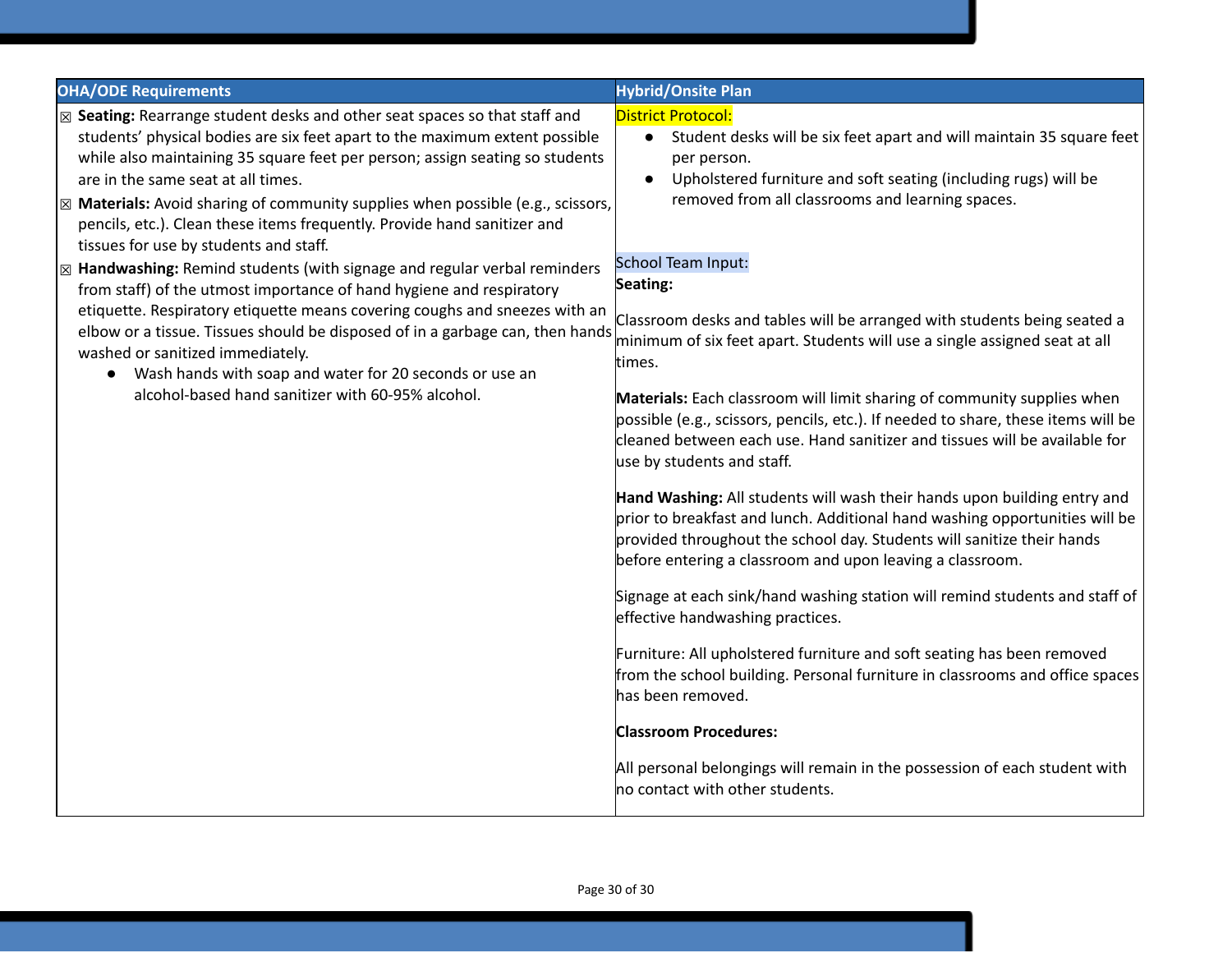Color coded, single-use bathroom passes will be used for one student to leave the classroom at a time. Pass will be thrown away by the student when he/she returns to the classroom. Seating: Each class and hallway will have visual aids (e.g., painter's tape, stickers, etc.) to illustrate traffic flow, appropriate spacing,

| <b>OHA/ODE Requirements</b>                                                                                                                                                                                                                                                                                                                                                                                                                                                                                                            | <b>Hybrid/Onsite Plan</b>                                                                                                                                                                                                                                                                                                                                  |
|----------------------------------------------------------------------------------------------------------------------------------------------------------------------------------------------------------------------------------------------------------------------------------------------------------------------------------------------------------------------------------------------------------------------------------------------------------------------------------------------------------------------------------------|------------------------------------------------------------------------------------------------------------------------------------------------------------------------------------------------------------------------------------------------------------------------------------------------------------------------------------------------------------|
| $\boxtimes$ Keep school playgrounds closed to the general public until park playground<br>equipment and benches reopen in the community (see Oregon Health<br>Authority's Specific Guidance for Outdoor Recreation Organizations).<br>$\boxtimes$ After using the restroom students must wash hands with soap and water<br>for 20 seconds. Soap must be made available to students and staff. For<br>learning outside if portable bathrooms are used, set up portable hand<br>washing stations and create a regular cleaning schedule. | <b>District Protocol:</b><br><b>Requirements for After School Programs and Community Facility</b><br>Use<br>RSD will designate playground and shared equipment solely for the<br>$\bullet$<br>use of one cohort at a time. Playgrounds will be disinfected at least<br>daily or between cohort use as much as possible in accordance with<br>CDC guidance. |
| $\boxtimes$ Before and after using playground equipment, students must wash hands<br>with soap and water for 20 seconds or use an alcohol-based hand sanitizer<br>with 60-95% alcohol.<br>$\boxtimes$ Designate playground and shared equipment solely for the use of one cohort<br>at a time. Outdoor playground structures require normal routine cleaning<br>and do not require disinfection. Shared equipment (balls, jump ropes, etc.)<br>should be cleaned and disinfected at least daily in accordance with CDC<br>guidance.    | <b>School Team Input:</b><br>Provide signage and restrict access to outdoor facilities like fields,<br>track, etc.<br>Restrict public access to fields/track<br>$\bullet$<br>Maintain social distancing when using outside fields, etc.                                                                                                                    |
| $\boxtimes$ Cleaning requirements must be maintained (see section 2j of the Ready<br>Schools, Safe Learners guidance).                                                                                                                                                                                                                                                                                                                                                                                                                 |                                                                                                                                                                                                                                                                                                                                                            |
| $\mathbb{Z}$ Maintain physical distancing requirements, stable cohorts, and square<br>footage requirements.                                                                                                                                                                                                                                                                                                                                                                                                                            |                                                                                                                                                                                                                                                                                                                                                            |
| $\sqrt{\mathbb{Z}}$ Provide signage and restrict access to outdoor equipment (including sports<br>equipment, etc.).                                                                                                                                                                                                                                                                                                                                                                                                                    | $D_{200}$ 21 of 21                                                                                                                                                                                                                                                                                                                                         |

### **2g. PLAYGROUNDS, FIELDS, RECESS, AND BREAKS**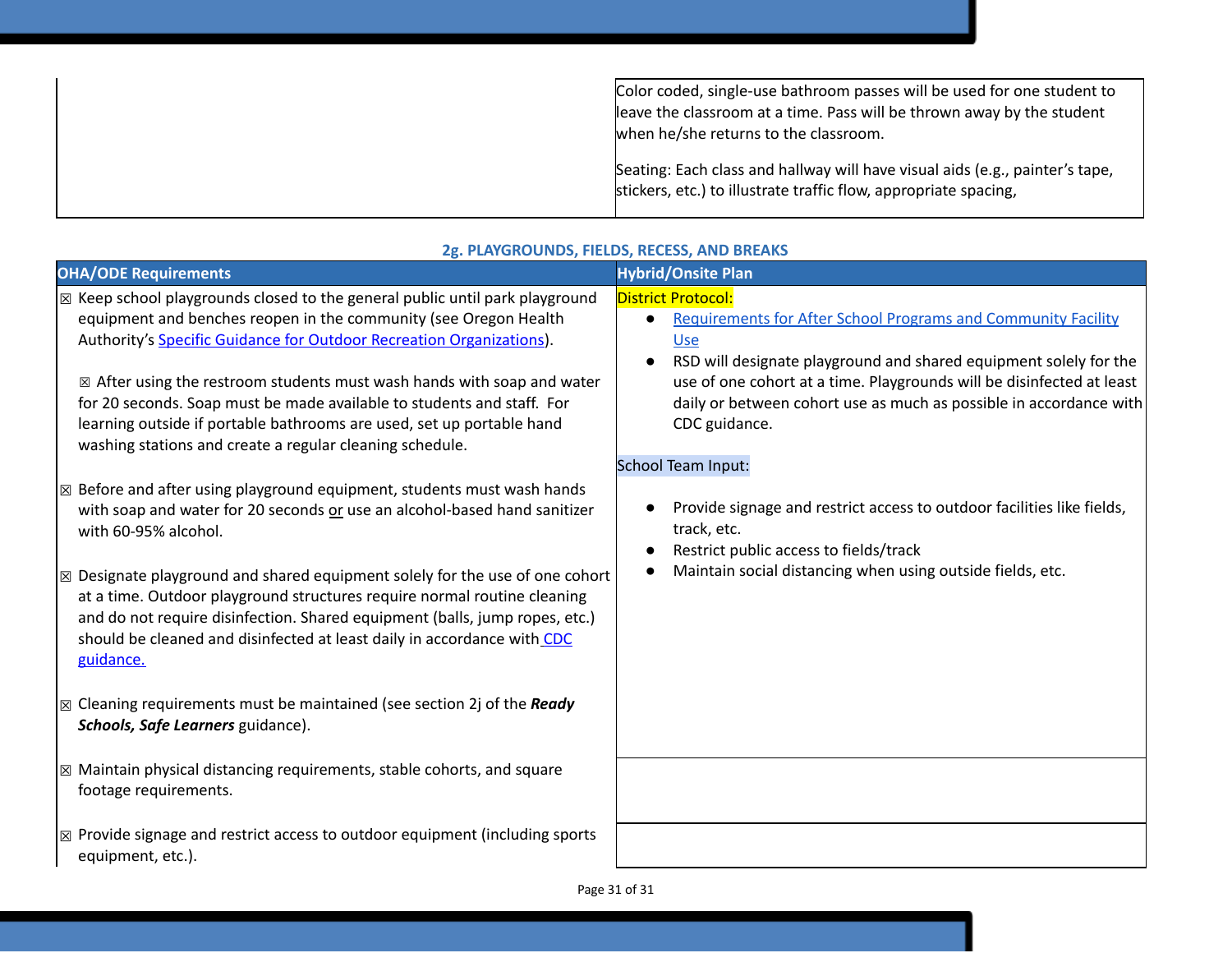| $\boxtimes$ Design recess activities that allow for physical distancing and maintenance of<br>stable cohorts.                                                                                                                                                                                                                                                                                                                                                                                                                                                                          |  |
|----------------------------------------------------------------------------------------------------------------------------------------------------------------------------------------------------------------------------------------------------------------------------------------------------------------------------------------------------------------------------------------------------------------------------------------------------------------------------------------------------------------------------------------------------------------------------------------|--|
| $ \mathbb{Z} $ Clean all outdoor equipment at least daily or between use as much as<br>possible in accordance with CDC guidance.                                                                                                                                                                                                                                                                                                                                                                                                                                                       |  |
| $\boxtimes$ Limit the number of employees gathering in shared spaces. Restrict use of<br>shared spaces such as conference rooms, break rooms, and elevators by<br>limiting occupancy or staggering use, maintaining six feet of distance<br>between adults. Establish a minimum of 35 square feet per person when<br>determining room capacity. Calculate only with usable space, understanding<br>that tables and room set-up will require use of all space in the calculation.<br>Note: The largest area of risk is adults eating together in break rooms<br>without face coverings. |  |

### **2h. MEAL SERVICE/NUTRITION**

| <b>OHA/ODE Requirements</b>                                                                                                                                                                                                                                                                                                        | <b>Hybrid/Onsite Plan</b>                                                                                                                                                                                                                                                    |  |
|------------------------------------------------------------------------------------------------------------------------------------------------------------------------------------------------------------------------------------------------------------------------------------------------------------------------------------|------------------------------------------------------------------------------------------------------------------------------------------------------------------------------------------------------------------------------------------------------------------------------|--|
| $\boxtimes$ Include meal services/nutrition staff in planning for school reentry.                                                                                                                                                                                                                                                  | <b>District Protocol:</b>                                                                                                                                                                                                                                                    |  |
| Prohibit self-service buffet-style meals.<br>⊠                                                                                                                                                                                                                                                                                     | Determine meal service plans / protocols (in connection with school<br>$\bullet$<br>re-entry plans)<br>We will provide access to nutrition/meal service for all<br>$\circ$                                                                                                   |  |
| Prohibit sharing of food and drinks among students and/or staff.<br>⊠                                                                                                                                                                                                                                                              | eligible students, including students not on-site.                                                                                                                                                                                                                           |  |
| At designated meal or snack times, students may remove their face<br>⊠<br>coverings to eat or drink but must maintain six feet of physical distance from<br>others, and must put face coverings back on after finishing the meal or snack<br>$\boxtimes$ Staff serving meals and students interacting with staff at mealtimes must | Plans are being developed to distribute meals to a<br>$\circ$<br>classroom setting.<br>Since staff must remove their face coverings during eating and<br>drinking, staff should eat snacks and meals independently, and not<br>in staff rooms when other people are present. |  |
| wear face coverings (see section 1h of the Ready Schools, Safe Learners<br>guidance). Staff must maintain 6 feet of physical distance to the greatest<br>extent possible. If students are eating in a classroom, staff may supervise<br>from the doorway of the classroom if feasible.                                             | <b>School Team Input:</b><br>Students must wash hands before meals and will be encouraged to<br>do so after.<br>Appropriate daily cleaning of meal items (plates, utensils, etc.)<br>$\bullet$<br>where meals are consumed.                                                  |  |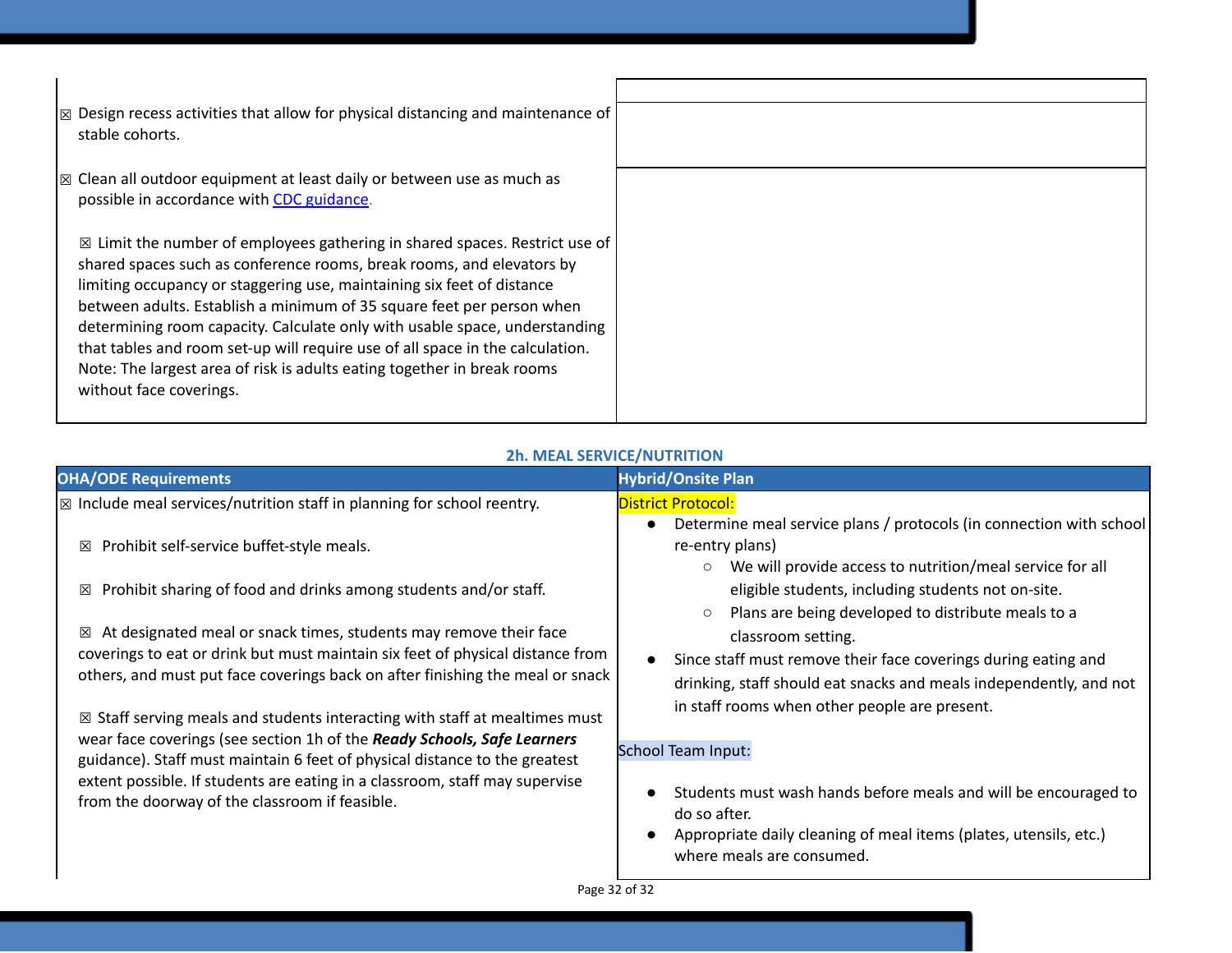| Students must wash hands with soap and water for 20 seconds or use an<br>⊠<br>alcohol-based hand sanitizer with 60-95% alcohol before meals and should<br>be encouraged to do so after.                                                                                                                                                                                                                                                                                                                                                                                                                                                                                                                                                                                                      | Sharing of food will not be allowed.<br>$\bullet$<br>Masks will be worn when a student is not eating, and students will<br>be encouraged to put their mask on between bites when feasible. |
|----------------------------------------------------------------------------------------------------------------------------------------------------------------------------------------------------------------------------------------------------------------------------------------------------------------------------------------------------------------------------------------------------------------------------------------------------------------------------------------------------------------------------------------------------------------------------------------------------------------------------------------------------------------------------------------------------------------------------------------------------------------------------------------------|--------------------------------------------------------------------------------------------------------------------------------------------------------------------------------------------|
| $\mathbb{Z}$ Appropriate daily cleaning of meal items (e.g., plates, utensils, transport<br>items) in classrooms where meals are consumed.                                                                                                                                                                                                                                                                                                                                                                                                                                                                                                                                                                                                                                                   |                                                                                                                                                                                            |
| Since staff must remove their face coverings during eating and drinking,<br>⊠<br>limit the number of employees gathering in shared spaces. Restrict use of<br>shared spaces such as conference rooms and break rooms by limiting<br>occupancy or staggering use. Consider staggering times for staff breaks, to<br>prevent congregation in shared spaces. Always maintain at least six feet of<br>physical distancing and establish a minimum of 35 square feet per person<br>when determining room capacity. Calculate only with usable classroom<br>space, understanding that desks and room set-up will require use of all space<br>in the calculation. Wear face coverings except when eating or drinking and<br>minimize time in spaces where face coverings are not consistently worn. |                                                                                                                                                                                            |
| $\mathbb{Z}$ Cleaning and sanitizing of meal touch-points and meal counting system<br>between stable cohorts.                                                                                                                                                                                                                                                                                                                                                                                                                                                                                                                                                                                                                                                                                |                                                                                                                                                                                            |
| $\mathbb{Z}$ Adequate cleaning and disinfection of tables between meal periods.                                                                                                                                                                                                                                                                                                                                                                                                                                                                                                                                                                                                                                                                                                              |                                                                                                                                                                                            |

### **2i. TRANSPORTATION**

| <b>OHA/ODE Requirements</b>                                                                                                                                                                                                                    | <b>Hybrid/Onsite Plan</b>                                                                                                                                                                                                                                                                                                          |
|------------------------------------------------------------------------------------------------------------------------------------------------------------------------------------------------------------------------------------------------|------------------------------------------------------------------------------------------------------------------------------------------------------------------------------------------------------------------------------------------------------------------------------------------------------------------------------------|
| $\sqrt{\mathbb{Z}}$ Include transportation departments (and associated contracted providers, if<br>used) in planning for return to service.                                                                                                    | District Protocol:<br>Bus staff are required to wear face shields or face coverings on buses<br>$\bullet$                                                                                                                                                                                                                          |
| $\mathbb{Z}$ Buses are cleaned frequently. Conduct targeted cleanings between routes,<br>with a focus on disinfecting frequently touched surfaces of the bus (see<br>section 2j of the Ready Schools, Safe Learners guidance).                 | when not actively driving and operating the bus.<br>Face coverings or face shields for all students in grades Kindergarten<br>$\bullet$<br>and up following CDC guidelines applying the guidance in section 1h<br>to transportation settings.<br>Visible signage will be placed at the entry to each bus and students<br>$\bullet$ |
| $\boxtimes$ Staff must use hand sanitizer (containing between 60-95% alcohol) in<br>between helping each child and when getting on and off the vehicle. Gloves<br>are not recommended; hand sanitizer is strongly preferred. If hand sanitizer | will be reminded not to ride if they are symptomatic.<br>Students will be asked to comply with social distancing guidelines<br>$\bullet$<br>when waiting at the stop, during boarding, and while exiting the bus.                                                                                                                  |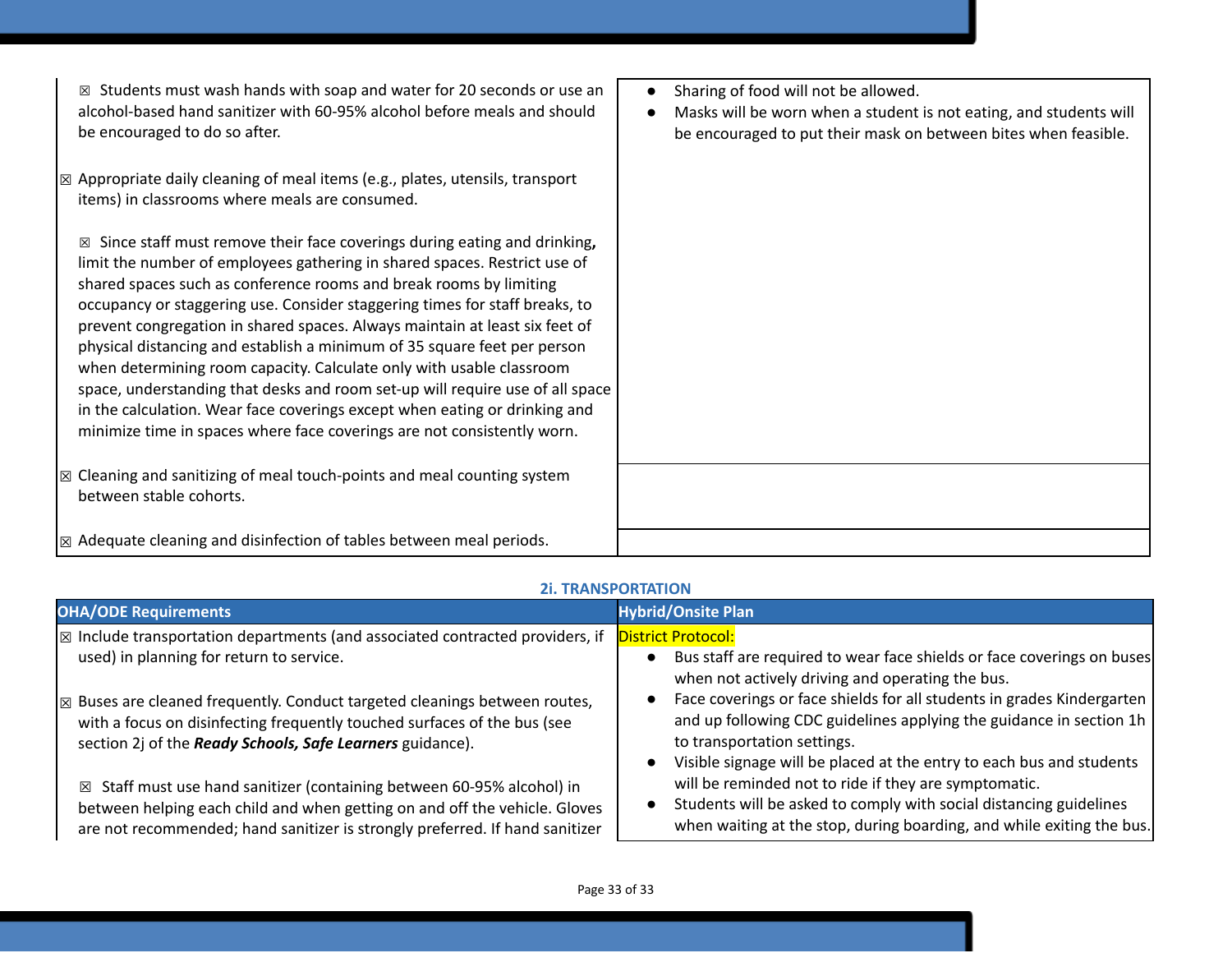| is not available, disposable gloves can be used and must be changed to a new<br>pair before helping each child.<br>$\mathbb B$ Develop protocol for loading/unloading that includes visual screening for<br>students exhibiting symptoms and logs for contact-tracing. This can be done<br>at the time of arrival and departure.<br>If a student displays COVID-19 symptoms, provide a face covering<br>$\bullet$<br>(unless they are already wearing one) and keep six feet away from<br>others. Continue transporting the student.<br>The symptomatic student shall be seated in the first row of the bus<br>during transportation, and multiple windows must be opened to<br>allow for fresh air circulation, if feasible.<br>The symptomatic student shall leave the bus first. After all students<br>$\bullet$<br>exit the bus, the seat and surrounding surfaces must be cleaned and<br>disinfected.<br>If arriving at school, notify staff to begin isolation measures.<br>If transporting for dismissal and the student displays an<br>$\circ$<br>onset of symptoms, notify the school.<br>$\boxtimes$ Consult with parents/guardians of students who may require additional | Seating charts will be utilized with siblings to be seated together and<br>$\bullet$<br>"neighbor" seating to provide consistency in seating and minimize<br>movement within the bus.<br>Buses will be sanitized between runs and at the end of the day.<br>$\bullet$<br>Families are encouraged to transport their children to school to<br>reduce the number of students on a bus.<br>Students who ride the bus will be considered part of a cohort.<br><b>Additional Considerations for Student Services:</b><br>Case Managers with parents/guardians of students who may require<br>$\bullet$<br>additional support (e.g., students who experience a disability and<br>require specialized transportation as a related service) to<br>appropriately provide service.<br>School Team Input:<br>Loading/unloading procedures at school site<br>$\bullet$<br>Isolation protocol for students exhibiting symptoms (informed by<br>driver) |
|--------------------------------------------------------------------------------------------------------------------------------------------------------------------------------------------------------------------------------------------------------------------------------------------------------------------------------------------------------------------------------------------------------------------------------------------------------------------------------------------------------------------------------------------------------------------------------------------------------------------------------------------------------------------------------------------------------------------------------------------------------------------------------------------------------------------------------------------------------------------------------------------------------------------------------------------------------------------------------------------------------------------------------------------------------------------------------------------------------------------------------------------------------------------------------------|-------------------------------------------------------------------------------------------------------------------------------------------------------------------------------------------------------------------------------------------------------------------------------------------------------------------------------------------------------------------------------------------------------------------------------------------------------------------------------------------------------------------------------------------------------------------------------------------------------------------------------------------------------------------------------------------------------------------------------------------------------------------------------------------------------------------------------------------------------------------------------------------------------------------------------------------|
| support (e.g., students who experience a disability and require specialized<br>transportation as a related service) to appropriately provide service.                                                                                                                                                                                                                                                                                                                                                                                                                                                                                                                                                                                                                                                                                                                                                                                                                                                                                                                                                                                                                                | Create separate entrances by grade level band, making use of front<br>$\bullet$<br>entry, back entry, and outside classroom doors.<br>Create separate pickup and drop off locations including front, back,<br>and C street.<br>Bus loading staggered dismissal, walked by classroom teachers.                                                                                                                                                                                                                                                                                                                                                                                                                                                                                                                                                                                                                                             |
| $\boxtimes$ Drivers must wear masks or face coverings while driving, unless the mask or<br>face covering interferes with the driver's vision (e.g., fogging of eyeglasses).<br>Drivers must wear face coverings when not actively driving and operating the<br>bus, including while students are entering or exiting the vehicle. A face shield<br>may be an acceptable alternative, as stated in Section 1h of the Ready<br>Schools, Safe Learners guidance.<br>⊠ Face coverings or face shields for all students in grades Kindergarten and<br>up following CDC guidelines applying the guidance in section 1h of the Ready<br>Schools, Safe Learners guidance to transportation settings.                                                                                                                                                                                                                                                                                                                                                                                                                                                                                         |                                                                                                                                                                                                                                                                                                                                                                                                                                                                                                                                                                                                                                                                                                                                                                                                                                                                                                                                           |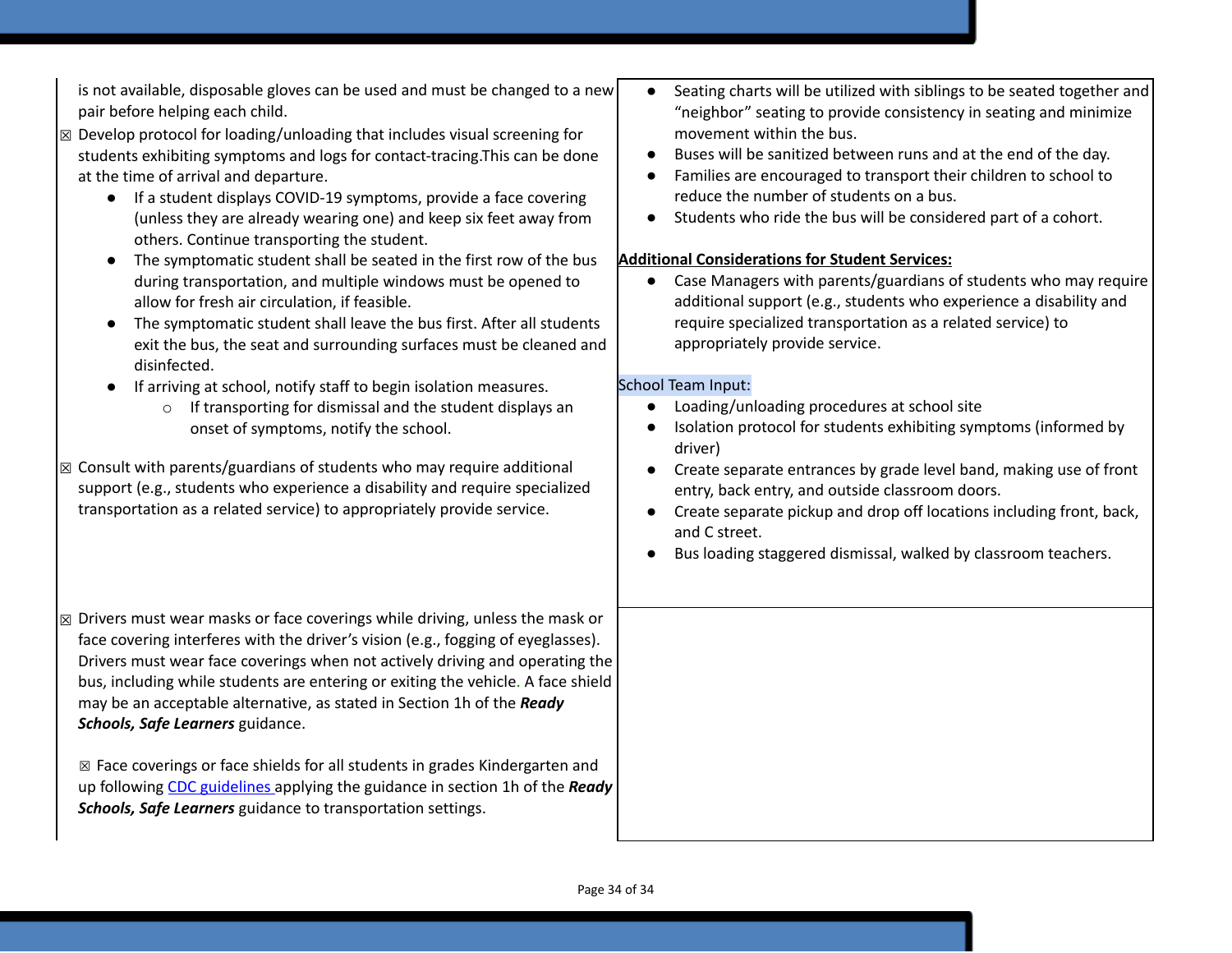| $\mathbb{R}$ Inform parents/guardians of practical changes to transportation service (i.e.,<br>physical distancing at bus stops and while loading/unloading, potential for<br>increased route time due to additional precautions, sanitizing practices, and<br>face coverings). |  |
|---------------------------------------------------------------------------------------------------------------------------------------------------------------------------------------------------------------------------------------------------------------------------------|--|
| $\boxtimes$ Take all possible actions to maximize ventilation: Dress warmly, keep vents<br>and windows open to the greatest extent possible.                                                                                                                                    |  |

| <b>OHA/ODE Requirements</b>                                                                        | <b>Hybrid/Onsite Plan</b>                                                                                                                |
|----------------------------------------------------------------------------------------------------|------------------------------------------------------------------------------------------------------------------------------------------|
| $\vert$ $\boxtimes$ Clean, sanitize, and disinfect frequently touched surfaces (e.g. door handles, | <b>District Protocol:</b>                                                                                                                |
| sink handles, drinking fountains, transport vehicles) and shared objects (e.g.,                    | Custodians and staff will clean, sanitize, and disinfect frequently<br>$\bullet$                                                         |
| toys, games, art supplies) between uses multiple times per day. Maintain                           | touched surfaces (e.g., playground equipment, door handles, sink                                                                         |
| clean and disinfected (CDC guidance) environments, including classrooms,                           | handles, drinking fountains, transport vehicles) and shared objects                                                                      |
| cafeteria settings and restrooms. Provide time and supplies for the cleaning                       | (e.g., toys, games, art supplies) between uses multiple times per day,                                                                   |
| and disinfecting of high-touch surfaces between multiple student uses, even                        | per Cleaning and Disinfecting Plan: Cleaning Guidelines                                                                                  |
| in the same cohort.                                                                                | Facilities will be cleaned and disinfected at least daily to prevent<br>$\bullet$                                                        |
|                                                                                                    | transmission of the virus from surfaces (see CDC's guidance on                                                                           |
| $\boxtimes$ Outdoor learning spaces must have at least 75% of the square footage of                | disinfecting public spaces). Staff will maintain clean and disinfected                                                                   |
| its sides open for airflow.                                                                        | (CDC guidance) environments, including classrooms, cafeteria<br>$\bullet$                                                                |
|                                                                                                    | settings, restrooms, and playgrounds.                                                                                                    |
| $\boxtimes$ Outdoor playground structures require normal routine cleaning and do                   | Staff will apply disinfectants safely and correctly following labeling<br>$\bullet$                                                      |
| not require disinfection. Shared equipment should be cleaned and                                   | direction as specified by the manufacturer and keep these products                                                                       |
| disinfected at least daily in accordance with CDC guidance.                                        | away from students.                                                                                                                      |
|                                                                                                    | Each school will operate ventilation systems properly and/or<br>$\bullet$                                                                |
| Apply disinfectants safely and correctly following labeling direction as<br>$\boxtimes$            | increase circulation of outdoor air as much as possible. Where                                                                           |
| specified by the manufacturer. Keep these products away from students.                             | possible, staff will modify or enhance building ventilation (see CDC's<br>guidance on ventilation and filtration and American Society of |
|                                                                                                    | Heating, Refrigerating, and Air-Conditioning Engineers' guidance), as                                                                    |
| $\boxtimes$ To reduce the risk of asthma, choose disinfectant products on the EPA List             | we are aware that air circulation and filtration are helpful factors in                                                                  |
| N with asthma-safer ingredients (e.g. hydrogen peroxide, citric acid, or lactic                    | reducing airborne viruses.                                                                                                               |
| acid) and avoid products that mix these with asthma-causing ingredients like                       |                                                                                                                                          |
| peroxyacetic acid, sodium hypochlorite (bleach), or quaternary ammonium                            |                                                                                                                                          |
| compounds.                                                                                         |                                                                                                                                          |
| Schools with HVAC systems must evaluate the system to minimize indoor<br>⊠                         |                                                                                                                                          |
| air recirculation (thus maximizing fresh outdoor air) to the extent possible.                      |                                                                                                                                          |
| Schools that do not have mechanical ventilation systems shall, to the extent                       |                                                                                                                                          |

### **2j. CLEANING, DISINFECTION, AND VENTILATION**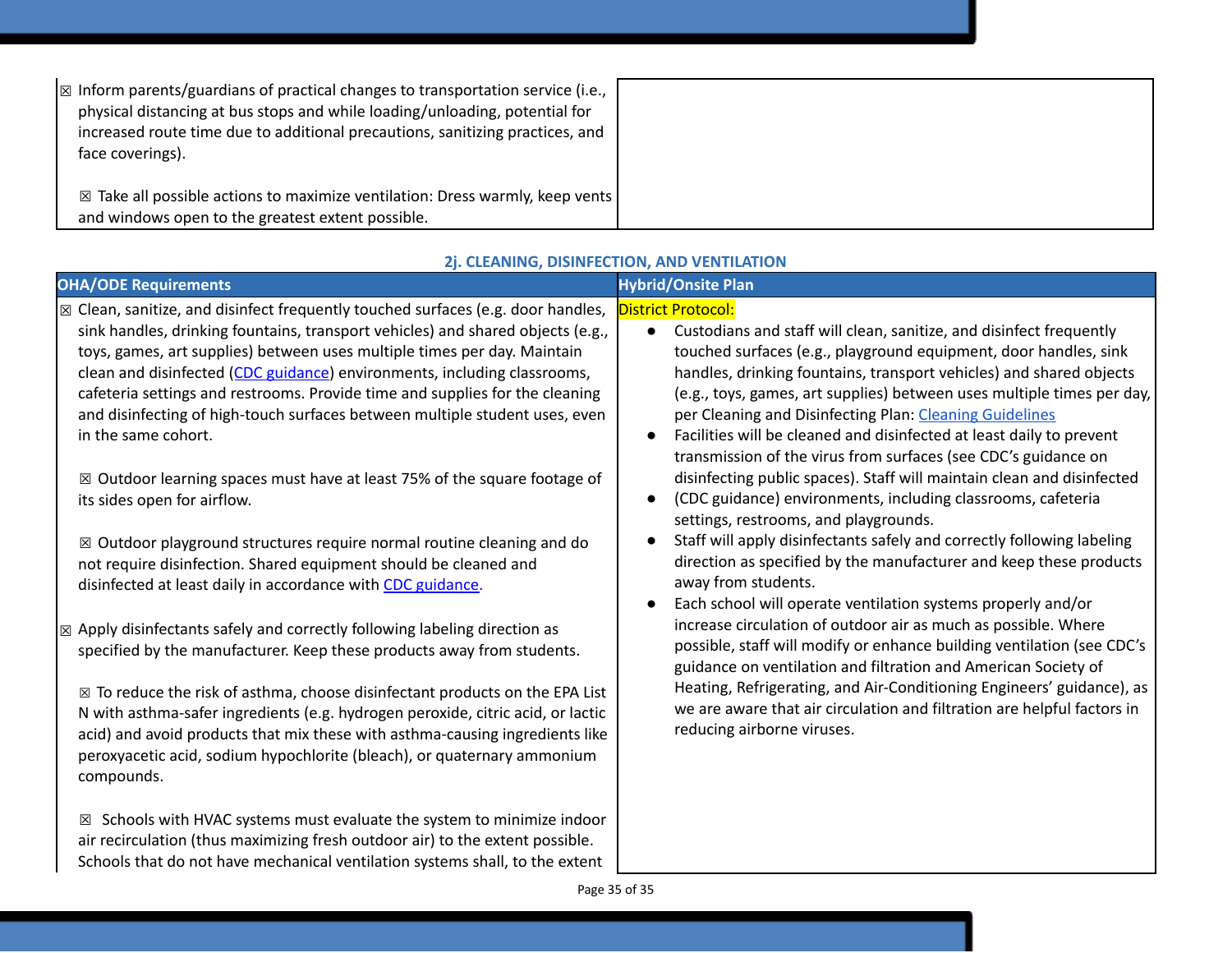| possible, increase natural ventilation by opening windows and interior doors<br>before students arrive and after students leave, and while students are<br>present. Do not prop open doors that can pose a safety or security risk to<br>students and staff (e.g., exterior doors and fire doors that must remain<br>closed).                                                                                                                                                                                                                                             |  |
|---------------------------------------------------------------------------------------------------------------------------------------------------------------------------------------------------------------------------------------------------------------------------------------------------------------------------------------------------------------------------------------------------------------------------------------------------------------------------------------------------------------------------------------------------------------------------|--|
| $\mathbb{Z}$ Consider running ventilation systems continuously and changing the filters<br>more frequently. Do not use fans if they pose a safety or health risk, such as<br>increasing exposure to pollen/allergies or exacerbating asthma symptoms.<br>Consider using window fans or box fans positioned in open windows to blow<br>fresh outdoor air into the classroom via one window, and indoor air out of<br>the classroom via another window. Fans must not be used in rooms with<br>closed windows and doors, as this does not allow for fresh air to circulate. |  |
| $\boxtimes$ Consider the need for increased ventilation in areas where students with<br>special health care needs receive medication or treatments.                                                                                                                                                                                                                                                                                                                                                                                                                       |  |
| $\boxtimes$ Facilities should be cleaned and disinfected at least daily to prevent<br>transmission of the virus from surfaces (see CDC's guidance on disinfecting<br>public spaces).                                                                                                                                                                                                                                                                                                                                                                                      |  |
| $\vert$ $\boxtimes$ Consider modification or enhancement of building ventilation where feasible<br>(see CDC's guidance on ventilation and filtration and American Society of<br>Heating, Refrigerating, and Air-Conditioning Engineers' guidance).                                                                                                                                                                                                                                                                                                                        |  |

### **2k. HEALTH SERVICES**

| <b>OHA/ODE Requirements</b>                                                                                                                                                                                                                                                                                                                                                                                                                                                                                                                                                                                                        | <b>Hybrid/Onsite Plan</b>                                                                                                                                                                                                                                                                                                                                                                                                                                                                                                                                                             |
|------------------------------------------------------------------------------------------------------------------------------------------------------------------------------------------------------------------------------------------------------------------------------------------------------------------------------------------------------------------------------------------------------------------------------------------------------------------------------------------------------------------------------------------------------------------------------------------------------------------------------------|---------------------------------------------------------------------------------------------------------------------------------------------------------------------------------------------------------------------------------------------------------------------------------------------------------------------------------------------------------------------------------------------------------------------------------------------------------------------------------------------------------------------------------------------------------------------------------------|
| $\vert$ $\boxtimes$ OAR 581-022-2220 Health Services, requires districts to "maintain a<br>prevention-oriented health services program for all students" including<br>space to isolate sick students and services for students with special health<br>care needs.<br>$\mathbb{R}$ Licensed, experienced health staff should be included on teams to<br>determine district health service priorities. Collaborate with health<br>professionals such as school nurses; SBHC staff; mental and behavioral<br>health providers; physical, occupational, speech, and respiratory therapists;<br>and School Based Health Centers (SBHC). | <b>District Protocol:</b><br>Each school will provide age appropriate hand hygiene and respiratory<br>etiquette education to endorse prevention. This includes website,<br>newsletter and signage in the school setting for health promotions.<br>Schools will practice appropriate communicable disease isolation and<br>exclusion measures.<br>Staff will participate in required health services related training to<br>maintain health services practices in the school setting.<br>COVID-19 specific infection control practices for staff and students will<br>be communicated. |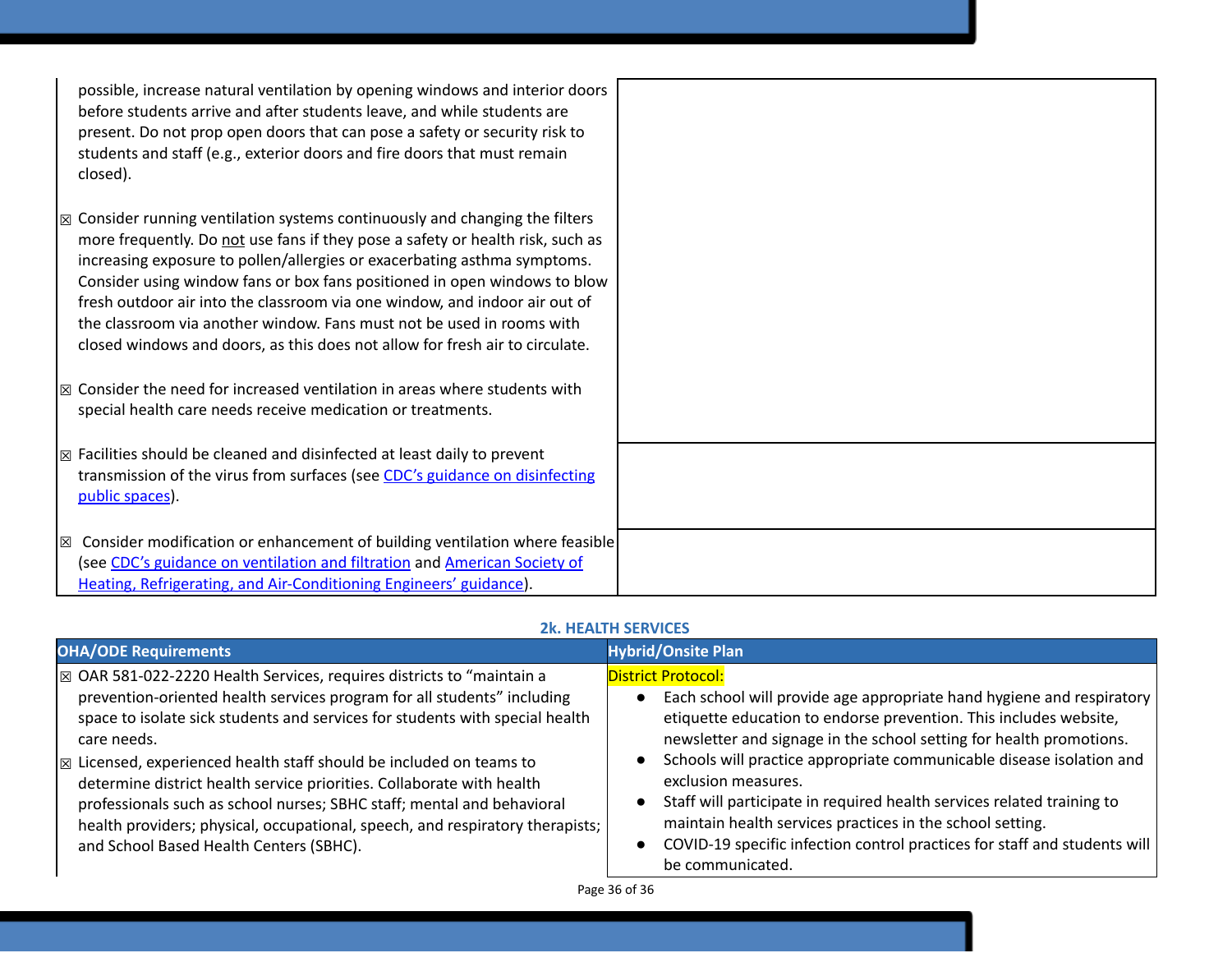| <b>OHA/ODE Requirements</b>                                                                                                                                                                                                                                                                                                                                                                                                                                                                                                                                                                                                                                                   | <b>Hybrid/Onsite Plan</b> |
|-------------------------------------------------------------------------------------------------------------------------------------------------------------------------------------------------------------------------------------------------------------------------------------------------------------------------------------------------------------------------------------------------------------------------------------------------------------------------------------------------------------------------------------------------------------------------------------------------------------------------------------------------------------------------------|---------------------------|
| Provide specific plan details and adjustments in Operational Blueprints<br>$\Box$<br>that address staff and student safety, which includes how you will<br>approach:<br>Contact tracing<br>$\bullet$<br>The intersection of cohort designs in residential settings (by<br>$\bullet$<br>wing or common restrooms) with cohort designs in the<br>instructional settings. The same cohorting parameter limiting<br>total cohort size to 100 people applies.<br>Quarantine of exposed staff or students<br>$\bullet$<br>Isolation of infected staff or students<br>Communication and designation of where the "household" or<br>"family unit" applies to your residents and staff | ΝA                        |

### **2l. BOARDING SCHOOLS AND RESIDENTIAL PROGRAMS ONLY**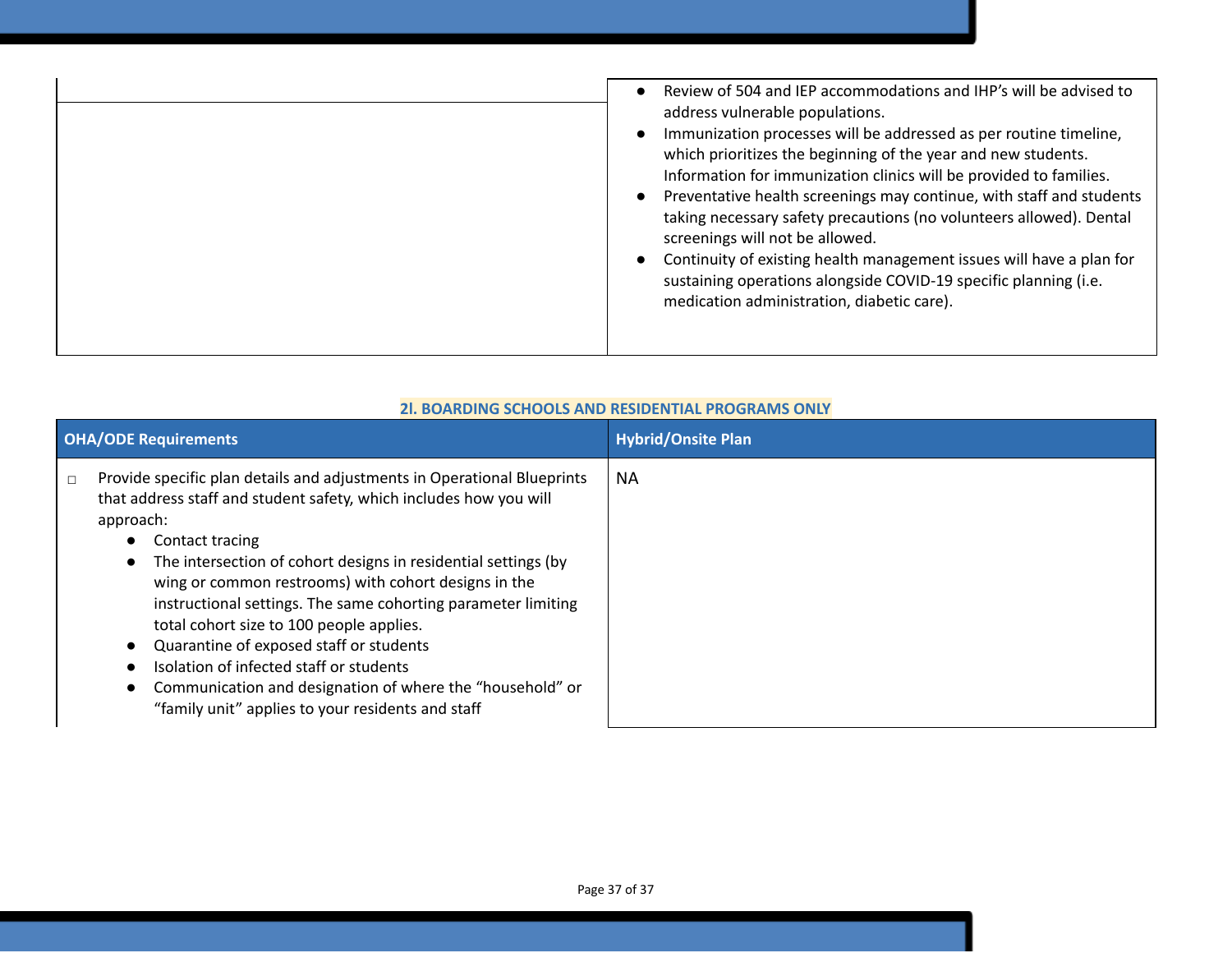- ☐ Review and take into consideration CDC g[uid](https://www.cdc.gov/coronavirus/2019-ncov/communication/toolkits/shared-congregate-housing.html)ance for shared or congregate housing:
	- Not allow more than two students to share a residential dorm room unless alternative housing arrangements are impossible
	- Ensure at least 64 square feet of room space per resident
	- $\bullet$ Reduce overall residential density to ensure sufficient space for the isolation of sick or potentially infected individuals, as necessary;
	- Configure common spaces to maximize physical distancing;
	- Provide enhanced cleaning;
	- Establish plans for the containment and isolation of on-campus cases, including consideration of PPE, food delivery, and bathroom needs.

### **Exception**

 $\Box$  K-12 boarding schools that do not meet the Advisory Metrics (Section 0 of the *Ready Schools, Safe Learners* guidance) may operate, in consultation with their Local Public Health Authority, provided that:

□ They have a current and complete RSSL Blueprint and are complying with Sections 1-3 of the *Ready Schools, Safe Learners* guidance and any other applicable sections, including Section 2L of the *Ready Schools,* Safe Learners guidance.

- $\Box$  The school maintains a fully-closed residential campus (no non-essential visitors allowed), and normal day school operations are only offered remotely through distance learning.
- ☐ There have been no confirmed cases of COVID-19 among school staff or students in the past 14 days.
- ☐ Less than 10% of staff, employees, or contracts (in total) are traveling to or from campus. Staff in this designation will:
	- Limit travel to essential functions.
	- Carefully monitor their own health daily and avoid coming to campus at any potential symptom of COVID-19.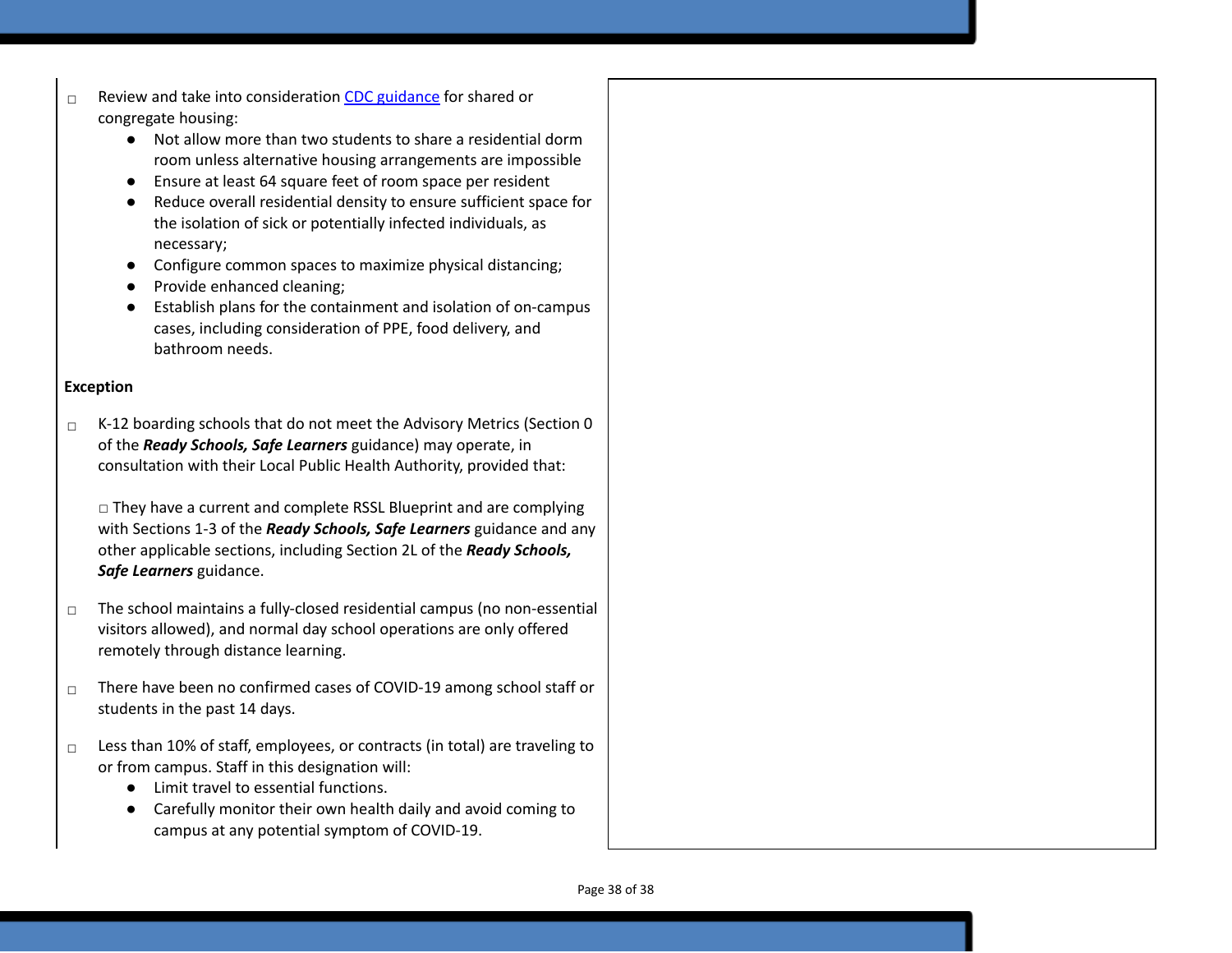- ☐ Any boarding students newly arriving to campus will either:
	- Complete a quarantine at home for 14 days (or current CDC recommended time period) prior to traveling to the school, OR
	- Quarantine on campus for 14 days (or current CDC recommended time period).

\* A 14-day quarantine is the safest option to prevent the spread of COVID-19 to others. However, in either option above, for boarding students who have not developed any symptoms, schools may consider ending quarantine after 10 days without any testing, or after 7 days with a negative result on a COVID-19 viral test collected within 48 hours before ending quarantine, unless otherwise directed by the local public health authority (LPHA).

☐ Student transportation off-campus is limited to medical care.

| 2m. SCHOOL EMERGENCY PROCEDURES AND DRILLS |  |
|--------------------------------------------|--|
|--------------------------------------------|--|

| <b>OHA/ODE Requirements</b>                                                                                                                                                                                                                                                                                                                                                                                                                                                                                                                                                                                                                                                                                                                                                                      | <b>Hybrid/Onsite Plan</b> |
|--------------------------------------------------------------------------------------------------------------------------------------------------------------------------------------------------------------------------------------------------------------------------------------------------------------------------------------------------------------------------------------------------------------------------------------------------------------------------------------------------------------------------------------------------------------------------------------------------------------------------------------------------------------------------------------------------------------------------------------------------------------------------------------------------|---------------------------|
| In accordance with ORS 336.071 and OAR 581-022-2225 all schools<br>図<br>(including those operating a Comprehensive Distance Learning model)<br>are required to instruct students on emergency procedures. Schools<br>that operate an On-Site or Hybrid model need to instruct and practice<br>drills on emergency procedures so that students and staff can respond<br>to emergencies.<br>• At least 30 minutes in each school month must be used to<br>instruct students on the emergency procedures for fires,<br>earthquakes (including tsunami drills in appropriate zones), and<br>safety threats.<br>Fire drills must be conducted monthly.<br>Earthquake drills (including tsunami drills and instruction for<br>schools in a tsunami hazard zone) must be conducted two times<br>a year. |                           |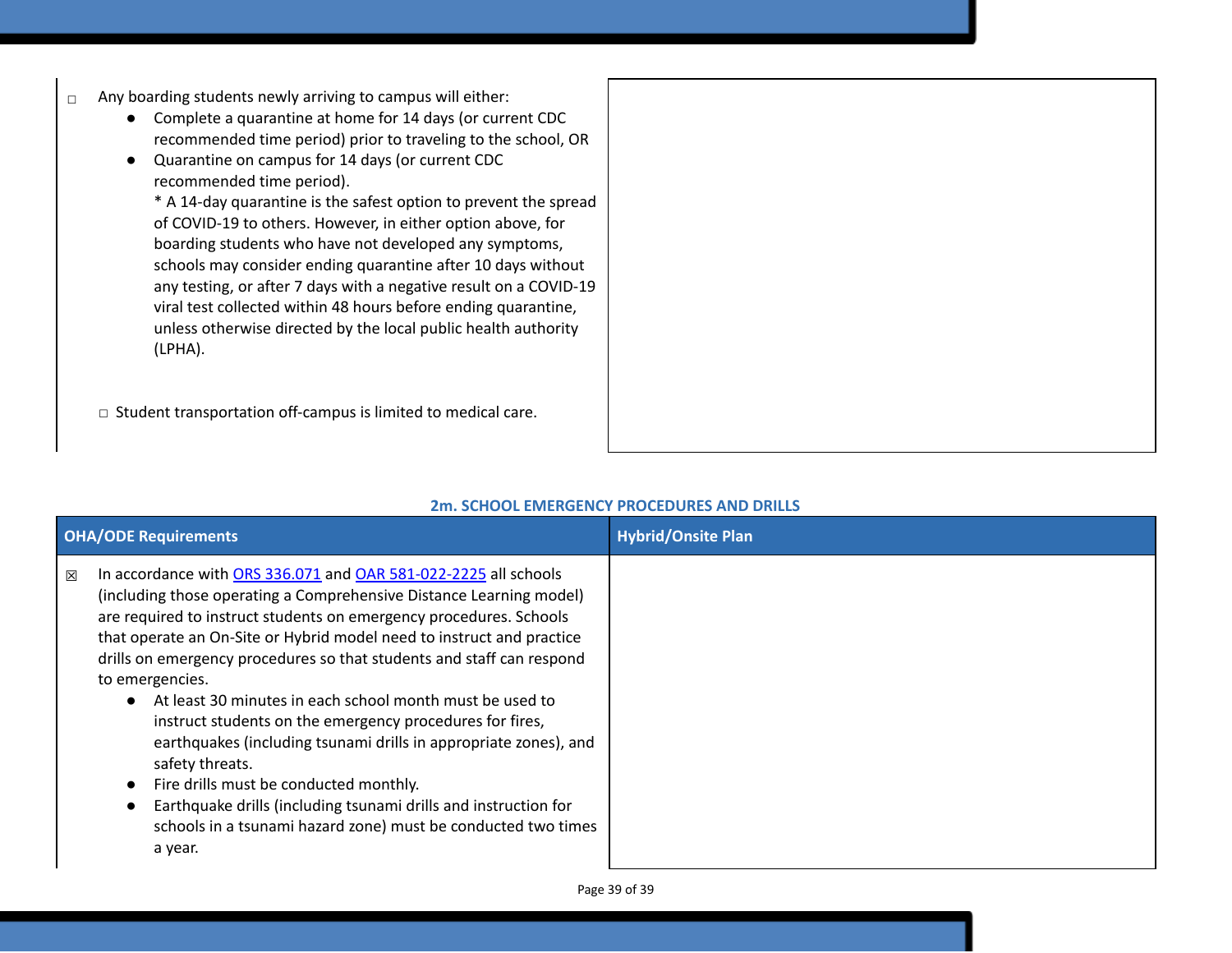- Safety threats including procedures related to lockdown, lockout, shelter in place and evacuation and other appropriate actions to take when there is a threat to safety must be conducted two times a year.
- $\boxtimes$  Drills can and should be carried out as close as possible to the procedures that would be used in an actual emergency. For example, a fire drill must be carried out with the same alerts and same routes as normal. If appropriate and practicable, COVID-19 physical distancing measures can be implemented, but only if they do not compromise the drill.
- $\boxtimes$  When or if physical distancing must be compromised, drills must be completed in less than 15 minutes.
- $\boxtimes$  Drills shall not be practiced unless they can be practiced correctly.
- $\boxtimes$  Train staff on safety drills prior to students arriving on the first day on campus in hybrid or face-to-face engagement.
- $\boxtimes$  If on a hybrid schedule, conduct multiple drills each month to ensure that all cohorts of students have opportunities to participate in drills (i.e., schedule on different cohort days throughout the year).
- $\boxtimes$  Students must wash hands with soap and water for 20 seconds or use an alcohol-based hand sanitizer with 60-95% alcohol after a drill is complete.

### **2n. SUPPORTING STUDENTS WHO ARE DYSREGULATED, ESCALATED, AND/OR EXHIBITING SELF-REGULATORY CHALLENGES**

|   | <b>OHA/ODE Requirements</b>                                                                                                                                                                               | <b>Hybrid/Onsite Plan</b>                                                                                                                                                                                                      |
|---|-----------------------------------------------------------------------------------------------------------------------------------------------------------------------------------------------------------|--------------------------------------------------------------------------------------------------------------------------------------------------------------------------------------------------------------------------------|
| 冈 | Utilize the components of Collaborative Problem Solving or a similar<br>framework to continually provide instruction and skill-building/training<br>related to the student's demonstrated lagging skills. | School Team:<br>SEL lessons provided every Thursday at the beginning of class.<br>$\bullet$<br>Discipline policy followed by every teacher. Level one referrals<br>$\bullet$<br>submitted to SMO and will have dean follow-up. |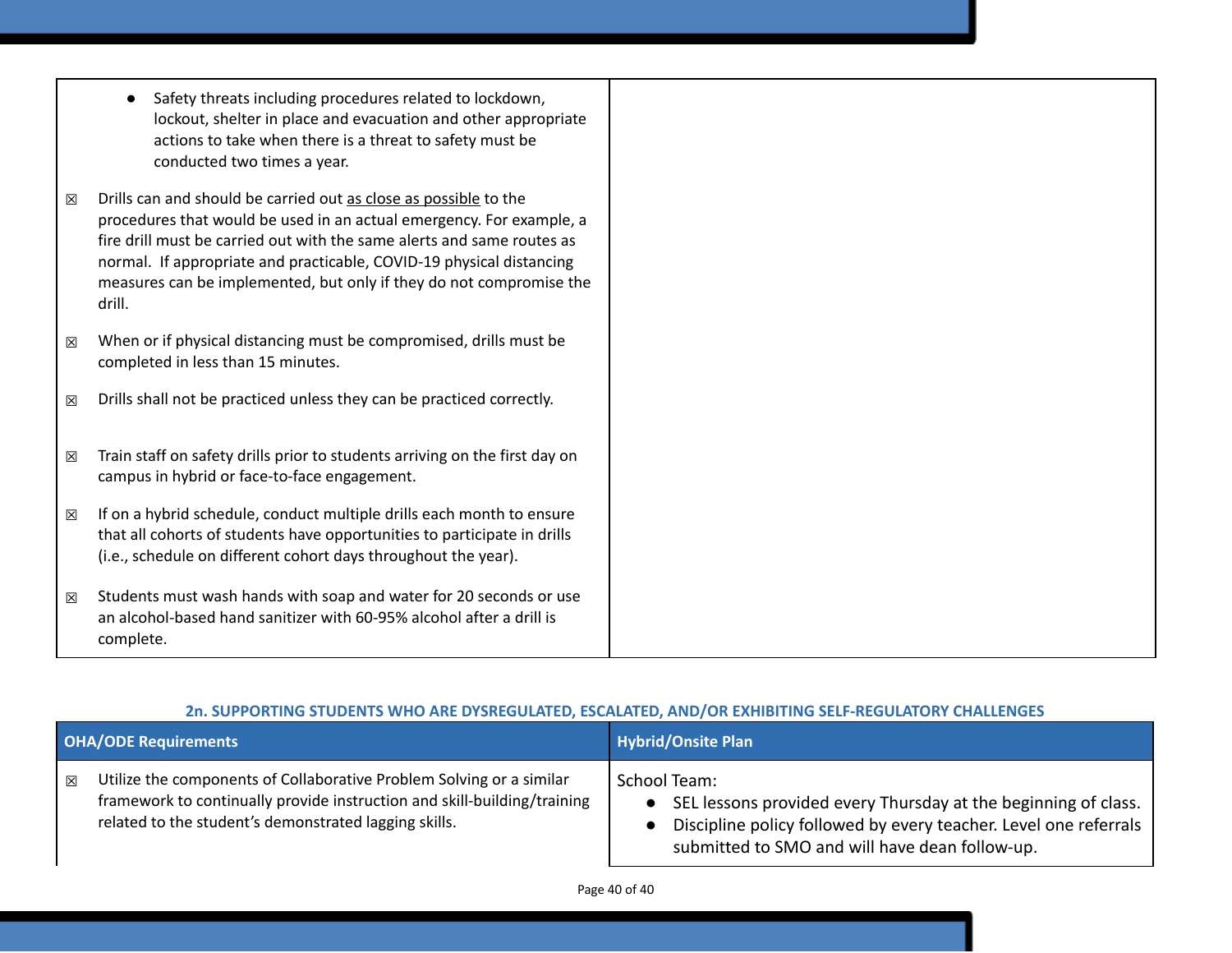- $\boxtimes$  Take proactive/preventative steps to reduce antecedent events and triggers within the school environment.
- $\boxtimes$  Be proactive in planning for known behavioral escalations (e.g.,  $\qquad$  expectations. self-harm, spitting, scratching, biting, eloping, failure to maintain physical distance). Adjust antecedents where possible to minimize student and staff dysregulation. Recognize that there could be new and different antecedents and setting events with the additional requirements and expectations for the 2020-21 school year.
- $\boxtimes$  Establish a proactive plan for daily routines designed to build self-regulation skills; self-regulation skill-building sessions can be short (5-10 minutes), and should take place at times when the student is regulated and/or is not demonstrating challenging behaviors.

 $\boxtimes$  Ensure all staff are trained to support de-escalation, provide lagging skill instruction, and implement alternatives to restraint and seclusion.

 $\boxtimes$  Ensure that staff are trained in effective, evidence-based methods for developing and maintaining their own level of self-regulation and resilience to enable them to remain calm and able to support struggling students as well as colleagues.

 $\boxtimes$  Plan for the impact of behavior mitigation strategies on public health and safety requirements:

- Student elopes from area
	- If staff need to intervene for student safety, staff should:
		- Use empathetic and calming verbal interactions (i.e. "This seems hard right now. Help me understand… How can I help?") to attempt to re-regulate the student without physical intervention.
		- Use the least restrictive interventions possible to maintain physical safety for the student and staff.
		- Wash hands after a close interaction.
- Student handbook provided to every freshman and placed on the school website.
- Panther Nation News to address the components of P.R.I.D.E.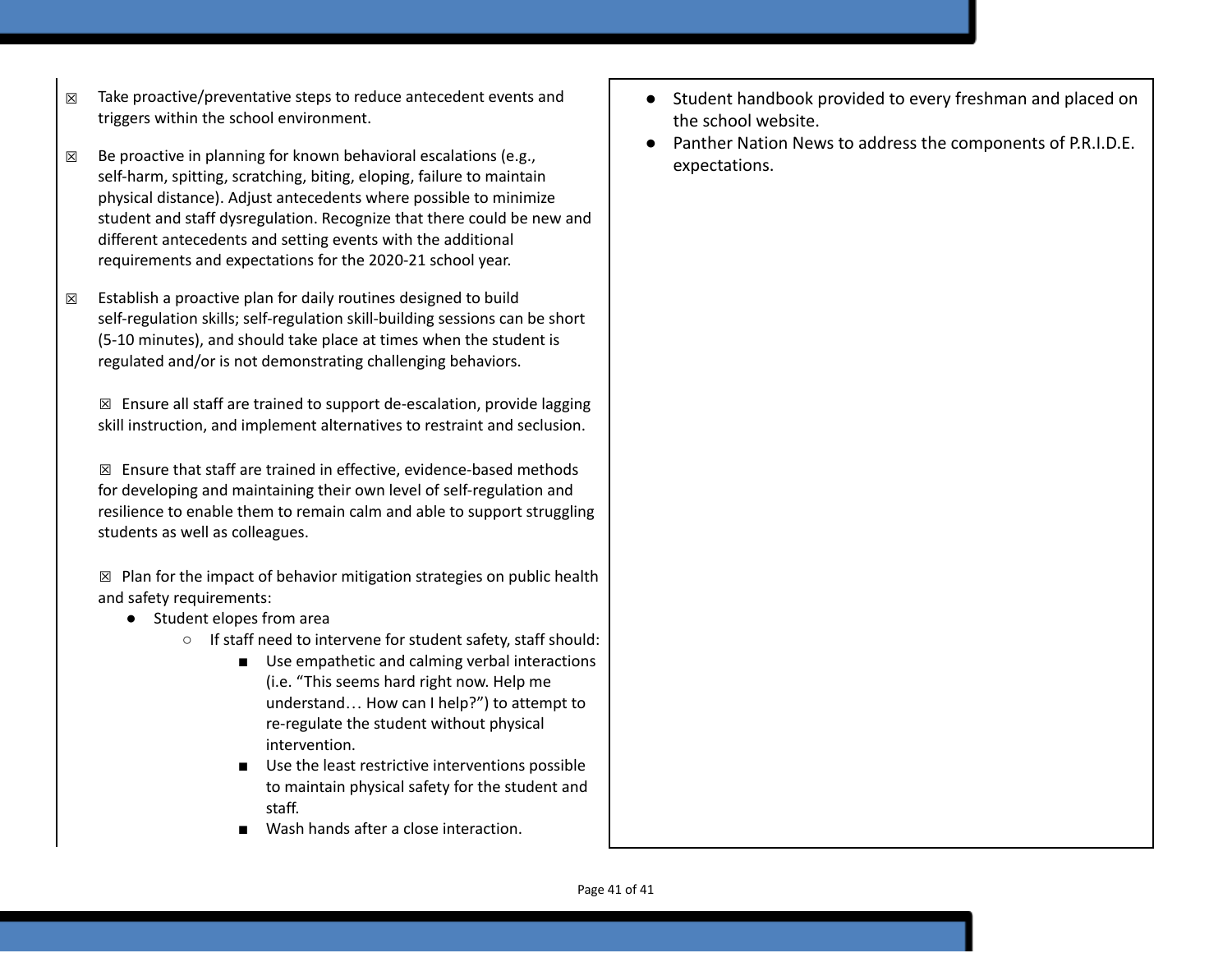- Note the interaction on the appropriate contact log.
- \*If unexpected interaction with other stable cohorts occurs, those contacts must be noted in the appropriate contact logs.
- Student engages in behavior that requires them to be isolated from peers and results in a room clear.
	- If students leave the classroom:
		- Preplan for a clean and safe alternative space that maintains physical safety for the student and staff
		- Ensure physical distancing and separation occur, to the maximum extent possible.
		- Use the least restrictive interventions possible to maintain physical safety for the student and staff.
		- Wash hands after a close interaction.
		- Note the interaction on the appropriate contact log.
	- \*If unexpected interaction with other stable cohorts occurs, those contacts must be noted in the appropriate contact logs.
- Student engages in physically aggressive behaviors that preclude the possibility of maintaining physical distance and/or require physical de-escalation or intervention techniques other than restraint or seclusion (e.g., hitting, biting, spitting, kicking, self-injurious behavior).
	- If staff need to intervene for student safety, staff should:
		- Maintain student dignity throughout and following the incident.
		- Use empathetic and calming verbal interactions (i.e. "This seems hard right now. Help me understand… How can I help?") to attempt to re-regulate the student without physical intervention.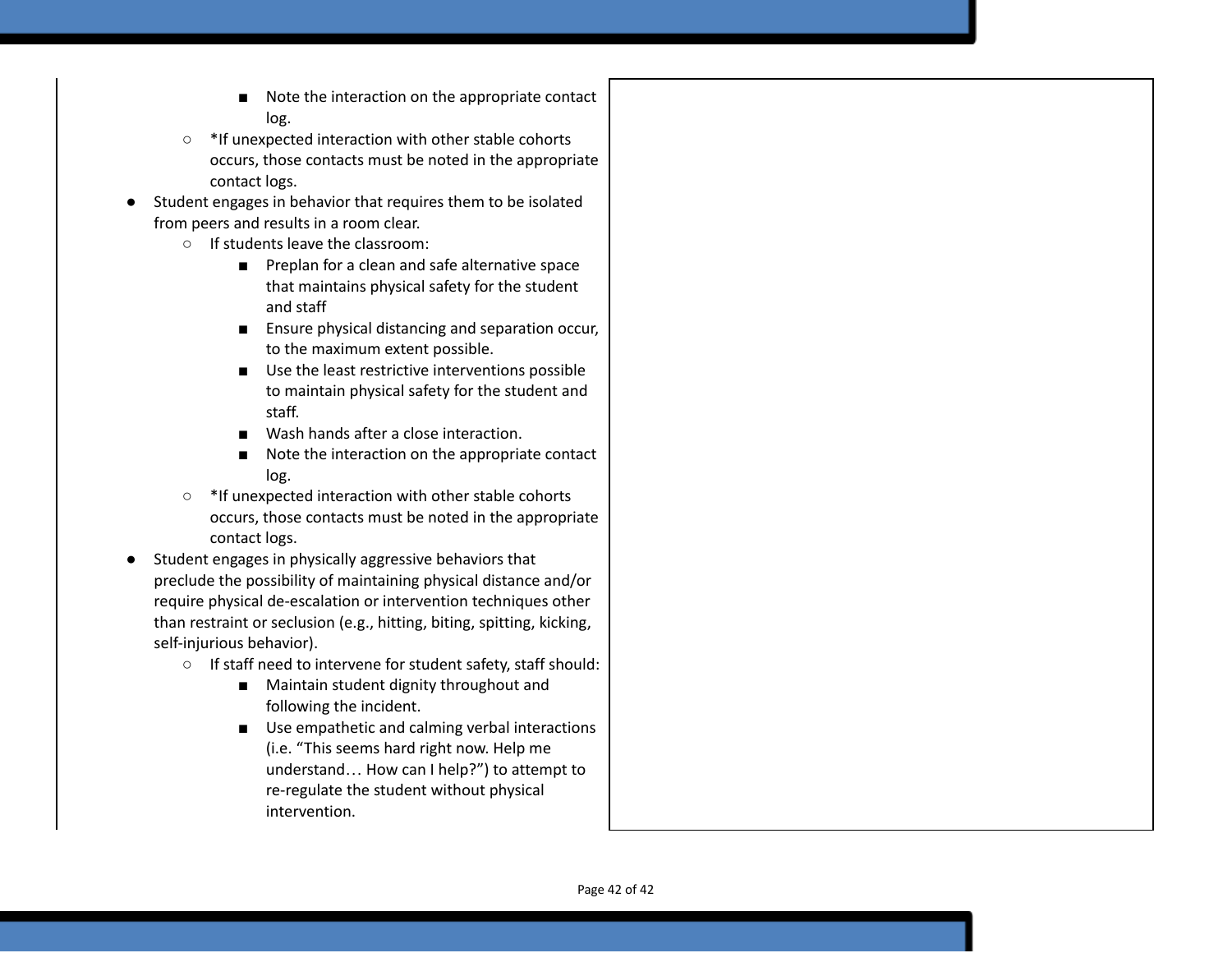- Use the least restrictive interventions possible to maintain physical safety for the student and staff
- Wash hands after a close interaction.
- Note the interaction on the appropriate contact log.
- \*If unexpected interaction with other stable cohorts occurs, those contacts must be noted in the appropriate contact logs.

 $\boxtimes$  Ensure that spaces that are unexpectedly used to deescalate behaviors are appropriately cleaned and sanitized after use before the introduction of other stable cohorts to that space.

### **2o. PROTECTIVE PHYSICAL INTERVENTION**

| <b>OHA/ODE Requirements</b>                                                                                                                                                                                                                                                                                                                           | <b>Hybrid/Onsite Plan</b> |
|-------------------------------------------------------------------------------------------------------------------------------------------------------------------------------------------------------------------------------------------------------------------------------------------------------------------------------------------------------|---------------------------|
| $\boxtimes$ Reusable Personal Protective Equipment (PPE) must be cleaned<br>and disinfected following the manufacturer's recommendation,<br>after every episode of physical intervention (see section 2j.<br>Cleaning, Disinfection, and Ventilation in the Ready Schools, Safe<br>Learners guidance). Single-use disposable PPE must not be re-used. |                           |



**3a. PREVENTION AND PLANNING**

**OHA/ODE** Requirements **All the Community Community Community Community Community Community Community Community Community Community Community Community Community Community Community Community Community Community Community** 

Page 43 of 43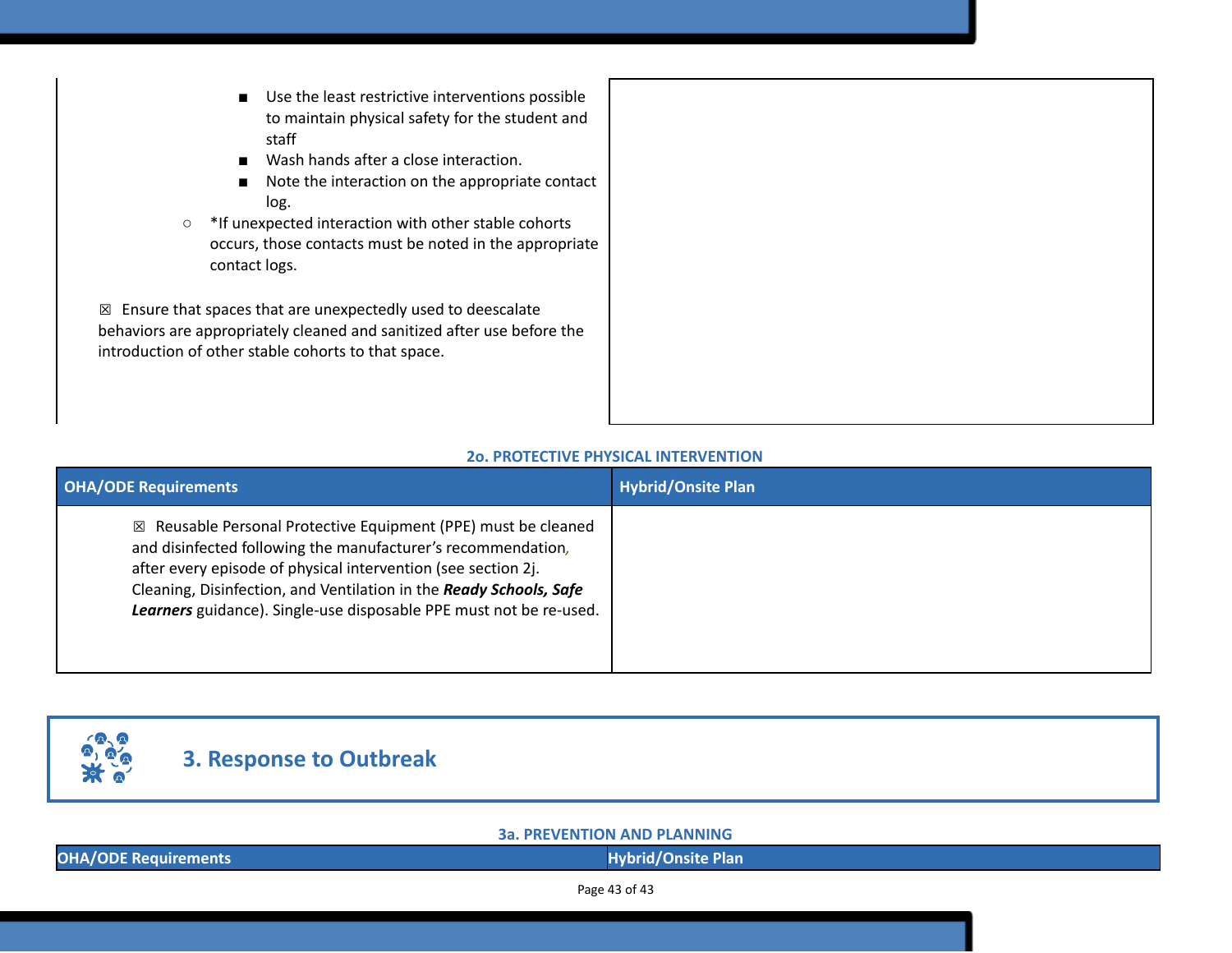| ⊠ Review the "Planning for COVID-19 Scenarios in Schools" toolkit.                                                                             | <b>District Protocol:</b>                                                                                                                                                                                                                                                                                                                                                                                                                                                                                                                                                                                                                                                                                                                                                                                                                                                                                                                                                                                                                                                                                                                                                                                                                                |
|------------------------------------------------------------------------------------------------------------------------------------------------|----------------------------------------------------------------------------------------------------------------------------------------------------------------------------------------------------------------------------------------------------------------------------------------------------------------------------------------------------------------------------------------------------------------------------------------------------------------------------------------------------------------------------------------------------------------------------------------------------------------------------------------------------------------------------------------------------------------------------------------------------------------------------------------------------------------------------------------------------------------------------------------------------------------------------------------------------------------------------------------------------------------------------------------------------------------------------------------------------------------------------------------------------------------------------------------------------------------------------------------------------------|
| $\boxtimes$ Coordinate with Local Public Health Authority (LPHA) to establish<br>communication channels related to current transmission level. | Each school will provide age appropriate hand hygiene and respiratory<br>etiquette education to endorse prevention. This includes website,<br>newsletter and signage in the school setting for health promotions.<br>Schools will practice appropriate communicable disease isolation and<br>exclusion measures.<br>Staff will participate in required health services related training to<br>maintain health services practices in the school setting.<br>COVID-19 specific infection control practices for staff and students will<br>be communicated.<br>Review of 504 and IEP accommodations and IHP's will be advised to<br>address vulnerable populations.<br>Immunization processes will be addressed as per routine timeline,<br>which prioritizes the beginning of the year and new students.<br>Information for immunization clinics will be provided to families.<br>Preventative health screenings may continue, with staff and students<br>taking necessary safety precautions (no volunteers allowed). Dental<br>screenings will not be allowed.<br>Continuity of existing health management issues will have a plan for<br>sustaining operations alongside COVID-19 specific planning (i.e.<br>medication administration, diabetic care). |
|                                                                                                                                                |                                                                                                                                                                                                                                                                                                                                                                                                                                                                                                                                                                                                                                                                                                                                                                                                                                                                                                                                                                                                                                                                                                                                                                                                                                                          |

### **3b. RESPONSE**

| <b>OHA/ODE Requirements</b>                                                               | <b>Hybrid/Onsite Plan</b>                                                                                                                                                                                            |
|-------------------------------------------------------------------------------------------|----------------------------------------------------------------------------------------------------------------------------------------------------------------------------------------------------------------------|
| $\sqrt{\mathbb{Z}}$ Review the "Planning for COVID-19 Scenarios in Schools" toolkit.      | <b>District Protocol:</b>                                                                                                                                                                                            |
| $\mathbb{R}$ Ensure continuous services and implement Comprehensive Distance<br>Learning. | Redmond School District Communicable Disease Plan<br>In the event of school closure, RSD will articulate and communicate the<br>plan to pivot to short term Distance Learning or Comprehensive<br>Distance Learning. |
| $\mathbb{R}$ Continue to provide meals for students.                                      |                                                                                                                                                                                                                      |
|                                                                                           |                                                                                                                                                                                                                      |
|                                                                                           |                                                                                                                                                                                                                      |
|                                                                                           |                                                                                                                                                                                                                      |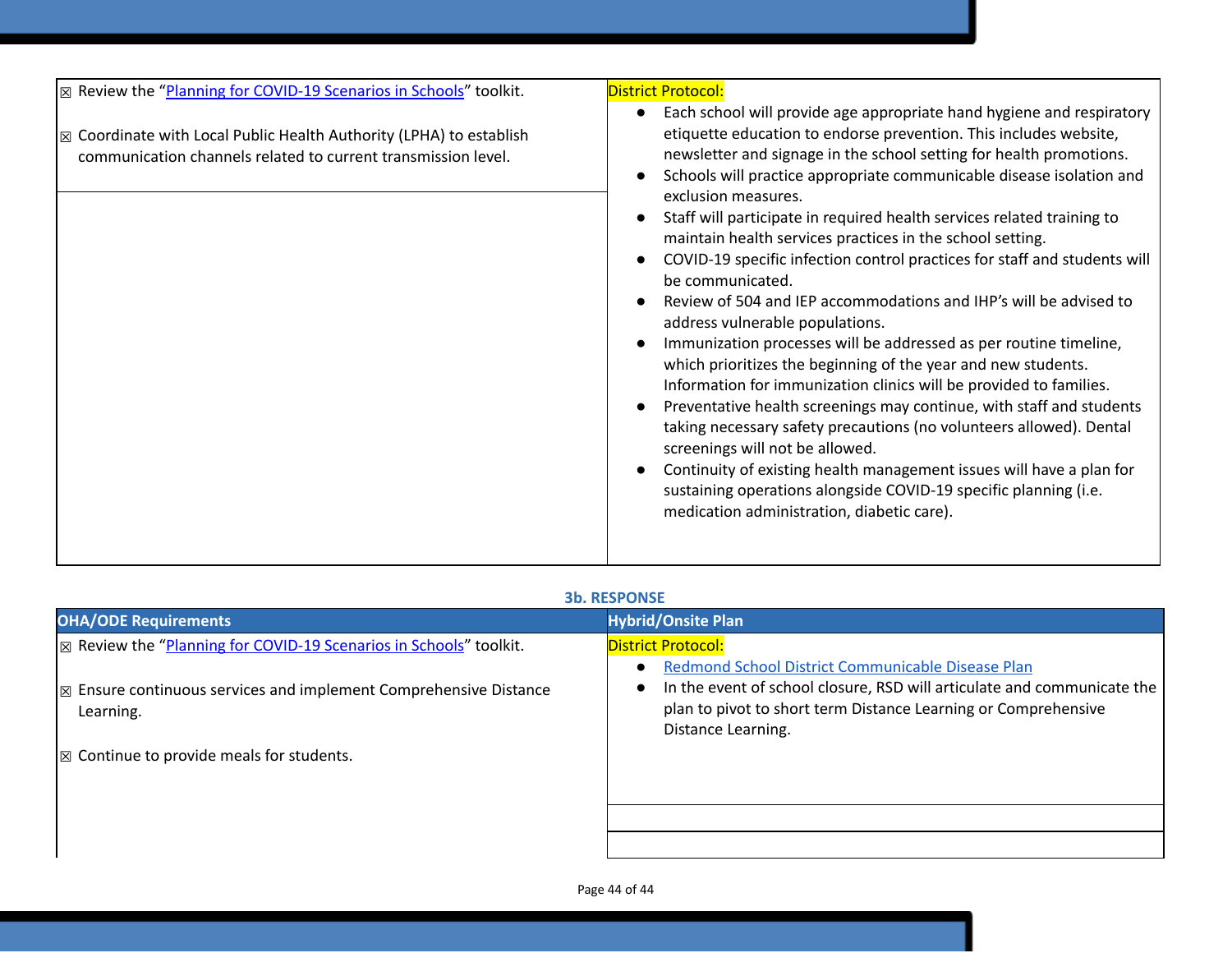### **3c. RECOVERY AND REENTRY**

| <b>OHA/ODE Requirements</b>                                                                                                                                                                                                                        | <b>Hybrid/Onsite Plan</b>                                                                                  |
|----------------------------------------------------------------------------------------------------------------------------------------------------------------------------------------------------------------------------------------------------|------------------------------------------------------------------------------------------------------------|
| <b>EX</b> Review the "Planning for COVID-19 Scenarios in Schools" toolkit.                                                                                                                                                                         | <b>District Protocol:</b>                                                                                  |
| $\boxtimes$ Clean, sanitize, and disinfect surfaces (e.g., playground equipment, door<br>handles, sink handles, drinking fountains, transport vehicles) and follow CDC<br>guidance for classrooms, cafeteria settings, restrooms, and playgrounds. | Redmond School District Communicable Disease Plan<br>Oregon Health Authority Communicable Disease Guidance |
| $\mathbb{Z}$ When bringing students back into On-Site or Hybrid instruction, consider<br>smaller groups, cohorts, and rotating schedules to allow for a safe return to<br>schools.                                                                 |                                                                                                            |



### **ASSURANCES**

This section must be completed by any public school that is providing instruction through On-Site or Hybrid Instructional Models. Schools providing Comprehensive Distance Learning Instructional Models do not need to complete this section unless the school is implementing the Limited In-Person *Instruction provision under the Comprehensive Distance Learning guidance.*

*This section does not apply to private schools.*

- $\boxtimes$  We affirm that, in addition to meeting the requirements as outlined above, our school plan has met the collective requirements from ODE/OHA guidance related to the 2020-21 school year, including but not limited to requirements from:
	- · Sections 4, 5, 6, 7, and 8 of the *[R](https://www.oregon.gov/ode/students-and-family/healthsafety/Documents/Ready%20Schools%20Safe%20Learners%202020-21%20Guidance.pdf)eady Schools, Safe [Learners](https://www.oregon.gov/ode/students-and-family/healthsafety/Documents/Ready%20Schools%20Safe%20Learners%202020-21%20Guidance.pdf)* guidance,
	- · The *[Comprehensive](https://www.oregon.gov/ode/educator-resources/standards/Pages/Comprehensive-Distance-Learning.aspx) Distance Learning* guidance,
	- · The *Ensuring Equity and Access: Aligning Federal and State [Requirements](https://www.oregon.gov/ode/students-and-family/healthsafety/Documents/Ensuring%20Equity%20and%20Access%20Aligning%20State%20and%20Federal%20Requirements.pdf)* guidance, and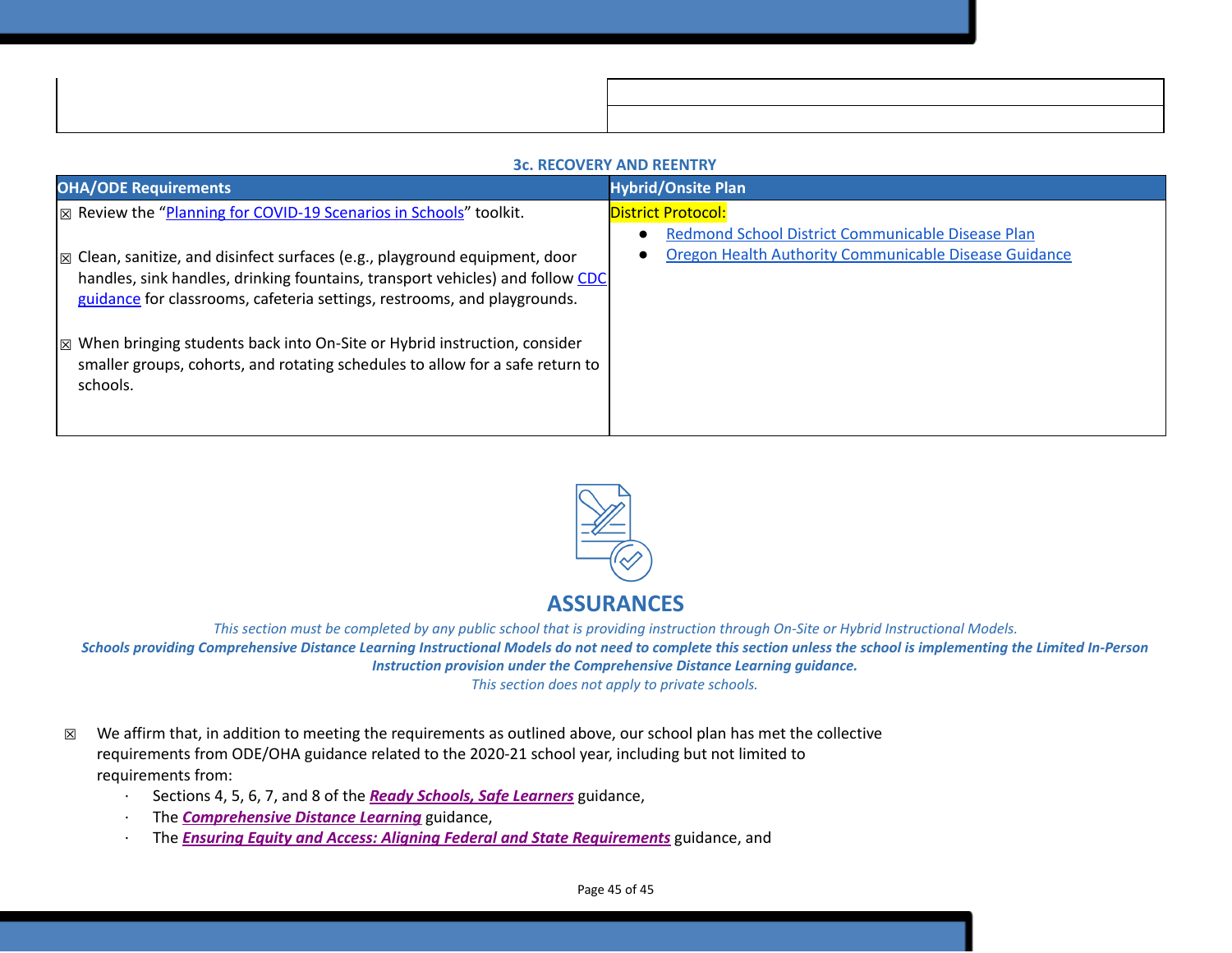- · *Planning for [COVID-19](https://www.oregon.gov/ode/students-and-family/healthsafety/Documents/Planning%20and%20Responding%20to%20COVID-19%20Scenarios%20in%20Schools%20August%202020.pdf) Scenarios in Schools*
- ☐ We affirm that we cannot meet all of the collective requirements from ODE/OHA guidance related to the 2020-21 school year from:
	- · Sections 4, 5, 6, 7, and 8 of the *[R](https://www.oregon.gov/ode/students-and-family/healthsafety/Documents/Ready%20Schools%20Safe%20Learners%202020-21%20Guidance.pdf)eady Schools, Safe [Learners](https://www.oregon.gov/ode/students-and-family/healthsafety/Documents/Ready%20Schools%20Safe%20Learners%202020-21%20Guidance.pdf)* guidance,
	- · The *[Comprehensive](https://www.oregon.gov/ode/educator-resources/standards/Pages/Comprehensive-Distance-Learning.aspx) Distance Learning* guidance,
	- · The *Ensuring Equity and Access: Aligning Federal and State [Requirements](https://www.oregon.gov/ode/students-and-family/healthsafety/Documents/Ensuring%20Equity%20and%20Access%20Aligning%20State%20and%20Federal%20Requirements.pdf)* guidance, and
	- · *Planning for [COVID-19](https://www.oregon.gov/ode/students-and-family/healthsafety/Documents/Planning%20and%20Responding%20to%20COVID-19%20Scenarios%20in%20Schools%20August%202020.pdf) Scenarios in Schools*

We will continue to work towards meeting them and have noted and addressed which requirement(s) we are unable to meet in the table titled "Assurance Compliance and Timeline" below.



**Assurance Compliance and Timeline**

If a district/school cannot meet the requirements from the sections above, provide a plan and timeline to meet the requirement.

Page 46 of 46